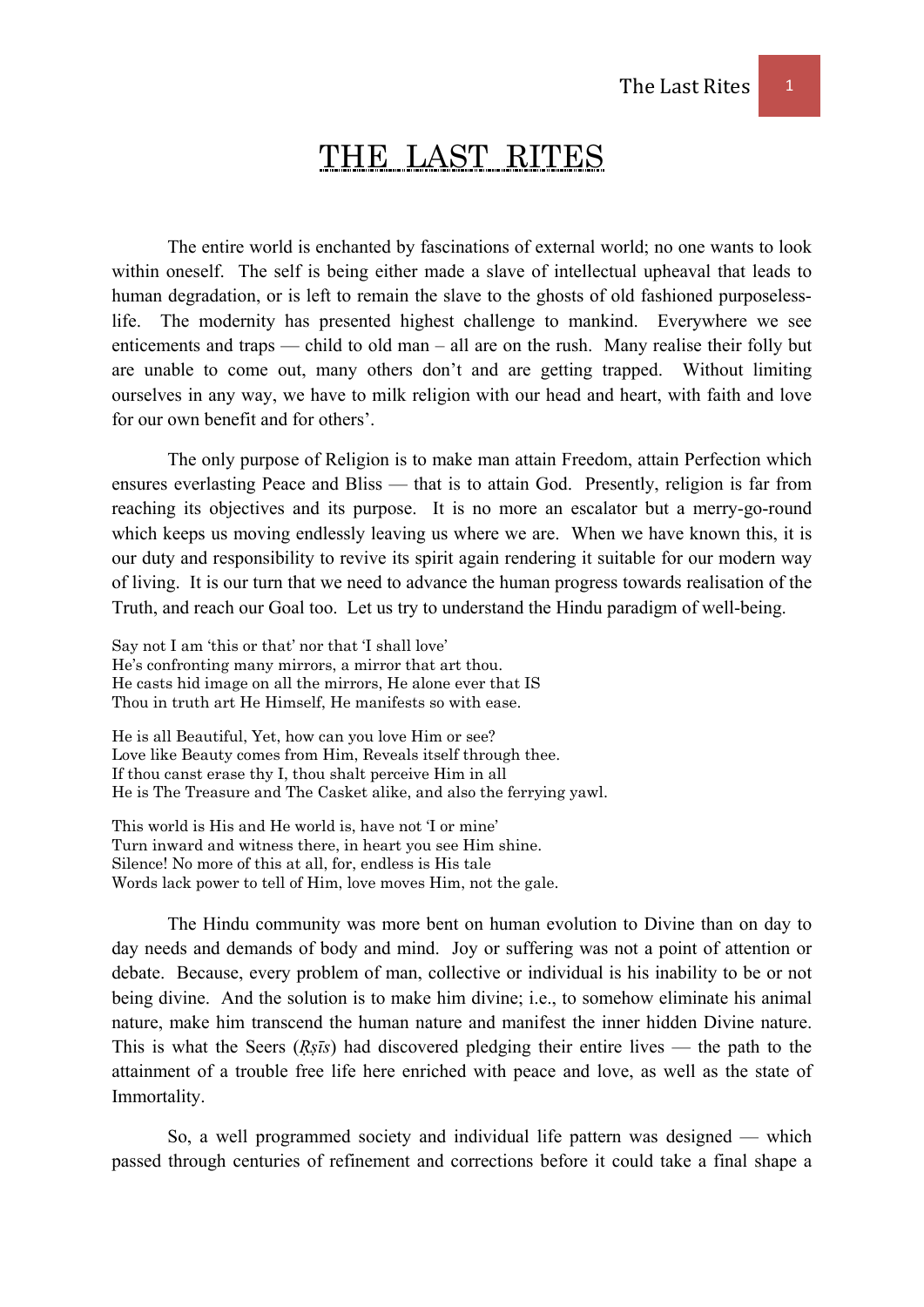few centuries ago till it fell in the clutches of alien invasions, and in the grip of the modern world since a century ago.

 They had God Realisation or 'Let each one know their own Divinity and be Divine' as the one aim of human life, renunciation and service as their common motto, love as their guiding principle. With hundreds of *Ṛṣīs*, *Munis*, sages and saints realising this ideal, the utopian model became a realised truth and their flawless lives remained an epitome on the Indian soil. The early Pauranic age seems to be the Golden era with innumerable ways to realise the human goal, discovered and found available to suit individual life. To realise the Ideal, the mottos, the individual life as well as the society were divided into four segments, and every individual received according to his station of life tendencies creating and life moulding sacraments of religious character based on spiritual footing.

a.) In a Matching way to the model of the Nature<sup>1</sup>, The Society had four classes called *Varnās* (वर्णाs) — (i) *Brāhmaṇās* (ब्राह्मणाs) (the Enlightened intellectuals, men endowed with wisdom — the planning body and law makers), (ii) the *Ksatriy* $\bar{a}$ <sup>5</sup> (and  $\bar{a}$ ) (the heroic martial, valorous — the governing body, the protective, defence and maintaining law and order) (iii) the *Vaišvās* ( $\frac{2}{3}$ *z* $\frac{3}{2}$ *s*) (the trading, business and agricultural — the trading and commercial body) (iv) the  $\hat{S} \bar{u} dr \bar{a} s$  ( $\bar{z}$ ) — labour class, the workers, toiling and exerting the labour force.

b.) The individual life was divided into four segments called the  $\overline{A}$ *sram* $\overline{a}$ <sup>*s*</sup> (आश्रमा<sub>s</sub>). (i) The *Brahmacharya* — the studentship/novice : (age up to 24) the period of learning/training (infrastructure). (ii) The *G* $\bar{a}$ *rhasthya* ( $\bar{m}\neq$ EUF) — (age up to 60) the house-holdership — the life of the married: earning and legitimate enjoyments, follow up of Dharma (virtue etc.,).  $(iii)$  *V* $\bar{a}$ *naprastha* ( $\bar{a}$  $\bar{b}$  ( $\bar{a}$ ) — (age upto 72) total withdrawal from the stage of the world and dedicating entirely for preparing for the next, the life of seclusion in forests or spiritual retreats and (iv) *Sannyāsa* (age after 72 or at any stage of life) — the life of a renunciate withdrawal from all enjoyments and productive activities — dedicating oneself entirely for reaching absolute Perfection through God- realisation.

 c.) The life-moulding and tendency creating sacraments an individual receives from time to time are called 'the Hindu *Saṁskārās*', the 'Hindu-sacraments'. There arising some variations regarding number of *Saṁskārās*, presently the Hindu society maintains them to be sixteen, from the conception to funeral.

<sup>1</sup> These four classes are found in one way or the other in every organized body. For example for a country : there is cabinet of ministers, the defense force/ police, the trade-commerce and the general labour class; the same with a factory : the organizers, the watch/ward, the purchase/sale, and labour; same with a human, animal or insect body : the brain and intelligence, the defense-immunity system with senses, the ingestion-respirationexcretion, and the circulatory with limbs of action.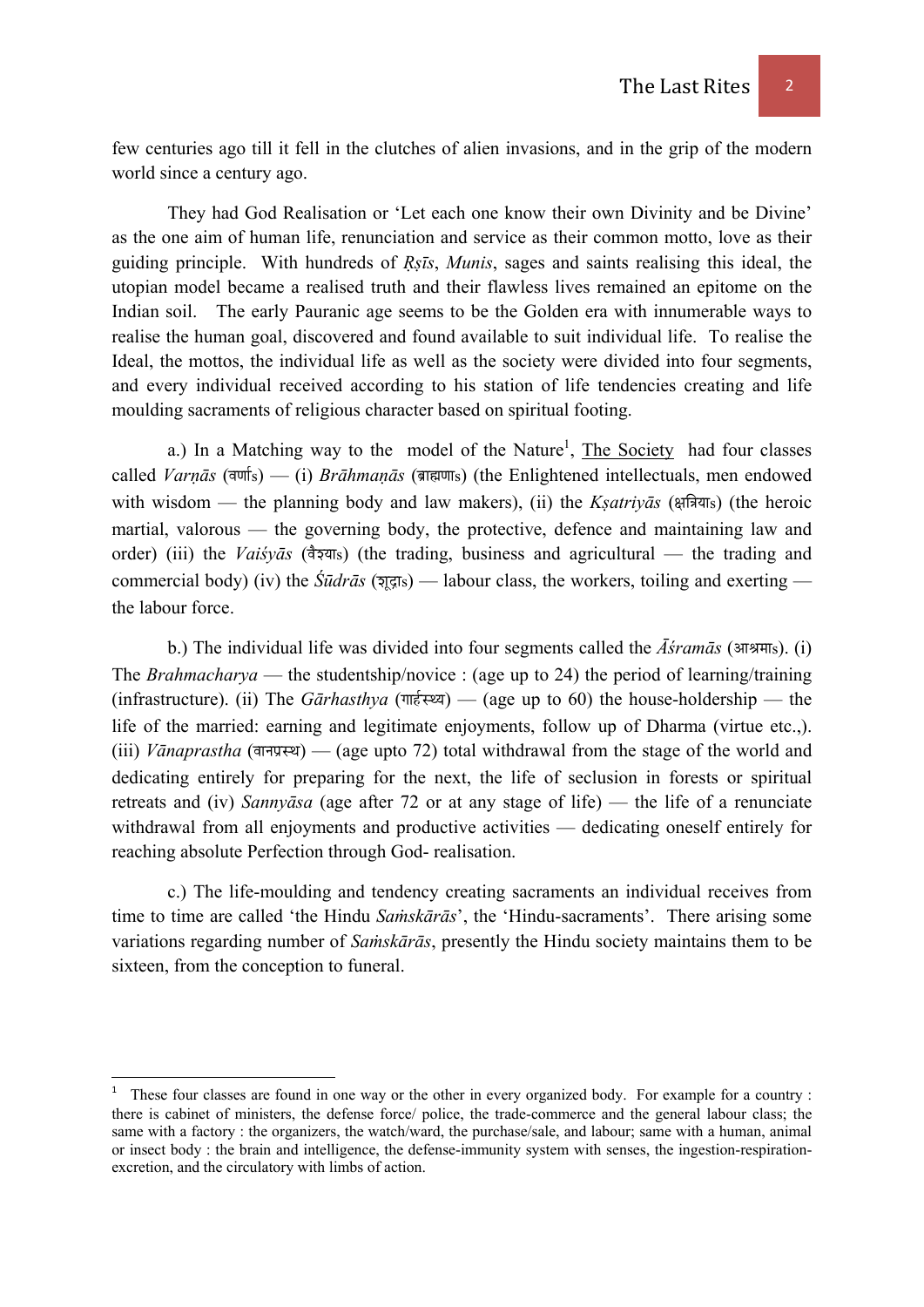They can be grouped under five heads :

| The five<br>groups                | Sixteen sacraments                           | Remarks                                                                                                                                                                    | Significance                                                                                                                                                                       |
|-----------------------------------|----------------------------------------------|----------------------------------------------------------------------------------------------------------------------------------------------------------------------------|------------------------------------------------------------------------------------------------------------------------------------------------------------------------------------|
| 1. The<br>Pre-natal<br>Samskārās  | (1) The Garbhādhāna<br>(गर्भाधान)            | Conception                                                                                                                                                                 | Providing a body.                                                                                                                                                                  |
|                                   | (2) The Pumsavana<br>(पुंसवन)                | Man making; i.e., awakening all<br>capabilities physical, intellectual<br>and spiritual $(3^{rd}, 4^{th})$<br>month<br>foetus).                                            | Furnishing the body for a<br>competitive world.                                                                                                                                    |
|                                   | (3) Sīmantonnayana<br>(सीमन्तोन्नयन)         | Hairs of the mother with foetus<br>parted at the centre of the head<br>into two parts:<br>Awakening<br>divinity in mother so that foetus<br>receives it $(5th month)$ .    | Divinising the body and mind<br>to help in its evolution.                                                                                                                          |
| 2. The<br>childhood<br>Samskārās  | (4) Jātakarma<br>(जातकर्म)                   | Ceremony at birth Medhāsūkta<br>etc.,                                                                                                                                      | Celebrating<br>the<br>birth<br>and<br>dedicating to Nature.                                                                                                                        |
|                                   | (5) Nāmakaraņa<br>(नामकरण)                   | Naming ceremony : $12th$ day.                                                                                                                                              | Building<br>the<br>identity<br>up<br>relating to Divine.                                                                                                                           |
|                                   | (6) Nişkramana<br>(निष्क्रमण)                | First outing:<br>after 3-4 weeks.                                                                                                                                          | Acclimatizing<br>and<br>intro-<br>ducing ecological and social<br>responsibilities.                                                                                                |
|                                   | (7) Annaprāśana<br>(अन्नप्राशन)              | First rice feeding, $6th$ month.                                                                                                                                           | Energy from mother to energy<br>from Nature.                                                                                                                                       |
|                                   | (8) The Cūdākaraņa<br>(चूडाकरण)              | Tonsure, $1st$ or $3rd$ year.                                                                                                                                              | to human-hood;<br>Beast-hood<br>make aesthetic and tidy.                                                                                                                           |
|                                   | (9) The Karnavedha<br>(कर्णवेध)              | Boring the ears.                                                                                                                                                           | of<br>Symbol<br>self-restraint<br>(especially with respect to<br>restlessness during child-hood,<br>anger during boyhood and sex<br>during adulthood, ego/pride<br>during youth.). |
| 3.The<br>educational<br>Samskārās | (10) The Vidyārambha<br>(विद्यारम्भ)         | Initiating learning,<br>alphabets : $3rd$ year.                                                                                                                            | intellectual<br>Initiating<br>un-<br>foldment.                                                                                                                                     |
|                                   | $(11)$ The <sup>1</sup> Upanayana<br>(उपनयन) | Spiritual initiation, at arrival of<br>youth; Brahmin-8 <sup>th</sup> year,<br><sub>or</sub><br>Kstriya-11 <sup>th</sup> year,<br>earlier<br>Vaisya-12 <sup>th</sup> year, | Initiating<br>Spiritual<br>un-<br>foldment.                                                                                                                                        |
|                                   | (12) Vedārambha<br>(वेदारम्भ)                | Schooling - the beginning of the<br>studies: vedic and secular                                                                                                             | Knowledge of the world,<br>universe and the realm beyond<br>mind.                                                                                                                  |
|                                   | (13) The Keśānta<br>(केशान्त)                | Shaving of beard.                                                                                                                                                          | Rejection of sensuality and<br>determination to retain purity.                                                                                                                     |
|                                   | (14) The Samāvartana<br>(समावर्तन)           | of studentship,<br>End<br>returning<br>home from Gurukula.                                                                                                                 | Vow to lead a purposeful life.                                                                                                                                                     |
| 4. The<br>marriage<br>Samskārās   | $(15)$ The Vivaha<br>(विवाह)                 | Entering wedlock.                                                                                                                                                          | Duties<br>of<br>life:<br>earnings,<br>legitimate<br>enjoyments.<br>Consecration of life to Nature,<br>God and humanity.                                                            |

<sup>&</sup>lt;sup>1</sup> There is a deep human conviction, and a fact too that the contact with world since birth makes the child lose his native purity and pure innocent vision of the world (and thus acquires *Rāga-Dveṣa —* likes and dislikes); and that he must be given a 're-birth' to enter the Spiritual Kingdom again and to visualise spiritual version of this world and of man.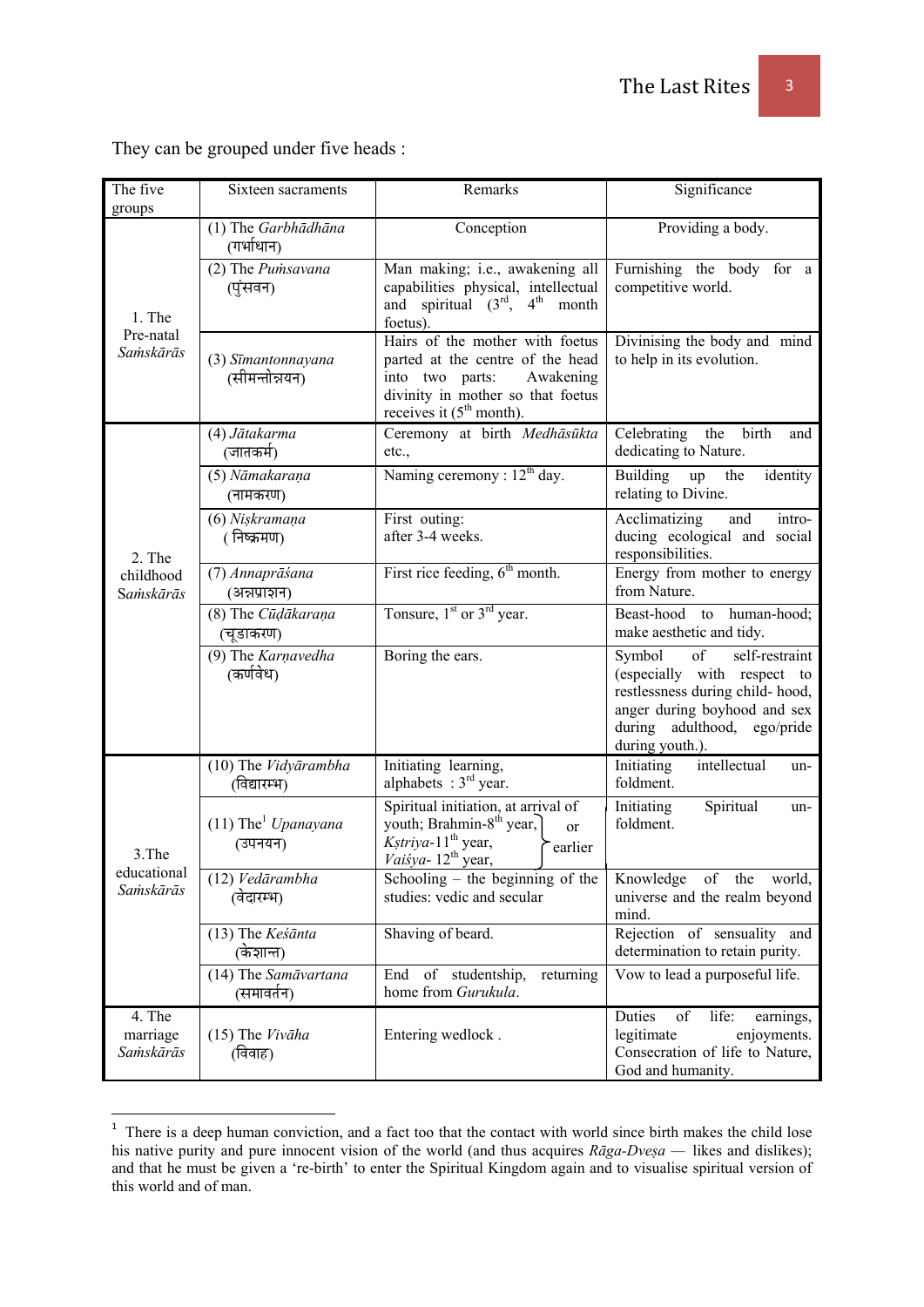| 5.The     | $(16)$ The <i>Antesti</i> |                                | To facilitate future journey and |
|-----------|---------------------------|--------------------------------|----------------------------------|
| Funeral   | अन्तेष्टि)                | Obsequies and connected rites. | to promote acquisition of next   |
| Saṁskārās |                           |                                | evolved noble state or birth.    |

 The last sacrament (*Saṁskārās*), in the life of a Hindu, is imparted to the departed soul posthumously. It is called *Antesti* or the Funeral with which the concluding chapter of man's life in this world ends. While living he consecrates his life progressively by acquiring the *Saṁskārās* (sacraments) and by performing various rites, ceremonies and duties of life as a worship unto Nature or God. His survivors consecrate his death for his future felicity in the next birth or next world. Though this is posthumously imparted, it is no way less important, because for a Hindu the future destination and future life is greater than that of the present, and thus they too are performed with meticulous care.

We are to move from the horror to the sublimity of death; it is right understanding, right knowledge that brings in the sublimity. The horror is not of pain and suffering the dead or the survivors undergo, but the mystery behind and abrupt ending of life and relationships, of hopes and promises and of the unknown future. Amidst the mixed feeling of dread and love, of fear and anxiety, of grief and helplessness, we witness the death shrouded in mystery, always with a question mark – why, what and what thereafter? Man's fear, anxiety, beliefs and knowledge have generated rites, rituals and ceremonies. But since it is not within the reach of a common man to prove or disprove the '*believed to be facts*', we have to move with scriptural authority, and many a times with customs and traditions as far as possible by understanding the underlying principle and with a spiritual attitude that helps manifestation of our inner Divinity. Notwithstanding all these modes of operation, these customs and tradition, these rites and rituals have been giving consolation, relief, courage, strength and peace to mankind, we shall follow whatever needed for our own spiritual evolution and good of humanity. Death and destruction are inevitable part of creation and sustenance. No doubt death is ascribed to cause beyond human control, yet it is so natural. It is a stern law that those things that come together have to part, the thing that is composed has to decompose, that which is born has to die, that which appears has to disappear. The mankind has never accepted this fact with open arms, otherwise death would have been one of the most beautiful part of termination of worldly career to begin it again in a more conducive atmosphere and under a more evolved state of oneself. On the Indian soil, however, there was a positive trend owing to the acceptance of the idea of reincarnation of soul. The incentive for a higher future life here on this earth or in a different plane, rendered the present life clean and beautiful. Moreover the striking contrast between life and death made sages to enter into secrets of life and of death, and search for destiny of the soul. Instead of making futile efforts to avert death, efforts to transcend them and attain immortality was discovered. Man's real nature of being himself ever Divine, Blissful and Free was discovered. The facts about Existence of the individual, Cosmic and the beyond were discovered. The facts about the action, the *Karma*, being the only cause of birth-death-cycle was known. The functions of the inner unseen soft-ware of *Vāsanās* and desires was uncovered. Then based on these facts man's life pattern was designed. Thus the procedures to impart *Saṁskārās* sprang up. It was known and accepted that death is a natural end of human life. The efforts to make death a pleasant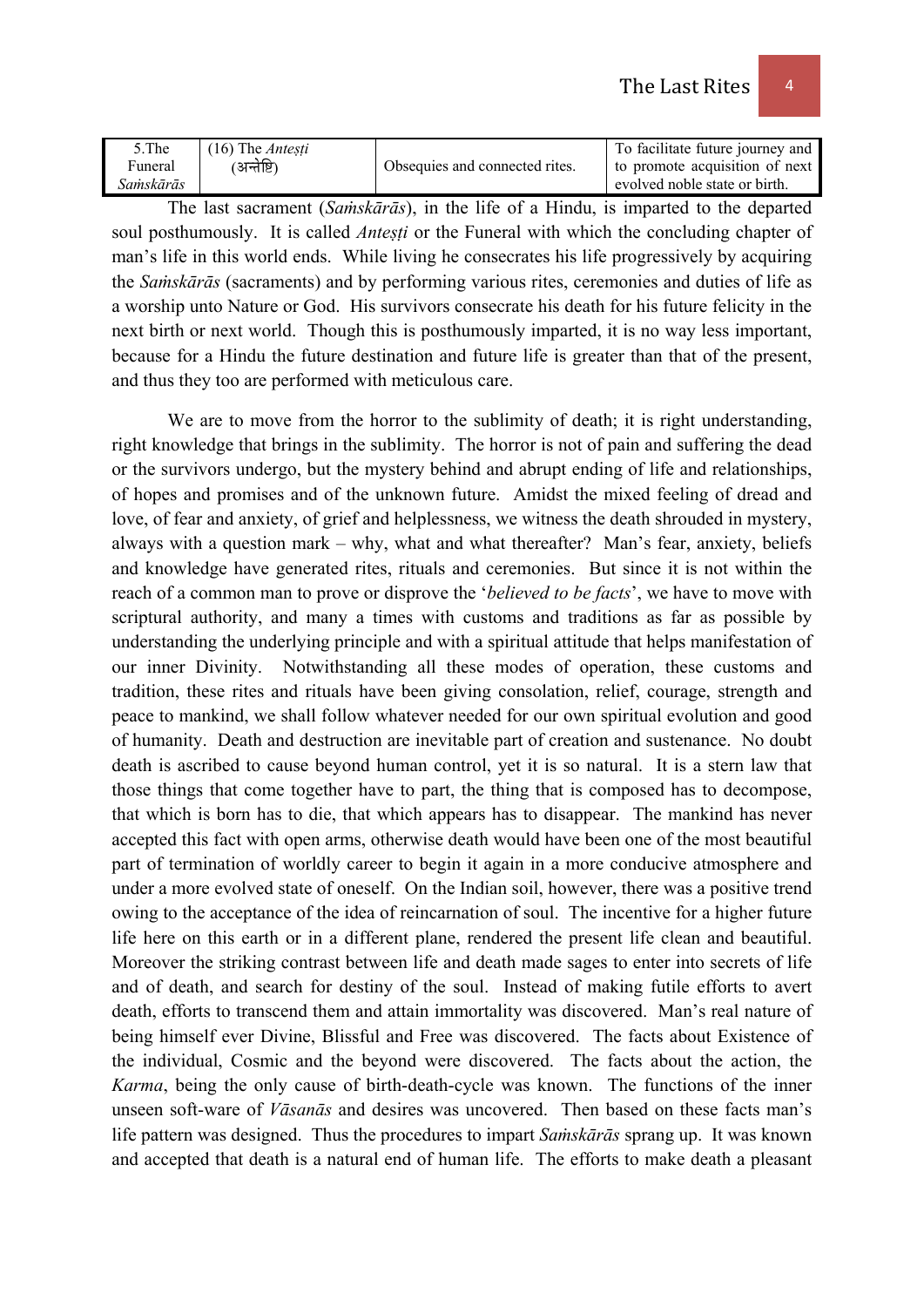and happy journey and life after death easy and noble, certain arrangements were made during the last part of life and through after death ceremonies.

**The Soul, death and transmigration :** The real status of the Soul is known to be Immortal and Eternal and also as the all pervading Pure Consciousness, the *Caitanya*. But in embodied state it appears to be limited, bound, experiencing joys and sorrows, and involved in activities. The former is the Real Man and the latter is the apparent man. Imagine a pot placed in open space **:** there is the inner space and the outer space. But space is *one indivisible existence* which gives room for all objects, and pervades every object through and through, but it appears to be bisected into the inner and outer space! When we move the pot from one place to the other, the space contained in it does not move along with the pot to the new place. The space remains unmoved where it was and the pot alone moves in SPACE. Wherever pot moves we find there is an inner space and an outer space when we take pot as the reference point. If we take space as the reference point instead of pot, then it is One Indivisible Space, the inner and outer are mere appearances. So also with *Caitanya* **:** with body as reference point we get the apparent man, and the *Caitanya* as reference point we get the Real Man. The Real Man is an uninvolved witness in the body, The Pure Spiritual Entity, The *Ātman.* And the apparent man is the one involved in the activities working out the result of past deeds (*Karmās*), the joys and sorrows, and fulfilling desires and acquired tendencies (*Vāsanās*) in and through the body. When the pending *Karmās* (result of deeds) and *Vāsanās* (tendencies acquired) can no more be worked out through the present body, the involved self (the *Jīvātman*) leaves the present body and acquires a new body in accordance with the pending *Karmās* and *Vāsanās*. This separation of soul from the body is the common phenomenon we see as death. Thus, the deceased, though disembodied is said to be still living. The life to continue must have some base and is assigned to what is called an 'astral body'.

**The Astral body :** If we happen to travel in a train or a vehicle for a long time at a strech, after we alight and while taking rest the same feeling as if we are travelling continues. Similarly if we happen to witness T.V. programmes hours after hours, then while resting, the same trend continues and we remain internally dwelling as if in some different world. Similarly after a man leaves his physical body in which he was dwelling, acting through it, and experiencing so many things, the soul continues to carry the impressions possessing an imagery replica of it, as it were, and continues to feel and behave as if he still possessing the body. This 'replica body' which the soul experiences after the physical body falls off is called the Astral body. When the trend, the 'hang over' drops, the astral body gradually collapses and disappears leaving behind the simple subtle body which being guided by *Karmās* and *Vāsanās* moves on to acquire the next physical body.

**The subtle body** : When we are awake i.e., in our waking state (*Jāgrat Avastha*– $\pi$ ग्र अवस्था) we are aware of our physical body, the gross body. It is like a hardware which functions backed up by an unseen system comprising of five organs of senses, *Buddhi*, mind, five organs of actions, the vital energy network (the five *Prāṇās*) — the seventeen parts — which is like a software. This backing up unit (which the individual's own *Buddhi* alone can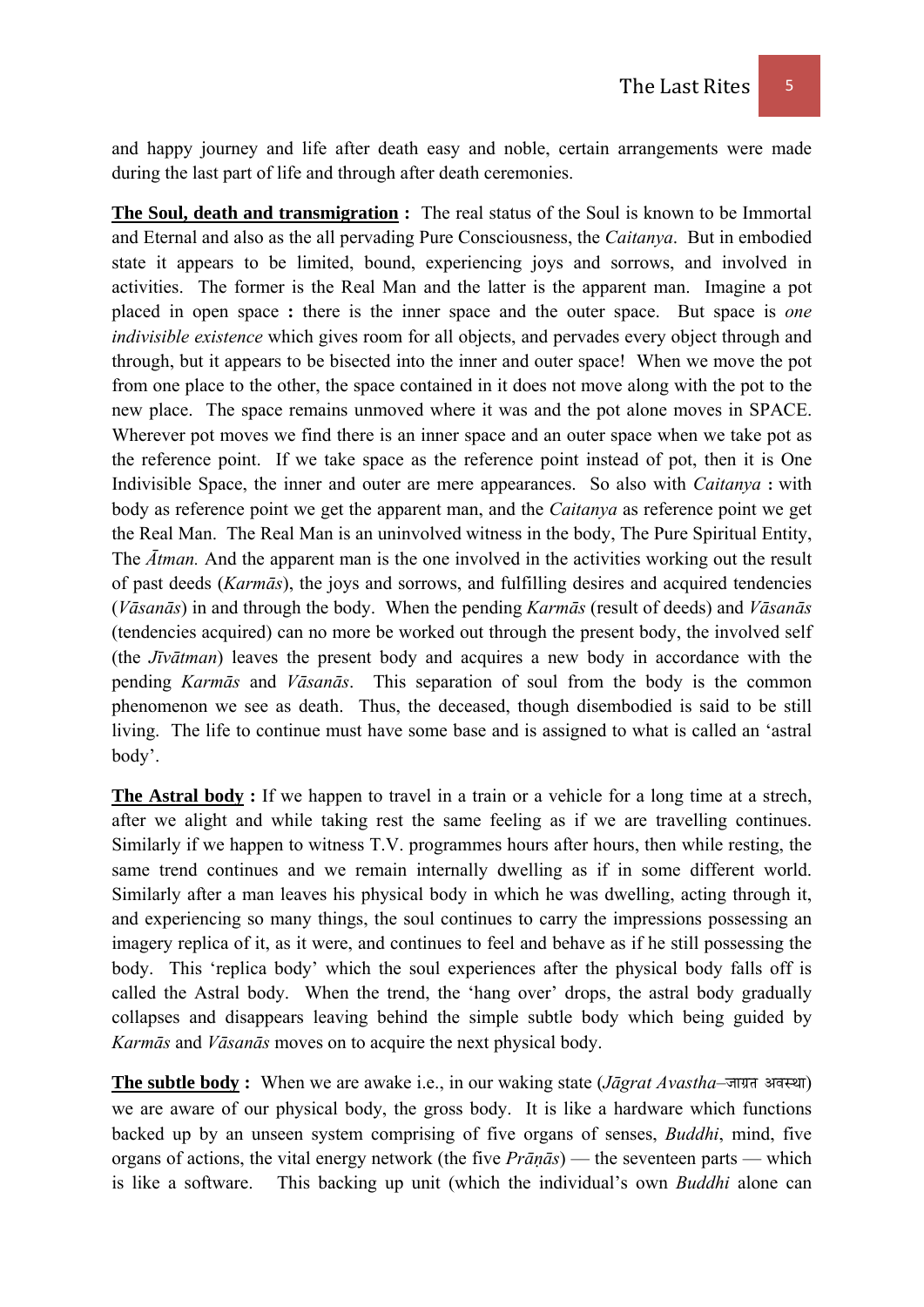perceive and none else) is the subtle body (*Sūkṣmaśarīra*–सूक्ष्मज़रीर). When we are awake the awareness pervades both the gross body and subtle body. When we enter into sleep the awareness is withdrawn from the gross body completely (which is natural phenomenon, and happens automatically) with it our external awareness too ends, where as the awareness continues to pervade the subtle body as earlier; and because of that we witness dreams and is called 'the dream state' (*Svapna Avastha*– स्वप्नावस्था). When the awareness is further withdrawn even from that dream state, we enter into deep dreamless-state called *Susupti*  $(\overline{xy})$ . There, in that state, we are not aware of anything nor we have our self-awareness because the instruments of perception [the mind, *Buddhi* (intellect) and sense organs] themselves are all absent (dissolved or their activities suspended). And therefore, we cannot know what exactly happens in that state of deep sleep. However, we continue to exist and live; this existence into which all our awareness of gross and subtle perceptions get withdrawn and remain dissolved there, is our causal body, the *Kārana Śarīra* (कारण ज़रीर). It is called causal body because from it all awarenesses proceed and extend into subtle and gross levels bringing us back to dream state and waking state. But nothing is found there of this Nature (*Prakṛti*) except the ignorance of the True knowledge of the Self, *Ātman*, the Spirit.

 Now we can clearly understand, we bear two distinct aspects (we can even say, we are made up of two parts) : (i) our pure Spiritual Being and (ii) our material being  $-$  i.e., 'The Spirit' and 'The Matter'. They are bound together by forces of *Karma* and *Vāsanās*; and is called the *Jīvātman*, the individual soul or the transmigratory soul. Our Pure Spiritual Existence, we may call the God within or the indwelling Spirit, the *Antaryāmin* (अन्तर्यामिन्), and the external material covering (the three bodies together) is part of Nature, the *Prakṛti* (प्रकृति). While in deep sleep (*Susupti*), in the absence of the entire net-work of *Prakrti* (Nature), the individual self behind the wrapper of 'ignorance, *Avidyā*', rests dissolved in the Cosmic Self, the *Īśvara* [the Cosmic Consciousness (The Cosmic 'I') that pervades and governs the cosmos (The Universe); generally called 'God' or the Lord of the Universe] in a state of unalloyed Bliss, the *Ānanda.* 

Thus, in waking state we posses all the three bodies, the causal, the subtle and the gross; in dream state we possess two bodies the causal and the subtle; in the dreamless deepsleep we possess only the causal body; and our real nature is beyond all these three limiting adjuncts, — Ever Free, Ever Blissful *Ātman.* 

 During sleep we are temporarily separated from the physical (gross) body. Often, during severe sickness, shock, swoon and intense suffering we may experience such temporary separation from our gross body. Whereas the death is the final separation from the physical encasement, the physical body pertaining to that particular birth.

 In all living beings we see there is the incessant struggle to live. During sickness, old age, threat to life and in dangers we can see how the soul pants to regain normality and to continue living. The same trend continues in dreams too. So, clinging to body and clinging to life is said to be the innate nature of beings and lies deep within. So it is after the death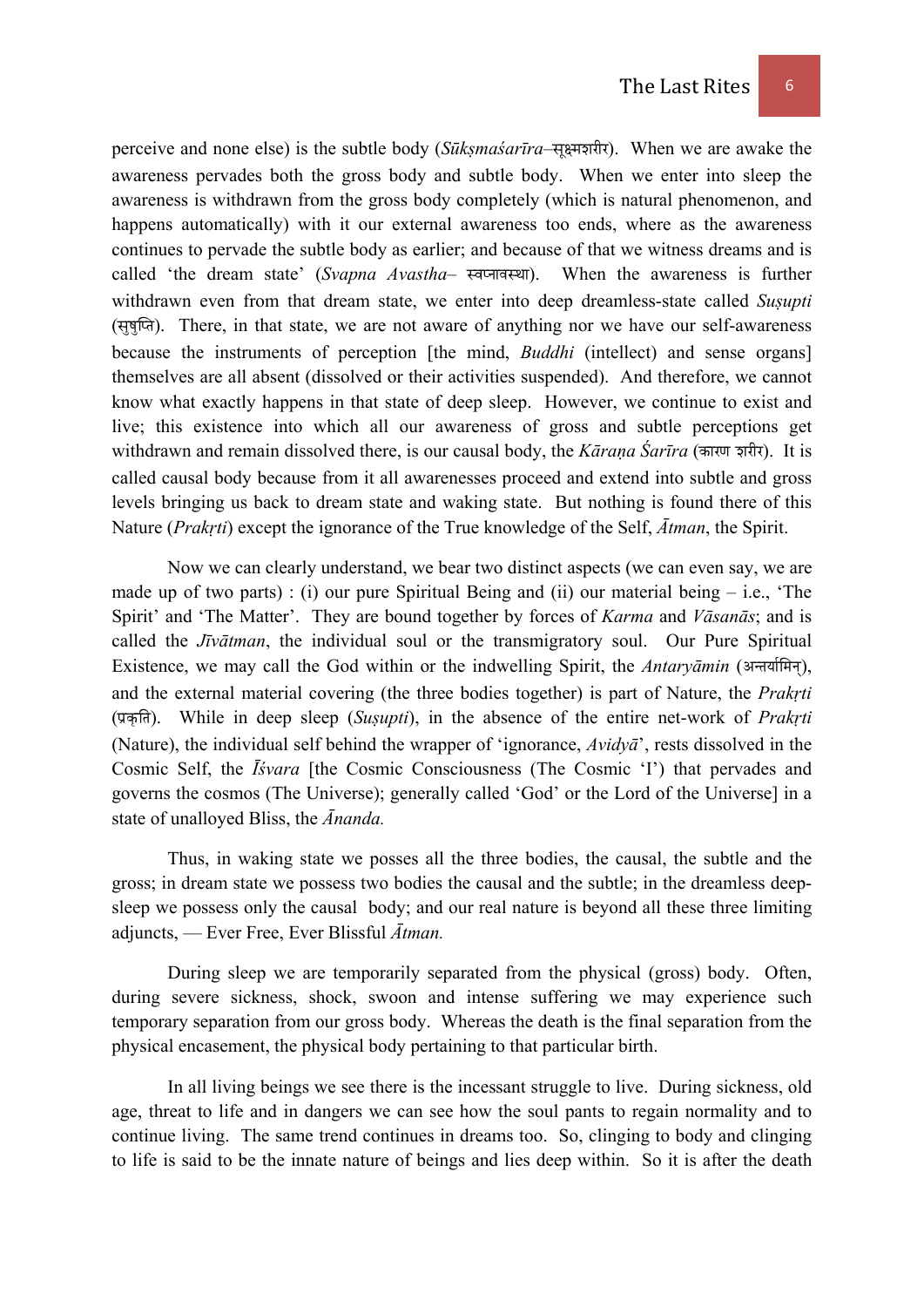too. Death occurs when the pending *Karmās* and *Vāsanās* can no more be worked out through that particular body. The departed soul struggles to re-occupy the body as long as it is not cremated, but in vain. Since man lives in world-consciousness and not in Divine consciousness, he hangs over with worldly *Saṁskārās* (tendencies) surfacing up while his divine *Saṁskārās* remain hidden deep below within. Once the body is cremated or buried, the *Karmās* and *Vāsanās* divert the soul towards the next destination to acquire a suitable new body to fulfil those *Vāsanās* and workout those *Karmās* which have come to maturity. So, before the disposal of body, in the presence of the body if we can chant or read holy texts or sing bhajans or songs (especially those loved by the departed soul) then worldly *Saṁskārās* get suppressed and driven to the bottom while the Divine *Saṁskārās* come to the top surface helping the *Jīva* to acquire body conducive to noble life.

 The man being endowed with intellect (*Buddhi*), mind and senses, in his embodied state he goes on doing actions — seeing, hearing etc., thinking, understanding deciding etc., moving about, procuring food, eating, sleeping, taking, etc., — all these constitute actions and are called *Karmās*. Even simply sitting is *Karma.* In Nature there is what is called 'The law of causation' : 'Behind every effect every happening there is a cause' and , 'for every action there is an equal and opposite reaction'. This law is applicable to actions of man too. His every action bears two fold reactions – (i) the fruit of action, the *Karmaphala* (कर्मफल) (ii) the tendency to repeat the action, the *Vāsanā* (बासना) i.e., the impression left behind. Suppose there is tub containing water and a stone is dropped at the centre. The falling stone on reaching the water surface presses down the water at that spot and creates a depression and the stone reaches the bottom. While the depression trying to regain its original surface, rises up with such a force that the depression travels as ripples in concentric circles towards the wall of the container. On reaching the wall they bounce back and in the same concentric wave form to reach the centre, the point of their origin. In a similar manner, each action of man expands in cosmos and returns back like a boomerang, reaches back the point of its origin and is 'fruit of action – *Karmaphala*'. It is an inevitable law – 'as one sows, so one reaps'. The reason behind this is a simple fact. Man is a *part and parcel* of this universe which is a *whole* unit. Whatever happens to a part, happens to whole. If I strike on a corner of my table, it reaches the entire table. I can feel its vibrations at every point of table. If I place a tuning fork immediately after striking at that very point of striking after a fraction of a second I can see the waves of vibration spreading on to the entire table reaching back the source and revibrating the fork. There shall be an impression left behind at the point of striking too. So works the principle of *Karma.* If the returning of vibration be the 'fruit' of action, then the impression left behind (the tendency that is created) is the 'seed'. Both together create the wheel of *Karma* and keep it perpetually rolling.

 The law of *Karma* is applicable to humans alone. It is because amidst thousands of species it is man alone that keeps the ego that projects the sense of doership, *Kartrtvwa* (कर्नुत्व) and enjoyership, *Bhoktrtva* (भोकृत्व). A man who has realised the fact that he is not 'body', is not bound by *Karma*. Other than Man all other beings lower (animals, insects etc.,) or higher (gods, etc.,) are not bound by *Karma.* The lower beings neither have ego of doership nor the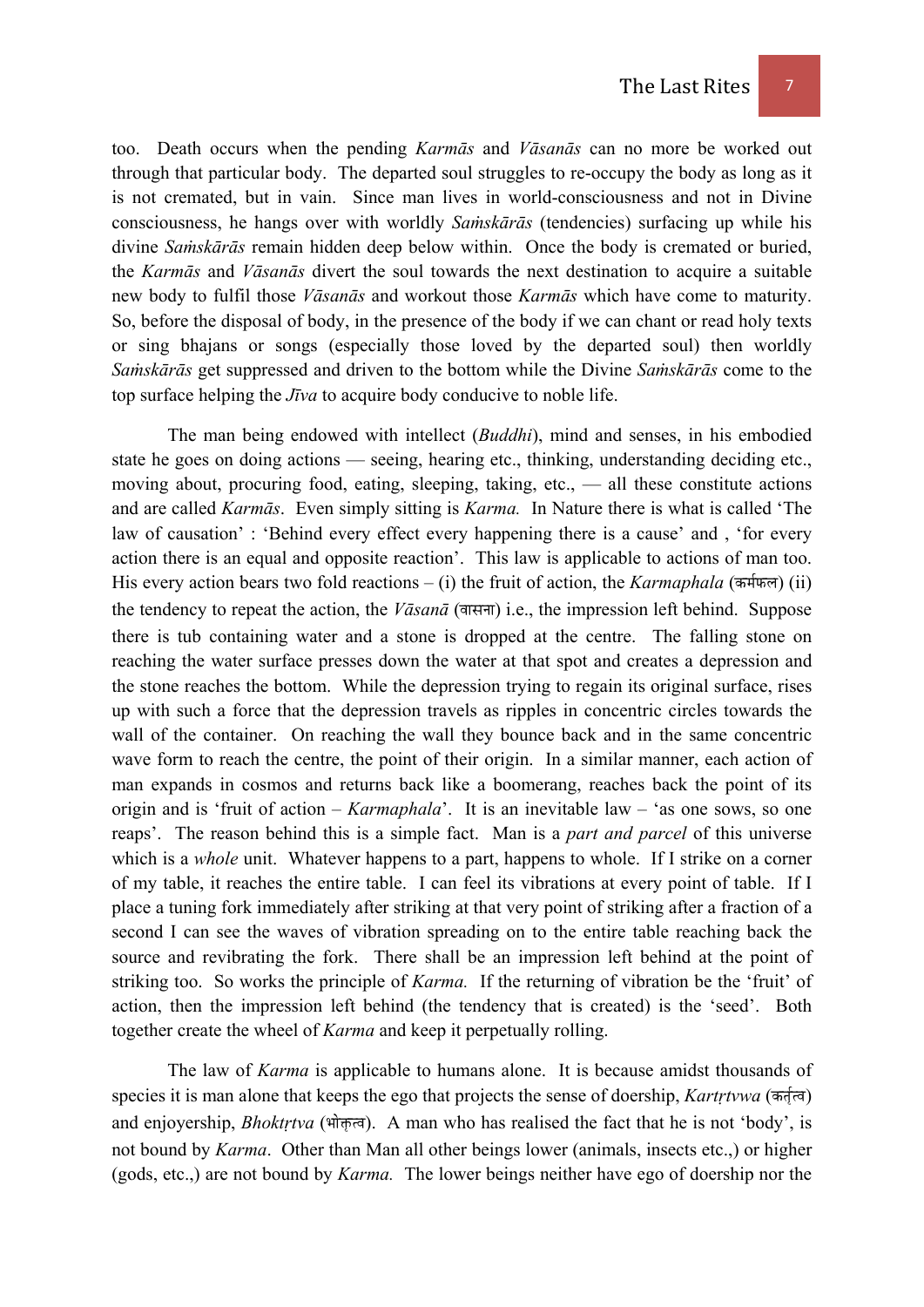intellect, while the higher beings possess knowledge and insight into *Karma.* They possess bodies only to work out past *Karmās* and no new *Karmās* are acquired by them. Thus it is said man alone has rights of *Karma* (*Karmādhikāra*–कर्माधिकार); man is maker of his own destiny; that the human life is precious. Thus the evolution of *Jīva*, spiritual attainment and God-Realisation i.e., attainment of absolute Bliss, Peace and Freedom is possible only while in human life.

*Jīva*, the individual soul enters various species and various planes of existence according to its *Karma* [i.e., fruit of action (*Karmaphala*) + tendencies acquired (*Vāsanās*) + firmly resolved but unfulfilled intensions (*Sankalpās*–सङ्कल्पा<sub>s</sub>)]. The cosmic existence, the universe has three levels of existence – the gross, the subtle and the causal. The causal pervades the subtle and the subtle pervades the gross. Comprised of these three levels, the universe displays fourteen planes of existence, called the *Lokas* (लोकाs). We live in the earthly plane called the *Bhūh* (F) with our material body in this world of matter, amidst the stars and galaxies. There are six other higher and higher refined planes, [the *Bhuvah* ( $\overline{q}$ ), *Mahah* (मह:), *Janah* (जन:), *Tapah* (तप:), *Satyam* (सत्यम)] and there are seven lower and lower crudened planes of existence [ the *Atala* (अतल), *Vitala* (बितल), *Sutala* (सूतल), *Talātala* (तलातल), *Mahātala* (महातल), *Rasātala* (रसातल), *Pātāla* (पाताल).] the classification of higher and lower is not with respect to space but with respect to more or less manifestation of Consciousness. In higher planes there is more and more joy and freedom. In the lower planes there is less and less of joy and freedom, and, more of bondages and suffering. The *Jīva* according to its *Karma* and stage of evolution lies in one of these *Lokās*. There certain *Karmās* get worked out, some old *Karmās* those that attain maturity come to the front. Thus, when there is a drastic change in the Karmic load and merit, the *Jīva* gets transported to different suitable plane. Higher the meritorious deeds (*Punyakarmās*– पुण्यकर्माs), higher are the planes attained; higher the demeritorious acts (*Pāpakarmās*– पापकर्माs), lower the planes of existence. When demerit is marginally high the *Jīva* gets birth in lower species in the *Bhūloka* [भूलोक the physical plane in which we presently live] itself. When the merits and demerits are more or less equal, then they again get human birth with eligibility to act and gain *Karma*. Hinduism does not foster the idea of eternal hell or heaven. Hell and heaven are something like purgatory where the *Karmās* are worked out. The state of *Mukti*, the Ultimate Emancipation, is beyond these two opposites, a state of Absolute Bliss and Freedom. The mission of human life is to eradicate *Vāsanās* that are the causes of *Karma* and transmigration. We have to land in the realm that is beyond all planes of existence, beyond this universal existence.

 In Nature there is nothing called good or bad; there is for every action an equal and opposite reaction. If the fruit of our actions are pleasant, we call it good, if it is unpleasant it is called bad. It is only with reference to beings that there is good and bad, merit and demerit and not with reference to Nature (it is like the temperature **:** objects lie at various temperature, that which is higher to our body temperature we call it hot, and if lower, we call it cold.)

Human actions are of four types depending upon the fruits they yield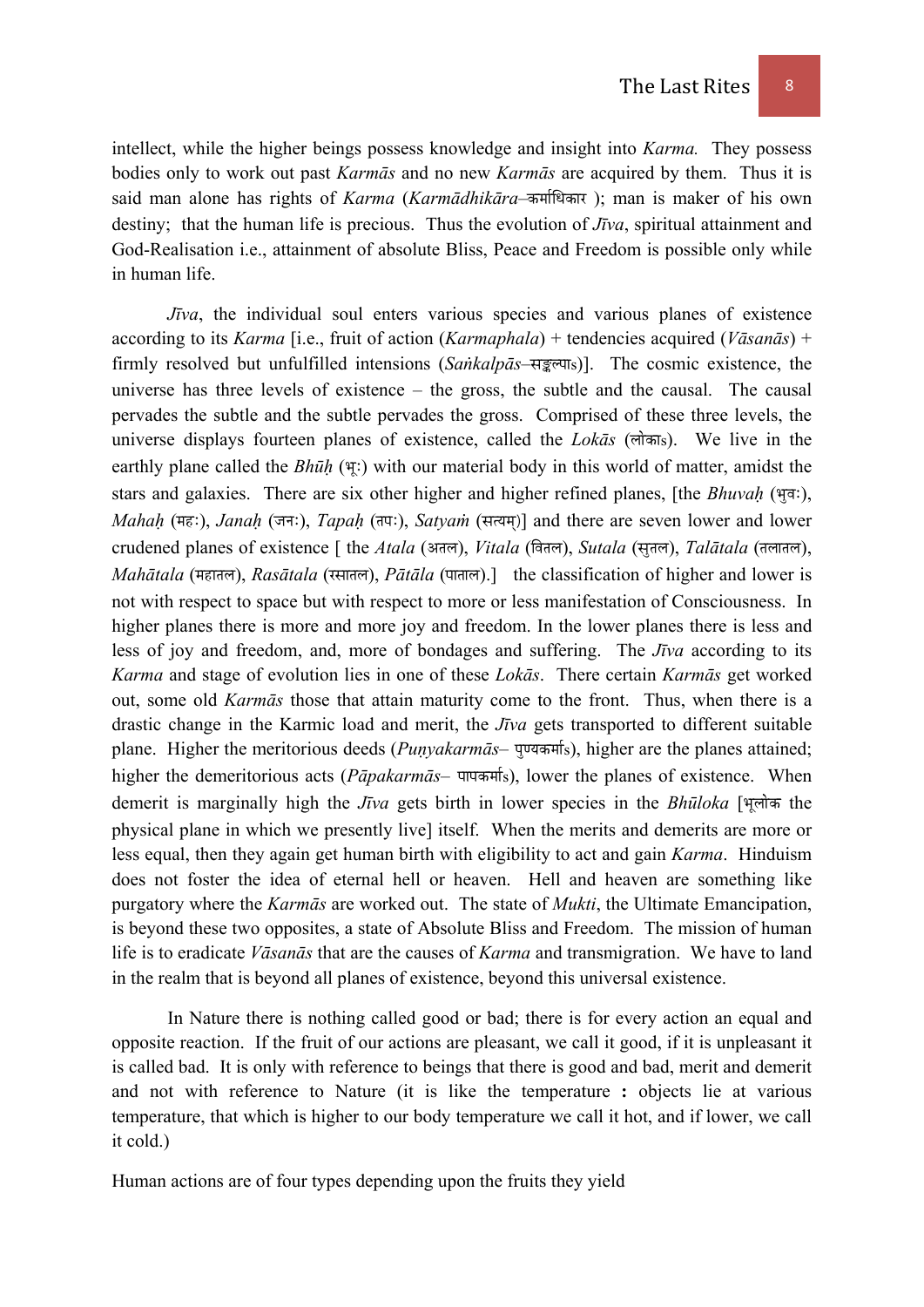| Actions ( <i>Karma</i> )                                                                              | Their fruits ( <i>Karmaphala</i> )<br>$(B.G XVIII-12)$                           |
|-------------------------------------------------------------------------------------------------------|----------------------------------------------------------------------------------|
| 1. Those that are good (ex. Serving beings)                                                           | <i>Istam</i> (इष्टम्) desirable (happiness)                                      |
| 2. Those that are bad (ex. harming beings)<br>without a valid reason and authority)                   | undesirable<br>(अनिष्टम्)<br>Anistam<br>(misery)                                 |
| 3. Those that are mixture of good and bad<br>(ex. pest control, fishing etc)                          | Misram (मिश्रम) mixture of both<br>desirable and undesirable (joy and<br>sorrow) |
| (The method is the film of $V$ number (estimary from the set that a fundation $V$ , we note $\tau$ )) |                                                                                  |

(The motivation behind *Karma* (actions) for above three types is desire *Kāmanā*(कामना))

4. Those that are neither good nor bad (ex. one's own duties of life performed without attachment or expectations in return; action like drinking water, taking bath, picking up a stone to see what it is etc.,) No fruit, no reaction, no Karmic bondage.

(The motivation behind this fourth type is one's duty according to one's station of life)

 Similarly work done for love of God, giving up doership (*Kartṛtva*), unselfish work *(Niskāmakarma–* निष्कामकर्म) do not bind man, instead help him in his evolution to god-hood.

 What is expected 'to be done' by a man and by not doing which it stains him and, what is expected of a man as 'not to be done' and by doing which it stains him  $-$  i.e., the obligatory do's and dont's are called *Dharma* (धर्म) as a religious term. *Dharma* complies with the laws of Nature. But they are inevitable actions or restraints of man by observing which man remains unstained and unbound. If it is done with a spirit of detachment or as an offering to Divine, even *Vāsanās* do not get accrued instead it leads to spiritual evolution.

 Whatever man does to release himself from the bondage of *Karma*, or for cleansing his soul of the acquired tendencies, the *Vāsanās*, or for one's own evolution or with a definite aim of God-realisation or seeking emancipation is called *Sādhanā*, the '*means*', or the spiritual strivings. Our physical/material status is decided by our *Karmās* and *Vāsanās* and our spiritual status is decided by our *Sādhanā* that overthrows our material shackles. *Jīvā's* net state at every moment is determined by these three factors — *Karma*, *Vāsanā*, *Sādhanā*. Superseding all these three, stands the Divine Grace.

 This shows that we need to strive and walk with utmost caution at every step of our life in such a way that these three factors — our *Karma*, *Vāsanā* and *Sādhanā* are securely yoked to our spiritual evolution than to a mere promise of heavenly joys or 'eternal life' after we pass out of our brief and feverish life on this planet. We have to care more for our 'inner life' than for our external life and possessions. The vital point to focus upon is to make a definite beginning somewhere and at our earliest, and let it be — Now. The moment we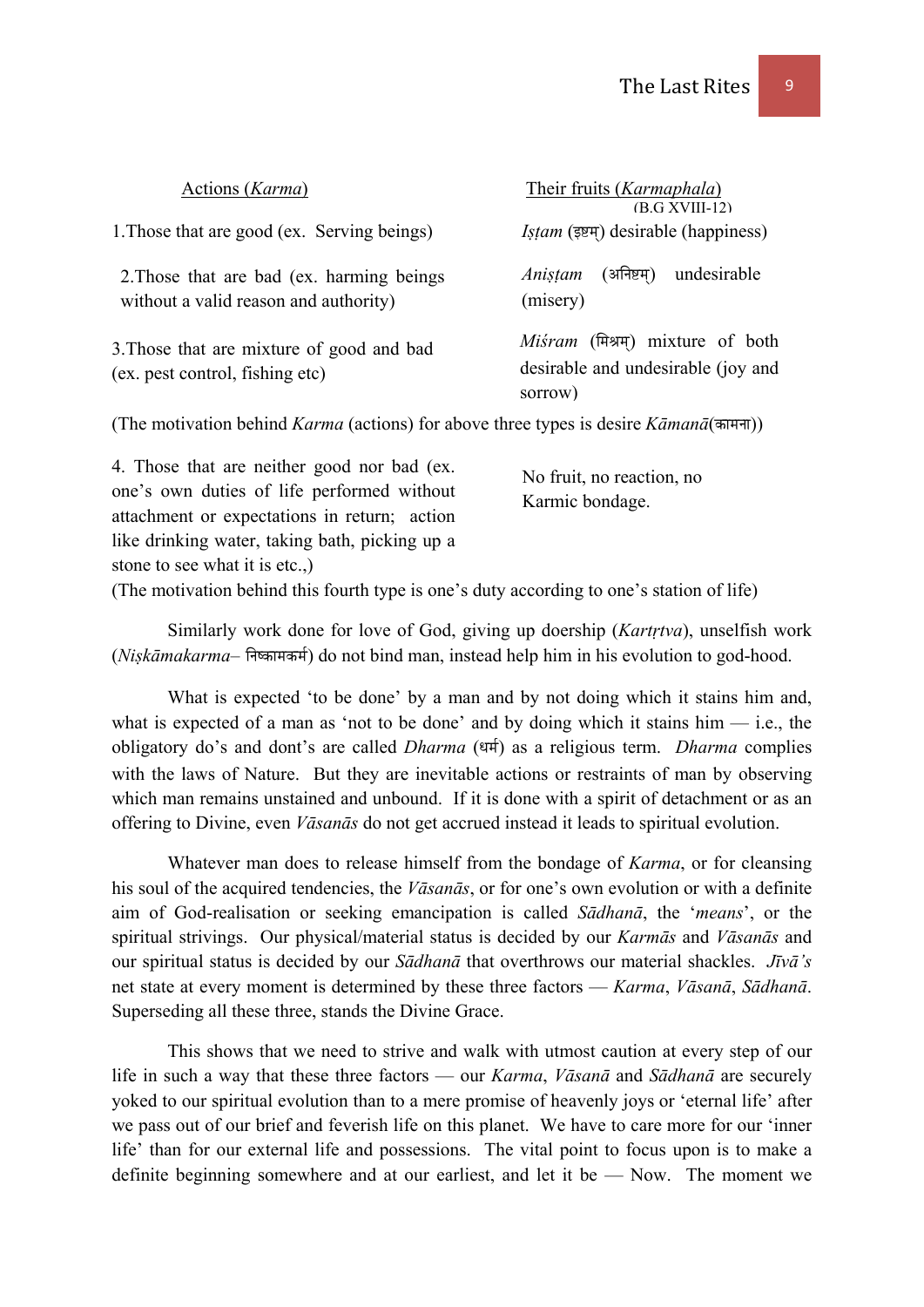seriously make the beginning, all favours amass, all our faculties converge, various uplifting forces of Nature gather round the centre of endeavour, the Divine grace too descends and take us forward towards the Supreme Goal, slowly at first; but with accelerating speed until we become so absorbed in the pursuit that time and distance cease to matter for us. And a day shall surely dawn that we have reached our Goal and shall look back with wonder at the strange way we have completed the impossible task gradually progressing through many many lives– a long tiresome journey indeed — in the realm of the Great Time; and with thrill know that all the time we were living in the Eternal and were never bound!

And we have to accomplish this task before the body falls off.

 When I was all alone in the deep virgin forests of Madhya Pradesh un-inhabited by men, the most striking thing that came to my observation was the abundance of life. Plants, animals, insects, birds and reptile seemed to be flooding every corner, which scene we rarely see in our common dwelling places. However our normal vision fails to see what is happening behind that abundance of life — unceasing extermination(!) — dead animals and insects, fallen trees and decaying trunks, rotting leaves and decomposing matter at every other step. Life and death move together. Taittiriyopanishad gives us a hidden secret of Nature. It says food is life, life is food. Śrimad Bhāgavatam also reflects the same idea – *Jīvo Jīvasya Jīvanam* (जीवो जीवस्य जीवनम) life sustains life, i.e., A life can continue its life if another one sacrifices its life. Wherever there is rotting or decomposition, there we see millions of lives springing up and growing forth. Food that beings eat is life (be it vegetables, grains or meat) and from that the new off springs come out. When we observe how the dead matter appears again as life, we see that in the presence of Consciousness, the old molecules are getting re-arranged to form a new body. There the decaying matter is not only giving birth to new life and sustaining them, but are passing through a temporary phase of rest from life to life. Death is a mere changing phase of life at physical level; and with respect to the transmigrating spirit too, life is continuing. Death is not opposite of life, neither death is cessation of life. Life has no opposite; death has an opposite, the birth. Life is eternal, be it perceivable by us or be it imperceivable. Anything that is Eternal is always non-dual, One. Life finds its fullness and its Unitary Existence in Consciousness, and as Consciousness. Thus it is consciousness that we are seeing as life.

 Life is an expression of consciousness; just as the light that an electric bulb throws out is an expression of electricity. On the other side we see life cannot exist without energy. Plants receive energy from the Sun to synthesise its food picked up from earth and air sucked in from atmosphere. And, that makes it possible for the emergence and sustenance of all other forms of life on this earth. The coal and gas we use for cooking and warming up is the stored energy received from sunshine millions of years ago which these very plants had picked up. The bread, meat and milk we consume are but the organic matter built by sunshine, the energy supplied by Nature. If there be no sunshine, then no energy and then no life too. Energy conserves itself in Nature to preserve life. Life and energy are inextricably interwoven, and again, they are inseparable and One. So we see Life, consciousness and Energy or Power are one indivisible whole. But this Truth, we neither feel nor experience.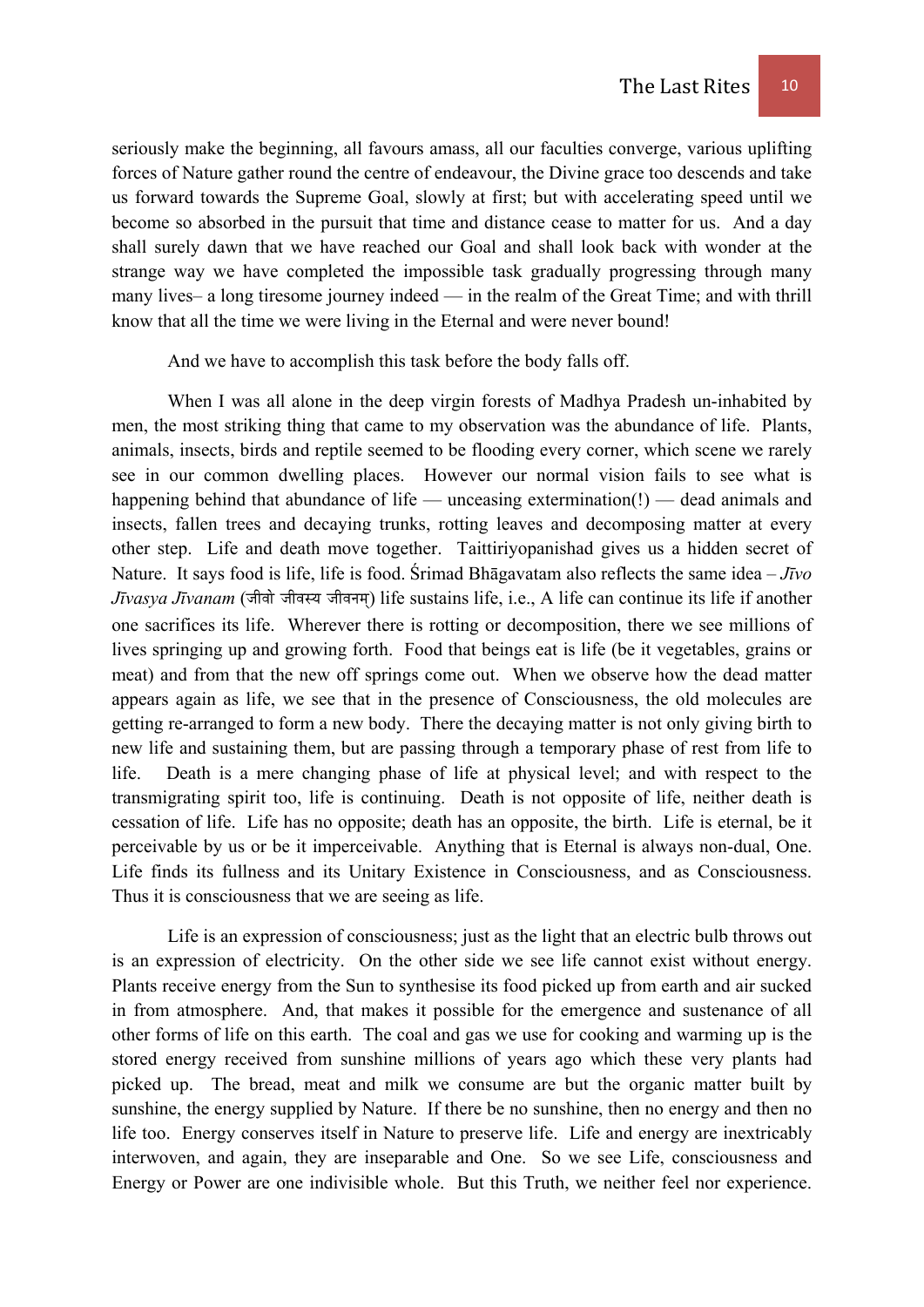We see that the Consciousness to express Itself as life needs a field which has got to be a manifestation of Power, the Power of Consciousness — and that is what this universe is which is a massive energy in various forms. Manifestation creates duality and duality blinds the vision and understanding. Man lands in Relativity, misses the absolute, identifies with the field, the body, the *Ksetra* (क्षेत्र) and there begins the wheel of action and reaction, and the play of transmigration!

 So, to know the truth again we have to transcend the relative existence; forgetting our bodily existence, we have to peep beyond. For that is the spiritual initiation, the path to return Home. The *Upanayana* (उपनयन–one of the sixteen Hindu sacraments), the *Mantra Dīkṣa* (मन्त्र दीक्ष-initiation into spiritual life and imparting sacred *Mantra*, mystic syllable), *Brahmacarya Dīksa* (ৰৱুন্বৰ্য <del>ব্ৰীয়</del>–vows of celibacy and to dedicate one's entire life for spiritual goal), *Sannyāsa Dīksa* (सन्न्यास दीक्ष-initiation into a life of renunciation, monastic life) — all aim at realising Eternity of life, immortality of 'The Self'.

 Whatever be the type of initiation, the initiated gets a *Mantra*, repeating which with love and dedication the aspirant is assured of reaching perfection, the Perfected state of Transcendence. When a disciple receives a *Mantra* from a *Guru* with the only object of Realising God, the intentions of the receiver of *Mantra* and the bestower of *Mantra* being beyond the physical existence, reaches the innermost layer of the disciple. It reaches the transmigratory soul that moves from one body to the other. The Soul (*Jīvātman*) captures the *Mantra. Mantra* is a channel drawn from the Realm beyond to our physical realm. Infact *Mantra* is the only thing that links this realm of the *Jīva* to That Realm of the Supreme. Even the *Karma* and *Vāsanā* which the *Jīva* carries with it after the fall of the body is a cyclical circle revolving within this realm without any relationship to the Beyond. *Mantra* is the only thing that belongs to the Realm beyond and is available here. Performance of *Japa* with complete trust on it, with heart set on it, with an attitude of surrender, making the *Mantra* one's Avalambana (अवलम्बन-support of life), it gets awakened within itself like life manifesting in a seed when put in water, it becomes a living force within itself. If it is practised with intense longing, it gets awakened to the aspirant too; it becomes a living power, is known as the *Mantra* becoming *Mantra-Caitanya.*

 Perhaps, through millions of lives the *Jīva* (the individual soul) was wandering about without any shelter in the scorching fieriness of the worldly existence and transmigration. Now, on being initiated, it finds a shelter for the first time; *Guru* like a fond mother, holding an umbrella, as if, over it. In embodied state the physical body of the *Jīva* does find another physical body as a companion, but the *Jīvātman* within remains all alone without a companion throughout. After the body falls off also, the *Jīva* continues its journey without a companion. No *Jīva* is provided with any mechanism to have access to or perceive another *Jīva*. The *Jīvātman* moves about in the infinitely vast universal existence of various planes of existence all alone burdened with the *Kārmic* load and driving *Vāsanās* without any shelter or external perception. It has only one link existing and it is to the Source from where it came, the Abode of Bliss and Peace. But its door is closed because of the Karmic load and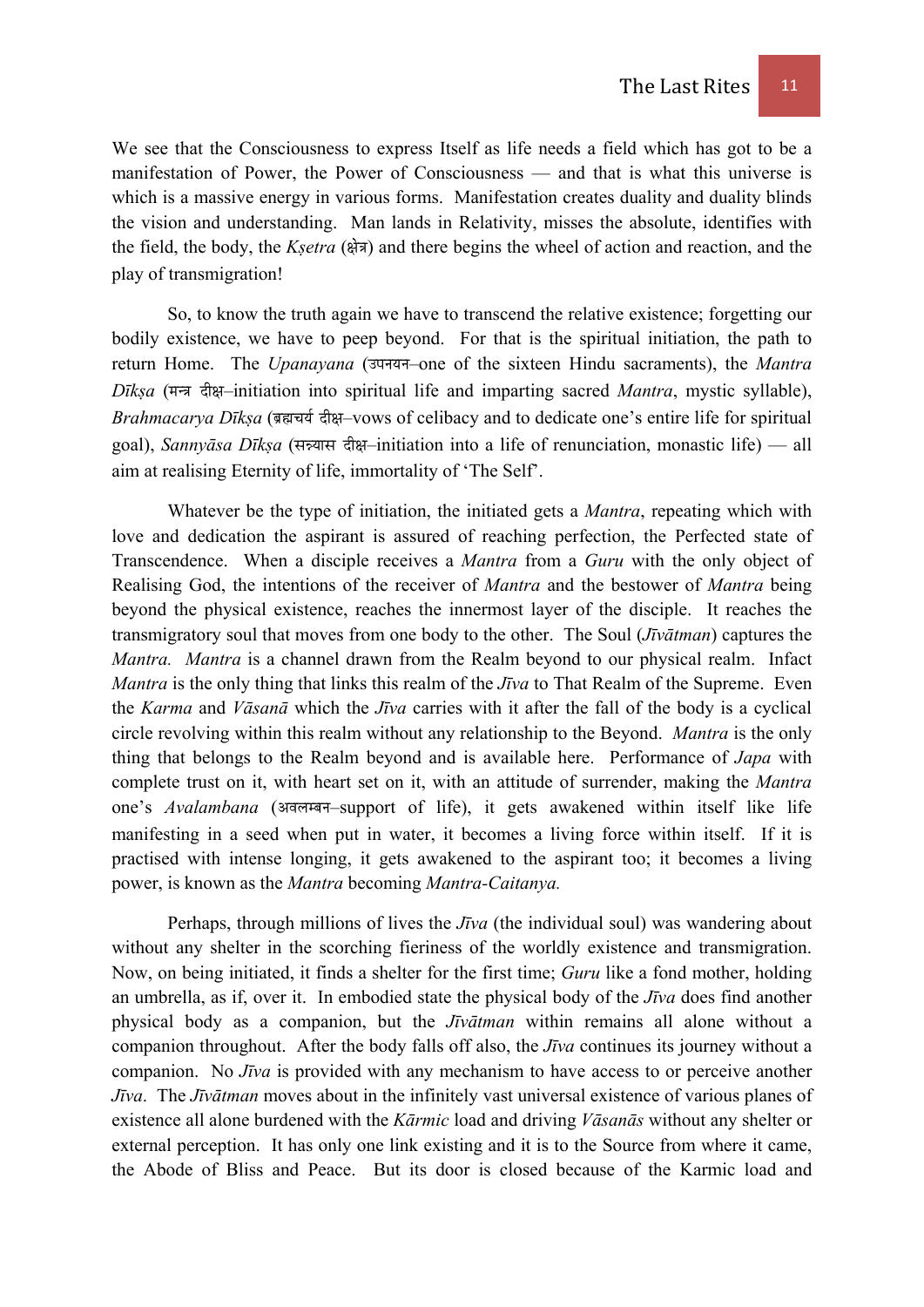*Vāsanās*. It is like millions of mobile phones which have no direct access to each other except through the tower to which they are linked; the only link of the mobile is to its tower **:** the sim card is the *Jīvātman* and the mobile unit is the body, sim card can change any number of bodies or be in any body it matters not, it has its link with tower. Once it links itself to tower it can have access to all other mobiles. Similarly if we open the door linking to God, we can link ourselves to all other *Jīvās* through Him. Till then we remain stranded alone in the universe. On being initiated with a *Mantra*, the *Jīva* finds for the first time a lively companion endowed with Light of its Source and with the power and authority to be the path back to the Source. It consoles the *Jīvātman* with motherly affection, whatever be the state (joy or suffering) of the external sheaths covering it. Spiritual initiation is actually for the *Jīvātman* and not to its bodily existence; body and mind are only the media to carry *Mantra* to *Jīvātman*. *Jīvātman* takes it as support of its existence and carries it with it when it leaves the body. When an initiated person performs *Japa* with a reverential love and complete dedication, it comes to active state. The person may not get any spiritual experience at all, there may not be spiritual awakening in him either, yet when he leaves his mortal coil the *Mantra* takes a luminous form envelops the *Jīva* with Light (Spiritual Radiance) and irrespective of *Karma* and *Vāsanās* carries it to a suitable womb where the *Jīva* can get conducive atmosphere for continuing *Sādhanā*. It goes without saying that the journey is a joyful, pleasant one with higher awareness and higher ideals pulsating in it. The *Mantra* further helps in building up a suitable body needed for the particular type of *Sādhanā* in progress, and, at the time of birth, enters back the *Jīva* as potential Power to guide from within. For all other common *Jīvās*, their *Karma* and *Vāsanās* lead the *Jīva* through darkness overpowered by unknown fear and a feeling of abandonment because only *Karmās* and *Vāsanās* are dragging the *Jīva* forcing for a next birth. They determine the place and body accordingly. When we are asleep we are no doubt disconnected from the body, but have a link within to come back to the waking state, to bodily existence, but when we die we have no hold of any kind, and that generates an unknown fear. It is like the fear and pain experienced by a foetus of two-three months old in the womb being poked with a knife; it knows nothing, neither understands anything, for, it has no other senses to perceive, nevertheless it experiences intense fear and pain. In Christianity the procedure of confession was introduced to lean down the sense of abandonment and the fear that pesters the soul after body falls off and to reduce the weightage of guilt while living, but it does not link the *Jīva* to God neither it helps evolution to God-hood, instead it drives the sins to deeper layers giving a temporary relief to continue normal living. *Mantra* works in an entirely different way. So, for those who are on the death-bed we must help them to remember God and repeat his Holy name or the Guru given *Mantra.* That is the right time to clasp to *Mantra*, trap the God or the *Ātman* in the awareness and slip away safely from bodily encasement and fly away happily like a bird released from a cage. The Jain monks are supposed to practise this every day and the Buddhist monks are directed to think every night while going to bed, as the last night of their life and keep all accounts and transactions with this world finally closed – no file pending, no file to be reopened – relationship with this world and body completely closed. And we too have to practise this – witness attitude while moving about in the world, to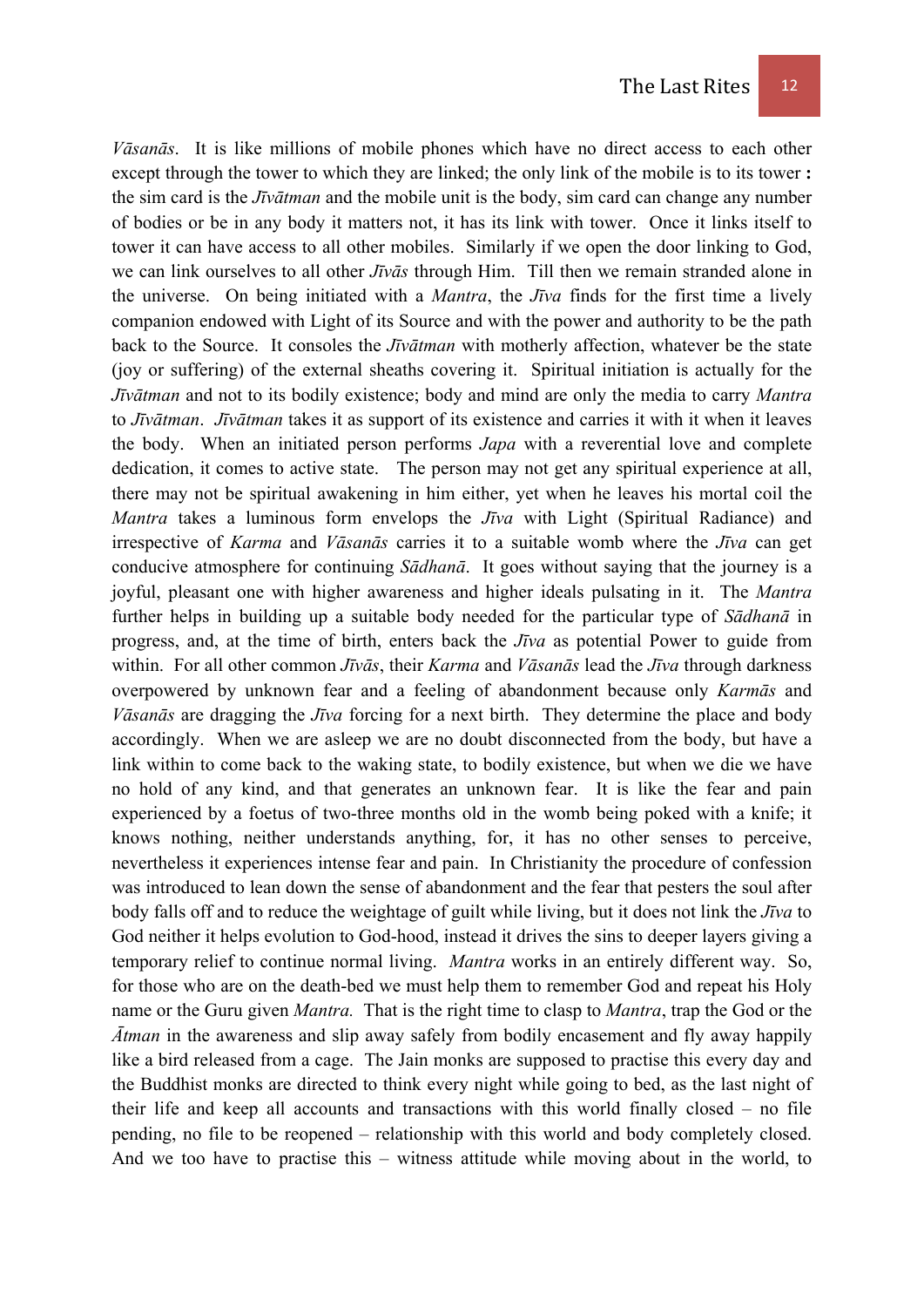remain uninvolved during activities, and to remain in spiritual consciousness at all times and in all state and under all conditions.

 In beings, especially in man, the part or the aspect that is not perceivable is the more important and valuable than that which is perceivable. We do not think of the spiritual treasure we possess instead we think in a queer way 'what is use of imagining a thing which has no proof and is in accessible'. Science has gone too far in supporting this idea and in smashing down man's belief in his spiritual greatness. That has made man to lose his way and lose his identity. Some are completely deluded, some are chasing their own shadows and that of others, while the rest are in a fix being fallen in moral and existential dilemma. A few are trying to retreat and regain their breath. The Immortal Spirit that man is, Ever Free and Ever Blissful is made to believe that he is a psyche-inbuilt material mass, an insignificant creature that by chance or otherwise has cropped up on this 'grab and eat' parlour, the insignificant planet lost in the great cosmic immensity. The modern man is finding terror and horror in all directions in the outer world while the inner world is boiling with passion, is craving for worldly enjoyments, and is clasping a few enjoyments with venom in the fangs for others who want to share them. Thus he finds himself isolated, alone and abandoned. The promises of science have destroyed even the only way out provided for man — the refuge in his 'inner life' which is a sure way to eternal Peace and eternal Bliss. So goes the man's life and he dies. The inner complexities, contradictions, fear; the fruits of good, bad, noble, ignoble deeds; the various tendencies, resolutions, vows and promises — the soul carries forward. An unknown power controls, guides and manages all these affairs and effects the destiny of man. That being the predicament of *Jīva*, it needs protection, consecration and refinement. Much of it has to be accomplished during one's own life time through a pious life enriched with love and Light and harmony with Nature. If one gets mounted with some amount of stability on this track, one gets eligibility, competency and a desire to enter into spiritual world. The purpose of religion and religious sacraments is to ensure this entry into spiritual world. The one who has entered the field of spiritual seeking with earnestness, has transcended the conventional religious barrier. For such seekers nothing much to be done after their demise. Their aspirancy, their *Mantra*, Guru, the Mother Nature and God lead them ahead. But for the rest, these things are to be invoked by the nearest relative or successors or the heir or an intimate friend or a disciple.

 There are three ultimate entities — the individual soul, the universe/the Nature and their common substratum, the God; this fact appeals to our reasoning too. These three are taken recourse to for effecting the posthumous sacraments, because they alone are accessible to the *Jīva*, and the *Jīva* continues to exist in the Nature and the God.

We approach (i) the God through prayer

- (ii) the Nature through rites
- (iii) and the *Jīva* through supplication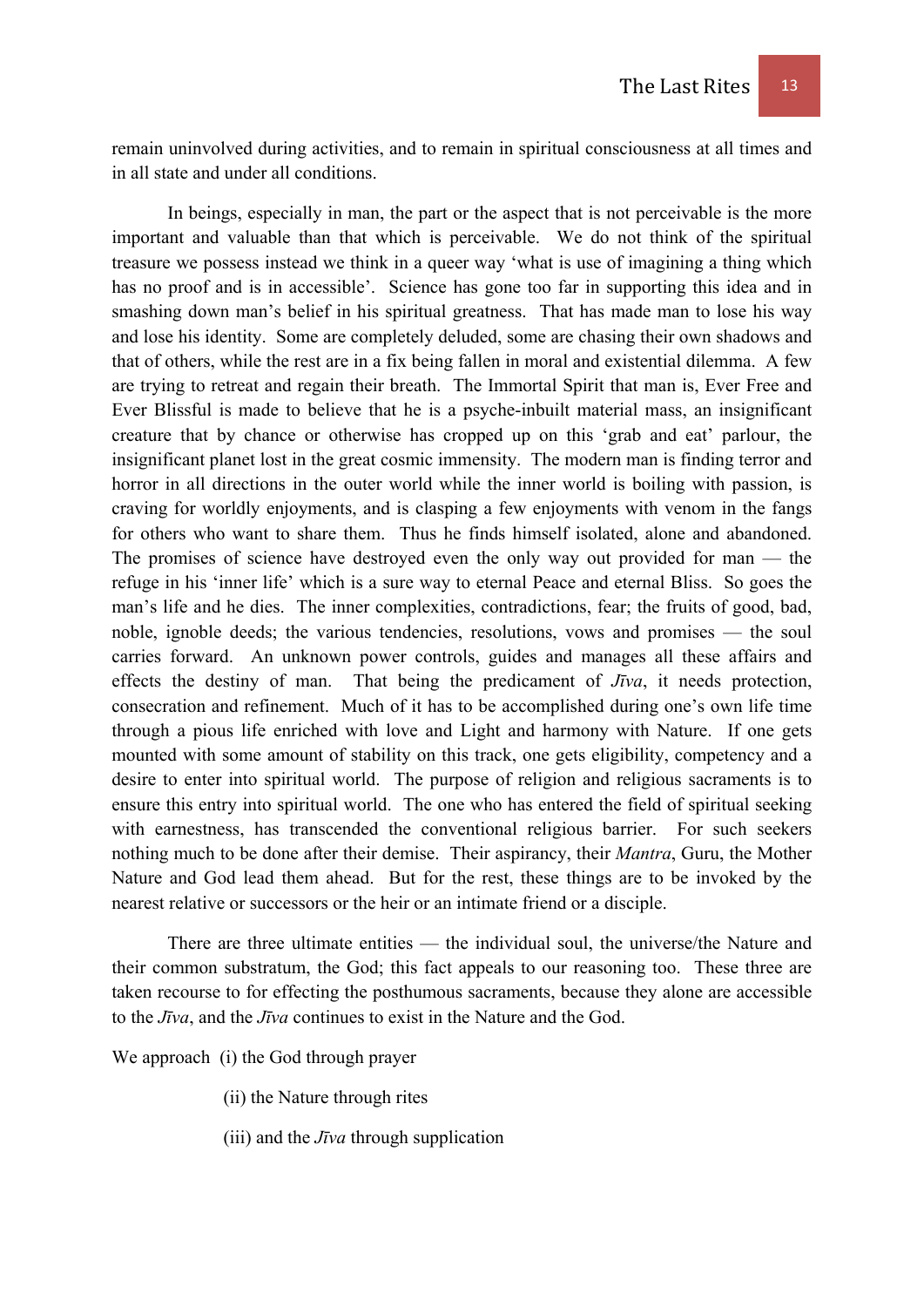We need to affirm in our minds that the *Jīva*, God and Nature are intimately related, and that the God and the Nature respond to the *Jīva's* deep genuine feelings without any delay. With this as the basis we perform the last rites of giving the final *Samskārās* and shape to the departed soul.

 When a monk or a holy person dies we only sing praises of God or name and glories of God and thank Him for keeping him till then in the world and bringing us in contact with him. And we seek the blessings from that departed Soul. Often the Divinity, nobility, magnanimity, love, concern and sacrifice of such great Souls forces our hearts to pray for their reappearance and to be in their company once more. With great honour, reverence their holy bodies are interned in the earth and a grave-monument is built and treated as a holy shrine. Usually they are not cremated. Those bodies being free from worldly attractions and repulsion (*Rāga-Dveṣa*) and lust and greed (*Kāma-Kāncana*) are said to sanctify Mother Earth and humanity. But there is provision for cremation of the body of a monk [*Yati* (यति), *Sannyāsī* (सन्न्यासी)] and of a novice/Brahmacharin <sup>1</sup>. After the cremation the ashes and bones are collected as holy Relics and are usually preserved and worshipped.

In case of the lay devotees who have not taken up spiritual life seriously and others in general, because of their involvement in world, when they die certain procedures that help their further evolution, give relief and solace to the departed souls has to be adopted.

# (i) The Invocation of Divine grace and Divine interference

 Every *Jīva* remains continuously engaged in *Karma* since the time of its immemorial past. The reactions from Nature that follows those actions too remain stored in the *Jīvā's*  structural base as *Karmaphala* and *Vāsanās*; this store house is called *Karmāśaya* (कर्माश्रय). Similarly, opposed to *Karmāśaya* there is the store house of the knowledge, wisdom, right understanding etc., which is the source and basis of the spiritual tendencies; this store house is called *Jñanasaya* (ज्ञानाशय). *Jīvas* which are involved in world forgetful of their higher nature generally possess a weak *Jñānāśaya* and a powerful dominating *Karmāśaya*.

<sup>&</sup>lt;sup>1</sup> "ब्रह्मचारियति चैव दहेदुत्तपनाग्निना" (Brahmachari-yati Caiva daheduttapanāgninā): The bodies of Brahmacharis and *Sannyāsīs* are to be cremated with '*Uttapana*' (उत्तपन) fire. *Uttapanāgni* (उत्तपनाग्नि) is explained as दर्भाग्नेऽग्निं त् mÉëeuÉÉsrÉ mÉÑlÉSïpÉæïxiÉÑ xÉÇrÉÑiÉÈ | mÉÑlÉSïpÉåï iÉ×iÉÏrÉåÎalÉUåwÉ E¨ÉmÉlÉÈ xqÉ×iÉÈ || (*Darbhāgne'gniṁ tu prajvālya punardarbhaistu saṁyutaḥ | Punardarbhe Trtīvegniresa uttapanah smrtah*  $||$ ). The pointed end of *Kuśā* ( $\overline{m}$ ) grass is lighted first and the fire is shifted to another bunch of *Kuśā* grass from that the fire is again shifted to the third bunch. This final fire is called *Uttapana* fire – 'elevated lighter'. The first fire is considered as gross and fit for cooking purposes; the second is considered as subtle and used for lighting purposes; the third is considered as causal fire meant for sacrificial purposes. The body is offered as an oblation into the Absolute, the Ultimate Reality, the God. And is considered to pervade the whole of creation and bring solace to all beings. A Sannyāsin was and even now is buried. In modern times and traditionally all through a sannyasin is always buried and not cremated, every where throughout India. For the first time the tradition of cremation of Sannyāsin was brought about by Swami Vivekananda by consigning the Holy body of Śrī Rāmakṛṣṇa to the sacred fire. There was a controversy too regarding that procedure. Overpowered by the force of tradition nobody knows even now that there is scriptural sanction for the cremation of the body of an ascetic or a monk (Sannyāsi).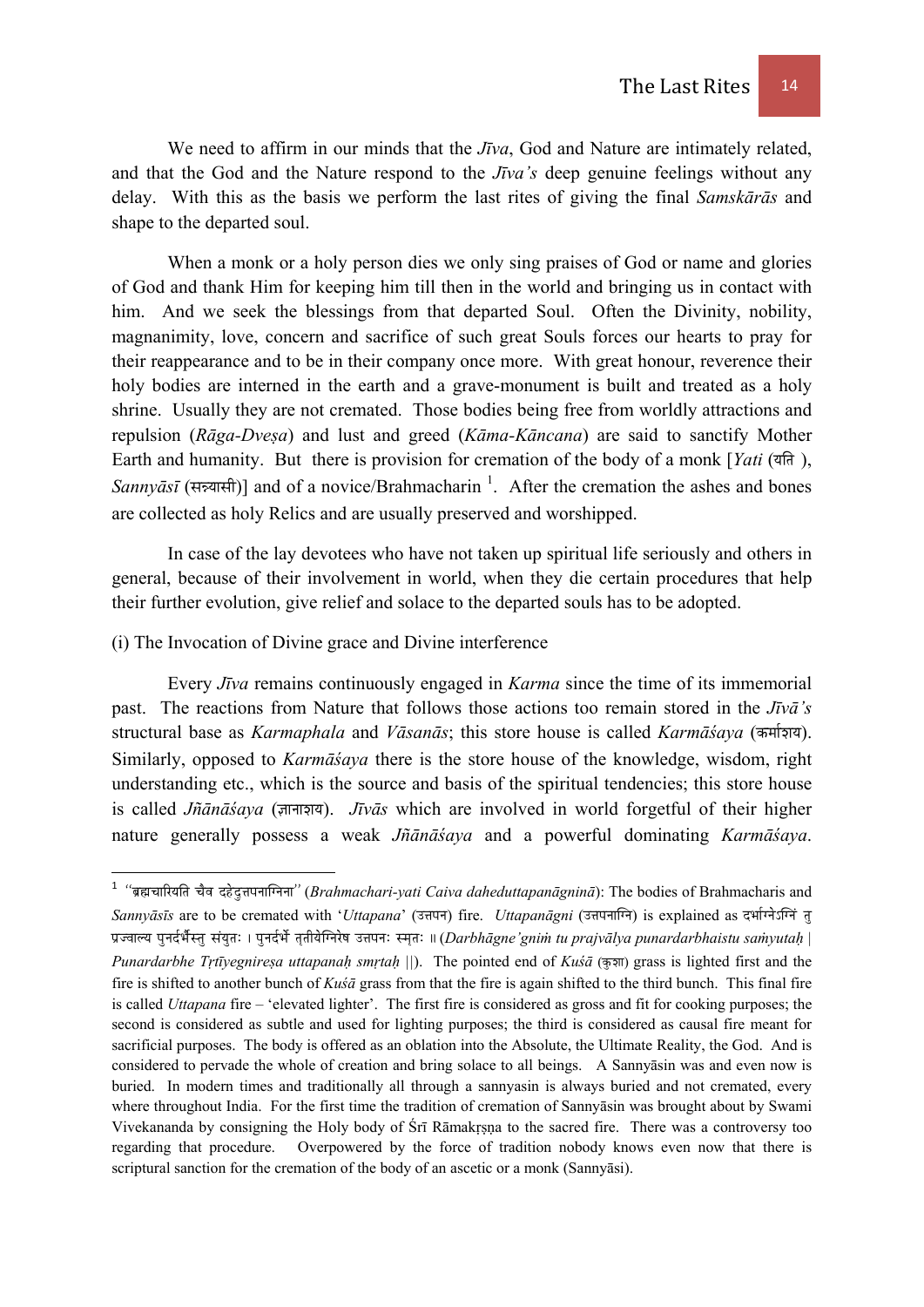*Sādhakās* (spiritual aspirants) develop their *Jñānāśaya* through a disciplined life of selfcontrol, austerities, scriptural studies, dedication to spiritual ideal and self-surrender, and overtake their *Kārmic* forces and progress along the spiritual path. For all other *Jīvās* their *Karmāśaya* drives them to their next unknown birth — somewhere among the varieties of species ranging from lowly insects to evolved beings. Divine grace and Divine interference alone can over-rule the Nature's laws and help *Jīva* to acquire a suitable human birth where the *Jīva* can have infinite opportunities to learn, serve and evolve. A true devotee of God, the one who loves God can easily invoke the Divine grace upon the departed soul. Say, a monk who has renounced world for God (or even a devotee who maintains constant touch with God through prayer etc.,) who keeps his inner channel connected to the Divine through higher awareness or consciousness. Their prayers are surely answered. It would highly benefit the *Jīva* and change its course. Sw. B told me that "Thakur has answered every prayer of mine that was meant for my own spiritual attainments and for the good of others." We asked Rev. Bhuteshanandaji Mj what happens to his initiated disciples after they die. Rev. Maharaj replied "For a normal man in the world it may take few lives to attain Spiritual Perfection. So, I pray to Thakur, Mother and Swamiji to help them continue their *Sādhanā* smoothly in their next life without much obstruction and inconvenience. And I witness my prayers are being answered." Devotee's prayers please the Lord and at once they become potent to reshuffle the *Karmas* by suppressing the harmful ones and triggering those that help a noble human birth that leads to evolution. Normal people have to tune themselves to the Divine

We take the following twelve steps **:** 

before they offer their prayers to the All pervading Lord.

# 1. Salutations : Pranāma (प्रणाम).

- i. "*Om*, at the very outset I bow down to the Ultimate Truth, the One beyond name, form, time, space and causation, Who rules this universe and Who has incarnated Himself as Śrī Rāmakṛṣṇa to redeem all *Jīvās.*
- ii. "I bow down to His Supreme Power who is non-different from Him, who creates, sustains and dissolves this universe, who in Her redemptive aspect has incarnated Herself as Sarada Devi, the Holy Mother."
- iii. "I bow down to that ever Free One who is the friend and well wisher of all *Jīvās*, who has come down as Vivekananda to help Him in His Mission."
- iv. "I offer my salutations to all prophets, saints and holy men who have tread and sanctified this earth."
- 2. Self-purification :  $\bar{A}c$ amana (आचमन)

*Om* "I remember the Pure-spirit, [The *Nārāyaṇa* (नारायण) or *Viṣṇu* (विष्णू) ]that pervades all that exists in this universe — the gross, the subtle and the causal — the pure consciousness; may It purify my gross physical body, my subtle body and my causal body and making them free from all evils, sins, evil or sinful tendencies."

3. Deliberation : Pavitra Dhāraṇa (पवित्र धारण)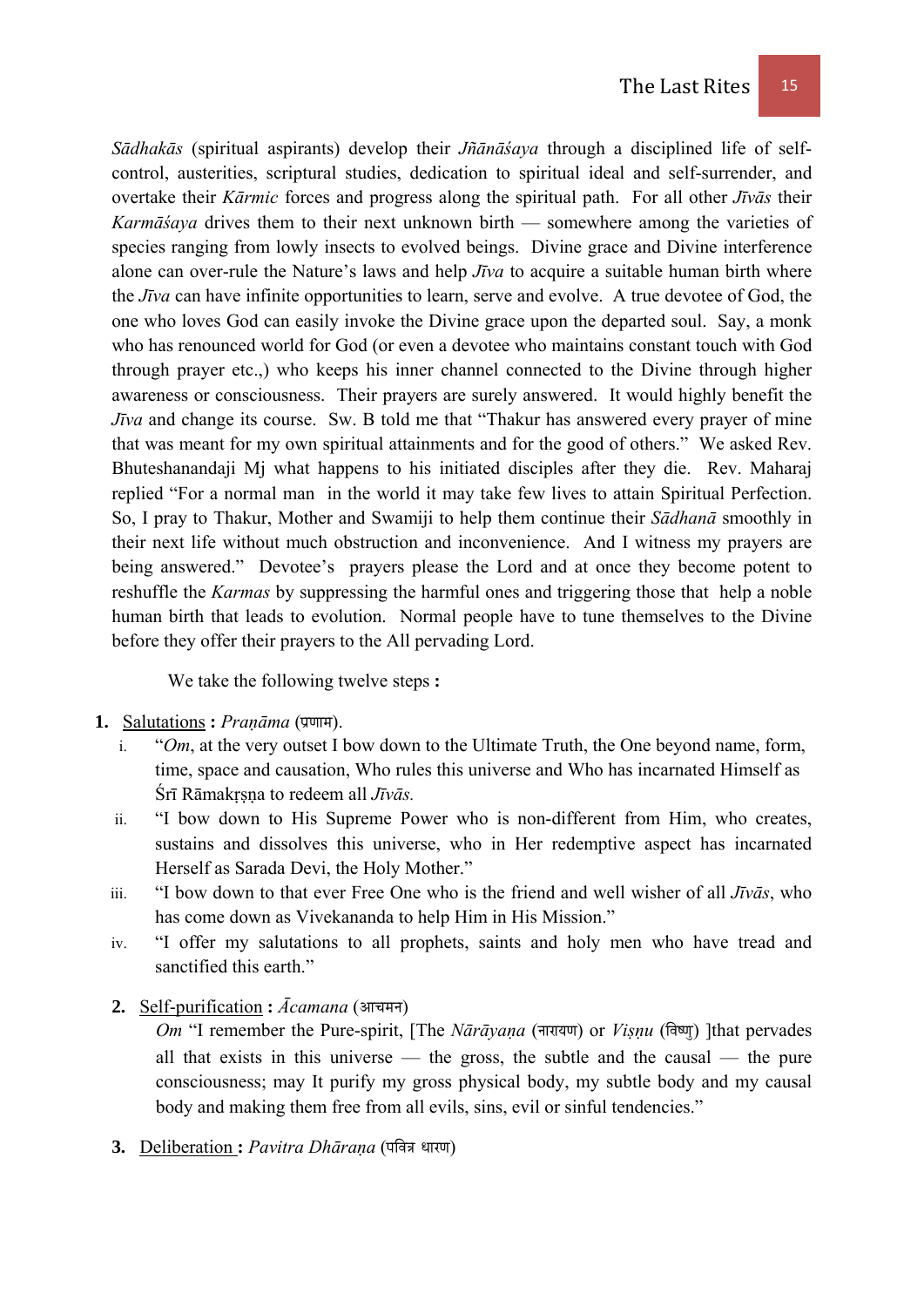*Om* "I assert my Spiritual existence which is rooted in God. Guided by my own conscience, I feel the responsibility to discharge my duties and obligations towards the departed soul. May the Divine Mother guide my thoughts, feelings and actions."

# 4. Resolution : Sankalpa (संङ्कल्प)

*Om* "I here with resolve to perform the obsequies of my brother/mother/friend......../Mr/Mrs......., knowing the need and necessity of it by taking refuge at the feet of my Lord."

## 5. Warding off the evil: *Bhūtāpasaraṇa* (भूतापसरण)

*Om* "May the thought of Divine in me and my holy intention ward off the evil promptings of Nature and ill-will of any beings, if any, against us who are engaged in the performance of the obsequies."

# **6.** Becoming aware of our real Nature **:**

*Om* "though encased in this body-mind-complex for the reasons beyond my understanding, I am the ever Pure, ever Perfect, Eternal, and the Bliss absolute. As long as I possess individuality (*Jīvatva*) I am eternally bound to the Supreme Lord of the Universe and thereafter ever one with Him."

## 7. Steps against possible set-back : *Sthirīkaraṇa* (स्थिरीकरण)

*Om* "May my deliberation and resolution be firm and unwavering. May the Grace of God, blessings of Mother Nature and, good-will of all beings be on me and my performances. Om Tat Sat (ॐ तत सत)."

# **8.** Extoling God to invoke His Divine Presence **:**

"You are the Supreme, The One without a second, The Pure Consciousness, *Caitanya Svarūpa*. You are the Existence Consciousness Bliss Absolute, the *Sat-Cit-Ananda.*  You are Eternal Ever Existing, beyond time, space, causation as well as name and form. You pervade this universe and exist as the indwelling Spiritual essence (*Antaryāmin –* अन्तर्यामिन्) in all beings. Though we are essentially one with You and indivisible from You, yet Your deluding Power (The *Māyā*) has enveloped us and our understanding, and has riveted our attention to the glittering world of senses which is unsubstantial and inflicted with uncertainty and impermanency. Now that You have made the right understanding reach us, with my heart and soul I pray **:** Please be kind to us fill our awareness with your Divine presence and lead us from this unreal world of appearance (the realm of matter) to the grand Real world of Pure Existence (the realm of Spirit) from this engulfed darkness to Light, from death to Immortality. Through Your Grace and blessings of all elders May I be able to perform the rites without any hindrances. May success crown my sincere efforts and unselfish performance in this direction."

## 9. Meditation : *Dhyāna* (ध्यान)

[The mind of the performer of rites might be agitated and filled with grief; it is natural and perfectly normal. Nevertheless at this juncture he sees the impermanency of life,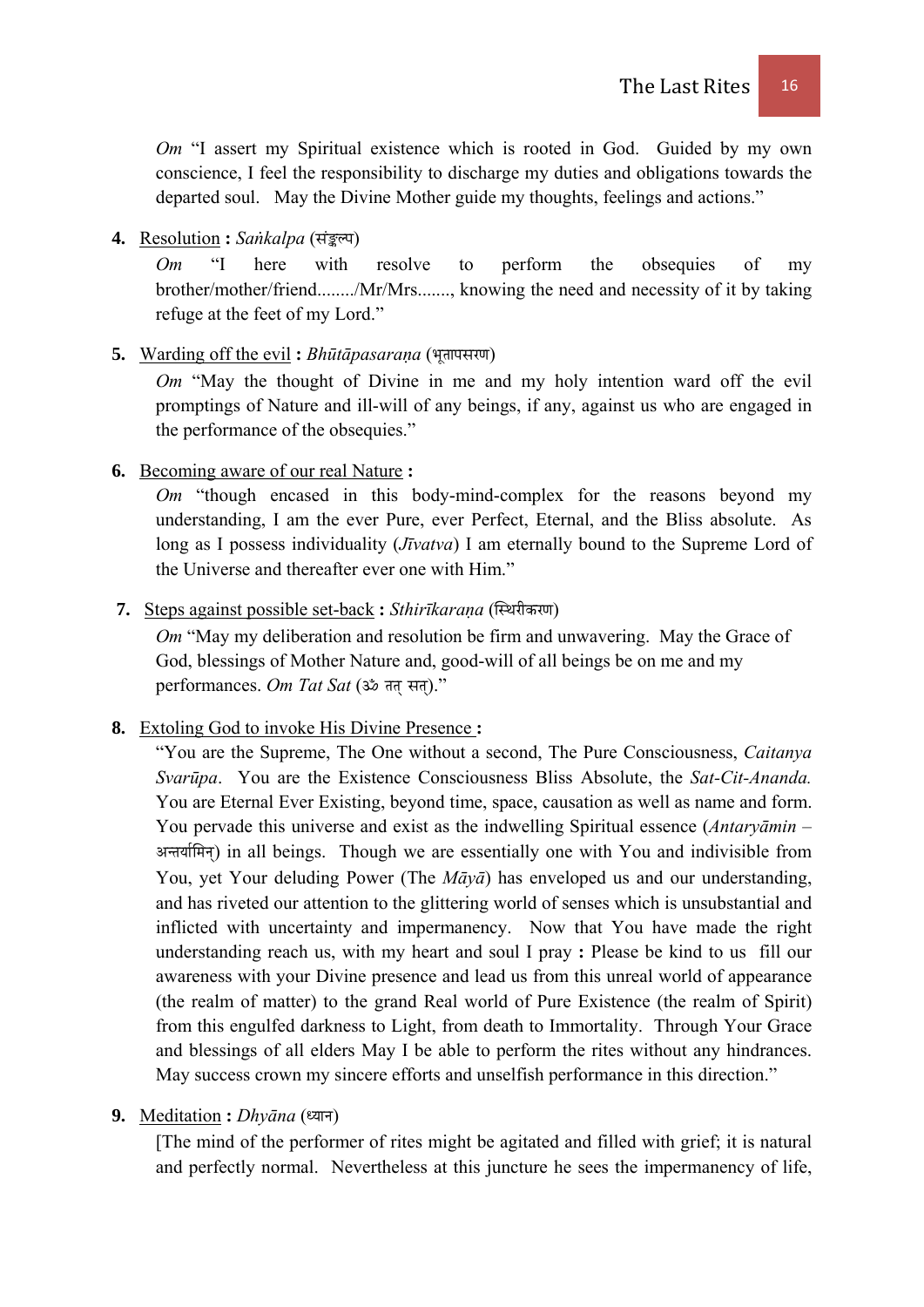inevitability of events and vanity of worldly prospects. We can utilise these rare occasions to shift our paradigm of life from normal to the Divine, from constrained personal 'profit and loss' vision to the broad vision of universal truths. Only then we can hope to gradually reach the higher realities. Real meditation is possible only when we cultivate indifference or witness attitude towards the world. Meditation is precisely eschewing all other thoughts other than the God, The *Ātman* or the Spirit.]

For a minute or two one has to forget the entire world and one's own individuality and be aware of the Lord enshrined in the core of one's existence, the heart. Then one has to endear Him as one's own and feel extreme closeness, intimacy and freedom to ask for anything or perform any acts or give, offer or worship Him in any way. This is meditation for all practical purposes under the Hindu religious format seeking spiritual or secular ends or for the purpose of religious ritualistic worships. The same meditation becomes a part of our spiritual practice when our mind seeks the Lord for ever on its own eschewing all other thoughts.

## 10. Mental worship: *Mānasa Pūjā* (मानस पूजा)

 The performer of rites shall mentally offer as a token of love and gratitude anything that pleases him. And then heartily offer salutations.

#### **11.** Prayers **:**

 Now is the time for invoking Divine grace and Divine intervention for the upliftment of the departed soul. The heart should feel closeness to God on one side, and on the other should feel compassion and need of help for the departed soul. Then there shall be free flow of tearful hearty prayers. The mental state of the performer of rites shall be very conducive for this act. Let him offer in the naturally flowing out words of prayer. It shall be something like this 'O Lord, unaware of the consequences man does many good and bad deeds being forced by the one's own acquired inner nature and by the promptings of the external Nature. You are all knowing and all capable. Kindly help this soul move towards Light and Freedom, whatever be his/her *Karma*. You are the only refuge for all *Jīvās*, and who is capable of mending their destiny. Guide this soul, the child of yours, to move further along the path that leads to his/her evolution to Divine-hood which alone can ensure Bliss, Peace and Freedom that is ever lasting......etc.,'.

 The performer's intimacy with God, his unselfish prayers shall make him feel within himself that his prayers are being heard by the compassionate Lord and are being answered. The principle that governs the sphere of prayer is 'Act your faith and belief; let there be reality embodied in it (i.e., feel really, act really, join your heart to mind) then your prayers, your thoughts and your actions shall be verily true and genuine.'

 The creeper and tendril grasp the nearest support and grow upwards to the unimaginable heights, so does the *Jīva* help itself by holding on to prayer reach the Supreme. Creeper and tendril have no eyes to see, no senses to perceive but it feels!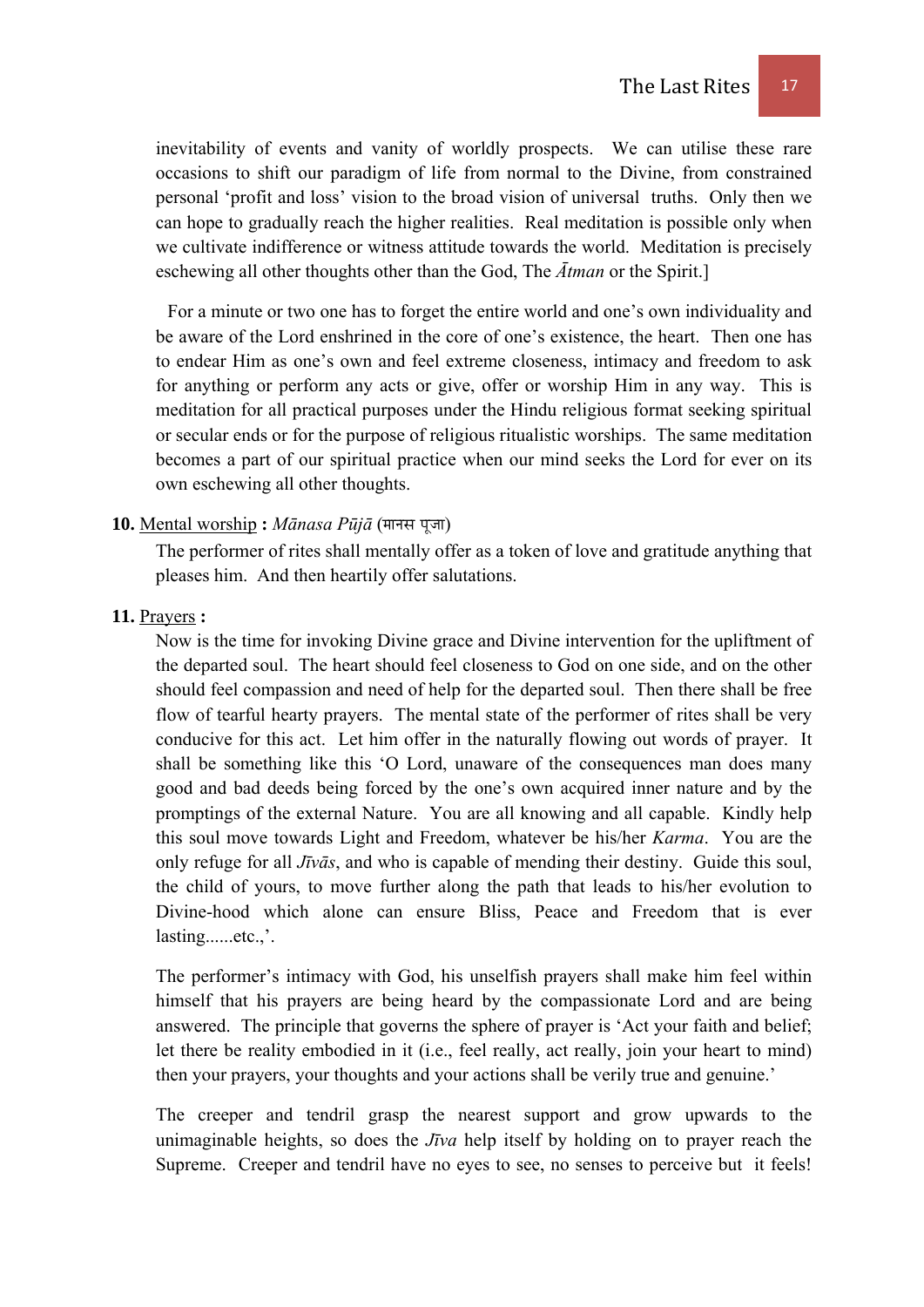Feels the support, trusts it fully, clings to it, grasps it, feels its warmth and intimacy so it grows. Same is the prayer and the unseen imperceived God. This state can be compared with that of a child seeking its mother even in an assembly unhesitatingly with a doubt-free mind, and taking her as the sole support even when there are other more capable people there.

 It is such prayers of the survivors that impel God to transport the departed soul to a safe and comfortable state of advancement.

#### 12. Thanks giving : Krtajñatā Prakațana (कृतज्ञता प्रकटन)

 'O lord, it is You that are sitting in me and guiding my mind and feelings. How shall I express my gratitude to you except offering my prayers to you to make me perform all my duties of life as an offering to You. Make me Your servant for ever to serve this world of Yours and You. I have no other words to thank you, may You remain ever enshrined in my heart and keep me in your vigil.

#### Salutations **:**

I offer my salutations to The Supreme Reality the *Parabrahman*, The Ultimate Imperishable One.

 I offer my salutations to that Pure Consciousness that pervades this universe and all beings, and governs the universe and all beings as *Īśvara* (The Supreme Lord).

I offer my salutations to the Ultimate Reality that manifests in the universe time and again as the Incarnation of God to redeem *Jīvās* and re-establish righteousness (*Dharma*–धर्म) and who has Incarnated as Śrī Rāmakṛṣṇa for the present age.

I bow down to Śrī Rāmakṛṣṇa, the Lord of all beings.

I bow down to Supreme Power, which in Her aspect as redemptive Power of Incarnation has come down to this earth as Sarada Devi.

I bow down to their torch-bearers Sw. Vivekananda and other participants of their Divine play.

I bow down to the ever enlarging circle of devotees.

I bow down to this universe which is but an aspect of His own Existence.

These are the twelve steps the performer of the last rites should perform. All things are to be accomplished in constant reverential and affectionate remembrance of God without any expectations of reward for oneself.

#### (ii) **Availing Nature's benevolence and benediction**

Nature is based on the action-reaction principle. Nature on one hand kindles what is contained in a person, and on the other reflects back what a person projects or puts forth. Thus, we see situations kindle in man things like lust, greed, hatred, compassion, love etc., and also hatred begetting hatred or love begetting love. For example, the sight of a man or woman walking in a street may kindle lust in one and may awaken a worshipful attitude in another, and no reaction at all in some one else, for, that is what is contained in each of them;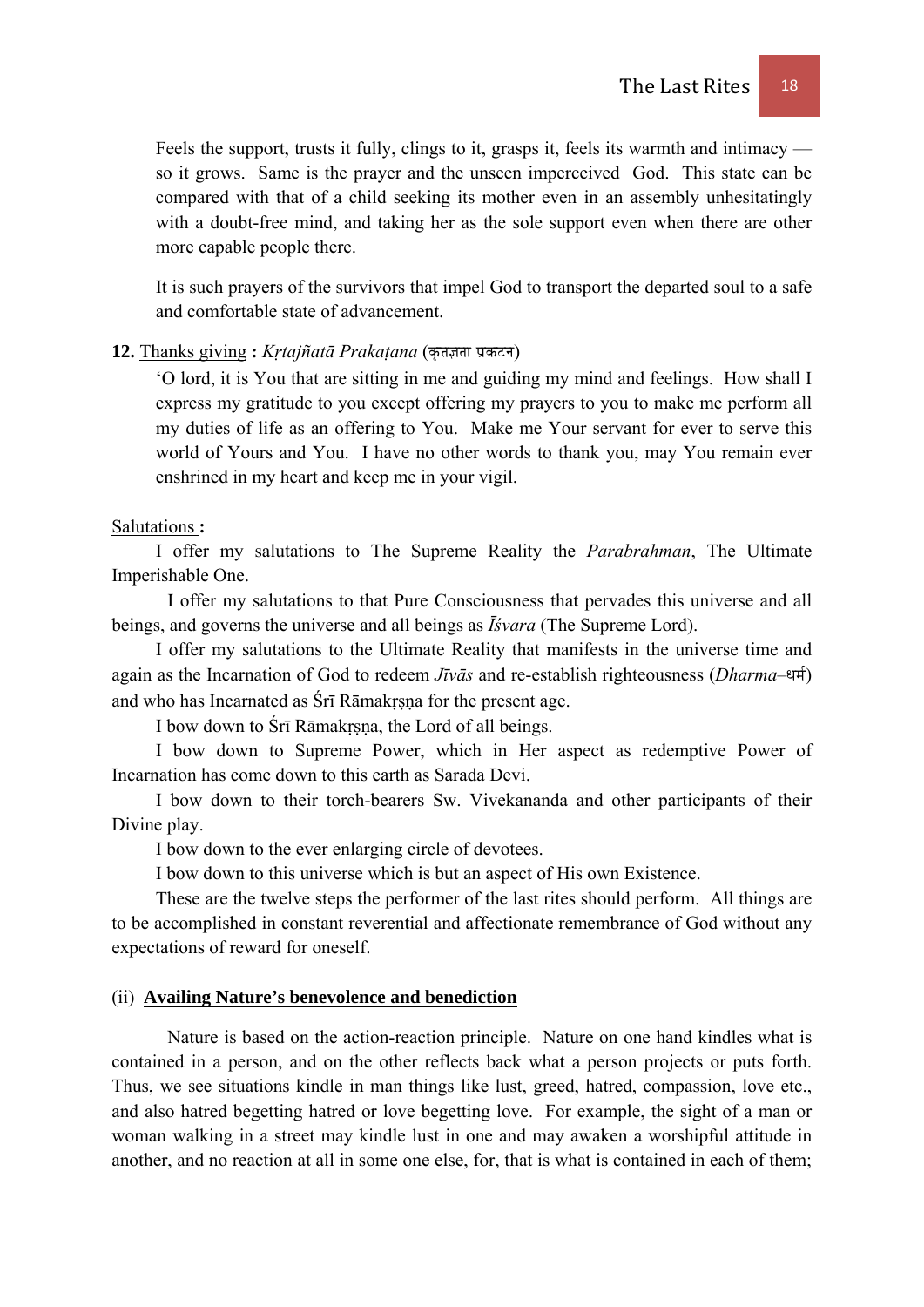while the person walking in the street is unconcerned, disinterested and uninvolved to the various reactions the witnesses are undergoing within themselves. Each situation shows what is within us and passes off. Again, we commonly see a normal person getting angry when an angry person pounces upon him/her; the Nature is making the former reflect back the latter's angry approach. Similarly polite approach receives in return a polite approach. Nature is very sensitive, because it is manifestation of the Power of Consciousness, *Citisakti* (चিत्रक्ति) and that the Consciousness is its substratum and is embodied in it at every level.

Just as the buildings are built with bricks and mortar, this universe is built with 'love' and 'sacrifice' as its imperishable contents because its origin is Divine, and that the life can manifest and sustain only where there is love and sacrifice. Hindu rites are either of love or sacrifice, or an expression of divinity. Through them they seek and avail Nature's benevolence. A life of sacrifice, of universal love and dedication, a life that seeks welfare of all beings, a life free from blemishes of hatred, jealousy, curse and destructive ideas – i.e., a life divine – is in itself a worship of Nature. Rites and rituals help working it out consciously and help manifest Divinity at all levels and under all circumstances.

All these ideals were embodied in the Indian culture and, every form of daily life of a Hindu was enriched by their presence. Over generations through millennia these ancient teaching were being passed over from generation to generation and they formed the very essence of Indian culture, which the modern Indian is missing and thus has become aimless and without an ideal. It is his misfortune. Hope this phase does not last long.

In turning ourselves to Nature we follow the following method:

i. Everything we do (secular, religious or spiritual) begins with *Om*, *Namaste* and *Svasthi* (ॐ, नमस्ते and स्वस्ति).

The whole universe and all beings are rooted in Divine — all together forming One Indivisible Reality — is what Om indicates.

*Namaste* means — I respect and honour you all, all that exists in this universe. May my insight of Divine never slip away; a stone in the street, a plant on the road side, a beggar on the footpath, an ant crawling in the soil all deserve my respect and honour, for they are expression of One Divine Entity pervading this universe; we are all one.

*Svasti* means: - May the good, the auspicious, the benediction and benefaction befall on this world, may everyone be happy; may heaven descend on this earth.

ii. ॐ ह्रीं प्रकत्यै नमः । I bow down to this vast Nature, the immeasurable sum total of the vast Power in this and behind this Creation, the Universal Power (represented by  $\frac{2}{\pi}$ *hrīm*.)

[To know and love Nature as mother, (the 'Mother Nature'!) is one of the unique privilege given only to the human. Every being, by nature, experiences insecurity. Every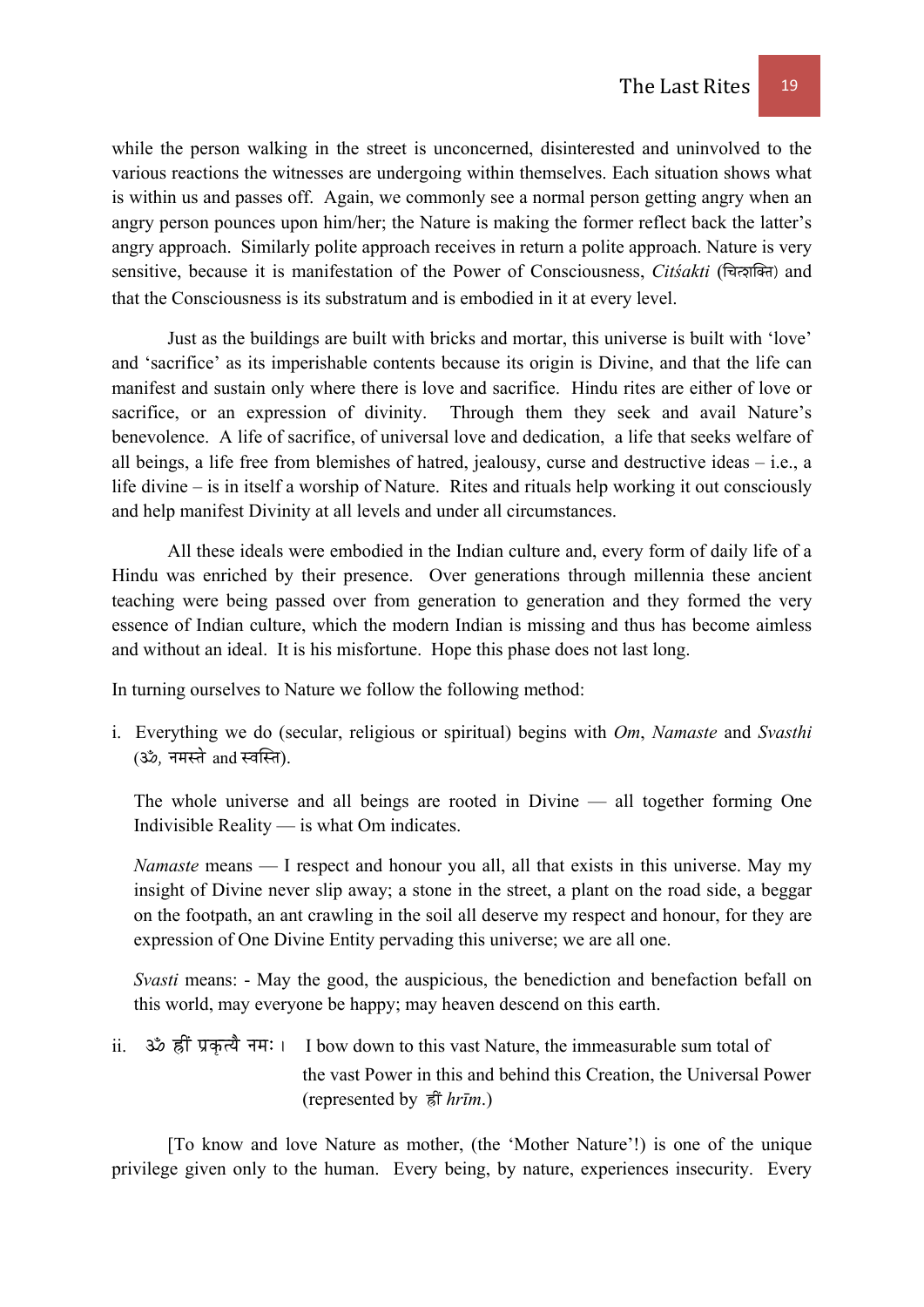living organism wants to live, so it is always afflicted by fear of death. A child is secure before it is born. After birth till it develops knowledge, skill and capacity to survive, it feels helpless. Nature compensates the helplessness by infusing trust in that infant, it fully trusts the person who loves and takes care of it (usually the mother). Nature withdraws this trust and dependence as the child grows — it feels confident, but insecurity returns! Insecurity or fear is one of the important constituents of the ego of every person. This bars man to part with or share whatever he possesses as his. Man becomes constrained, puny and limited. The sense of insecurity or the helplessness does not generate the sense 'I am useless'. 'I am useless' is different from "I am helpless'. Nature keeps the sense of insecurity or an innate fear to facilitate pursuit of Spiritual attainments, at the same time She maintains the sense of 'I am somebody' by feeding so many varieties of experiences to that *Jīva* since its birth, i.e., the Nature imparts a personality to that *Jīva*. Like a mother showing concern, overt appreciation and love, the Nature too provides him with prosperity, success and opportunities and help him to develop stability, self-dignity, self-respect, self-worth and self-esteem. The failures, misfortunes and sufferings man gets are mere warnings and reminders that he may not lose the path. If we look at the child's trust in its mother, we understand how total is its trust and dependence, how pure is its innocent love, how true and complete is its surrender attitude! The Vedic Rishis loved Mother Nature in the same way as the innocent helpless child does, and Mother Nature responded to them in the same way as their personal Mother. And from their heart flowed the words ॐ ह्रीं प्रकृत्यै नमः। We see Sri Ramakrishna demonstrating again by manifesting the same *Bhava* (dynamic feelings / emotions, moods) of the Rishis. We too must genuinely become the children of Mother Nature and love Her truly].

The key to Nature is 'love'. It is the love that is beyond our bodily existence. Love truly, act lovingly, you shall discover Love — that is the way. It is simple act of caring, showing concern for others, that invokes Nature's grace. Refrain from hurting others, that invokes nature's grace. If a man really loves Nature, his heart expands to accommodate the entire world with all beings in it, and he remains beyond good and evil, impurities and imperfections, and standing in a vantage point of Divine he serves. Holy Mother's life is an example of this, apart from Her being Divine Mother Herself.

Understanding alone does not help. Nature wants us to act and show, it should be a reality. Hindu houses grow *Tulasi* (holy basil) plant in an Alter-like designed and artistic plant-pot. The Alter-like pot to grow plant represents the Universe (*Bhūpura*,  $\Pi(\vec{x})$ ) and the *Tulasi* plant represents the pristine Love that sustains the universe and all beings. Growing *Tulasi* plant is supposed to remind the house-holder and others living in that house, that it is obligatory to live and perform all duties of life and actions that are conducive to universal well being, to live in harmony with Nature and all people by pouring love on one and all.

## *Thus we pray —*

"O! Mother, make me a real child of this beautiful Nature. Make me love you and serve all beings those that are growing on your Lap, as much as possible, as a mark of love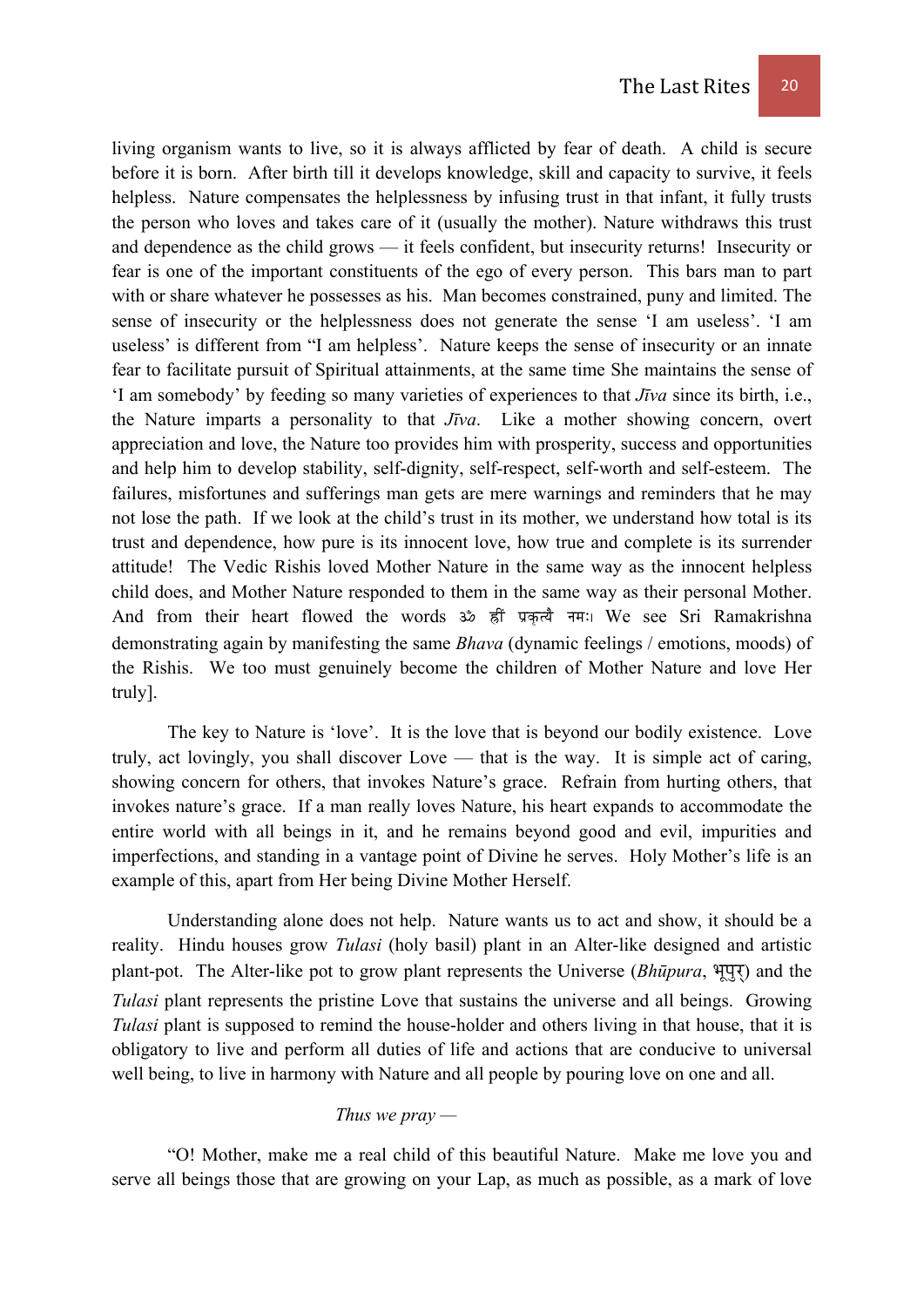for you and make me live in perfect harmony with all things, events and people without losing my grip on the Divine." "Make my life beautiful one to reflect Love and Peace under all circumstances amidst thorns and roses as well as the old age and the death. Build my life in such a way that I reflect Lord's glory and be able to realise Him in this very life."

# iii. *Svakarma* (स्वकर्म)– Duties of life as worship

Man is endowed with an intellect to understand and certain amount of freedom to act. Therefore the demands of the Laws of Nature are formulated as the duties of man. To live in harmony with Nature, we have to discharge these obligations lest the Nature revolts.

How time, space and the objective world including our bodily existence appears in the cosmic Consciousness can be understood through the dream experience in sleep. We do not create dream, it happens automatically, we may say 'it is given' to experience. Who gives it? our own inner knowledge. We possess so many pieces of knowledge. When the waking state is eclipsed the objective world disappears. The knowledge which is within projects a dreamworld including a body for ourselves, may be that it does in crude way or in a confused way or in an un-intelligent way – but it does project, it is the power of knowledge. There appears time, space, there is world, there are objects – we actually experience and participate. But, in fact, there is neither space nor time, neither objects nor the world! I was the creator of my dream and all objects in it, and I was pervading it. I being one with my knowledge, I was the subject and I was the object too. When I wake up all things – dream, and dreamer, and the dream objects resolves back into me. There is no sense of creation or created, it is just presented. There is Consciousness and the knowledge: when vivid, it appears; it is 'presented' as if, the Consciousness perceives and experiences holding on to the 'presented ego'. Everything is presented. And presented can never be separate from the one who presents because what is presented is the knowledge of the presenter. When we view this world similarly as the dream of *Īsvara*, it is not different from *Īsvara* and His knowledge. It is like music which is but the knowledge of musician expressed in sound, dance is expression of knowledge of the dancer expressed / presented in movements. Thus, when I view this the entire universe, the Mother Nature, as one whole, I see it is embedded in the Consciousness as knowledge and the Consciousness itself being the witness, It pervades the universe and is known as *Īsvara*. It is in this sense that the *Puruṣa* and *Prakṛti*, the Consciousness and the Power, are said to be Father and Mother of this universe. When this understanding dawns in us, we see this world as phenomenal and is covered by God, the *Īsvara* (this is the essence of *Īśavāsyopaniṣad*). Our bodies, our mind and senses are projections of *Īsvara's* Knowledge. Though the entire thing is One Whole, our pragmatic view of it finds The One Whole as so many levels and so many orders. Gross, subtle and causal are the levels; while a particular patterns in which a particular thing behaves forms an order. Mind behaves in a particular way and the body in some other way. So, they are different orders. If life forms an independent order from that of matter, then, within life order we find animal order different from plant order.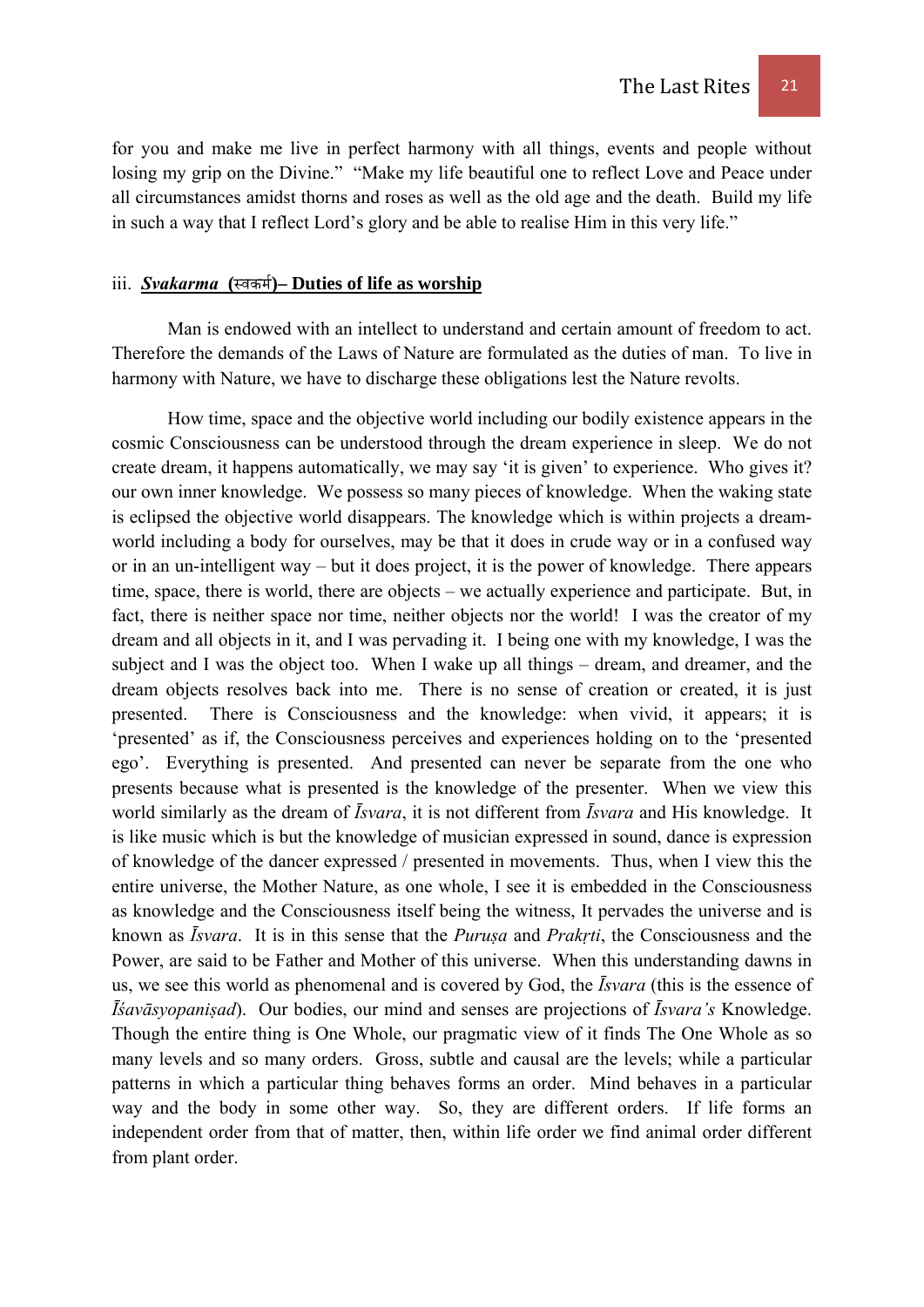*Īsvara*, all-Knowledge, is the common factor of all orders. Microcosm is neither independent nor separate from Macrocosm and the *Īsvara*. We are and this Nature too is intimately connected with *Īsvara*, when viewed separately. When viewed collectively – everything is *Īsvara*, His Knowledge. When viewed in this awareness, we do not miss seeing God in our pains and sufferings, in our bereavements and loneliness as much as in our pleasures and delights. Other's harshness, hatred, jealousy we see flooding with *Īsvara*. Radha never felt her pangs of separation from Krishna, independent of Him. She said "He is very much here, in my heart in the form of pain." Sri Ramakrishna used to say "I see that He alone has become this whole universe and the twenty four cosmic principles".

Every bit of our existence is pervaded by Him and His presence, at all times under all situations. We need to perceive it. Our abilities, capabilities, knowledge, skill – everything is verily the *Īsvara*. And *Īsvara* is my essence and the essential nature. With His infallible presence in me, He is always in me, with me and pervading me. The duties of my life are His commandments for me as long as He keeps independent ego in me. He pervades my actions and receives them as and when I do. Through my duties (the *Svakarma*) I worship Him. I am connected to Him internally as non-dual Spiritual Entity and externally as a part of Nature which is He Himself being His knowledge expressed. I am safe, secure and whole, ever full without the feeling of being isolated or lacking anything; I am *Pūrṇa*.

Thus, being in the jurisdiction of Nature, and aspiring for the above mentioned experience, the prayer follows:

"Mother, I am your child still groping in the darkness and seeking a way out, kindly illumine my intellect so that it can conceive the Truth, and illumine my heart so that it can experience the truth. Make my entire life a worship unto God and may I be able to discharge all my duties of life as an offering to Him. Keep my heart pure and unstained, my mind clear, and my life clean and transparent so that I will be able to receive your grace, your benediction and benevolence. Make me remain a *true child* of this Beautiful Nature".

#### **Our indebtedness to Nature**

There are so many entities in Nature that are serving man and sustaining his life on this earth – the sun, the air, the water, the plants, our teachers, our forefathers, the holy scriptures etc., each being a power directly influencing the life of every being, apart from themselves being *Īśvara*, deserve our gratitude. Each of them is *Īśvara* and Power together and is honoured and adored by Hindus as *Devatās*. We offer our love, respect and gratitude to them all by remembering them in our daily prayers.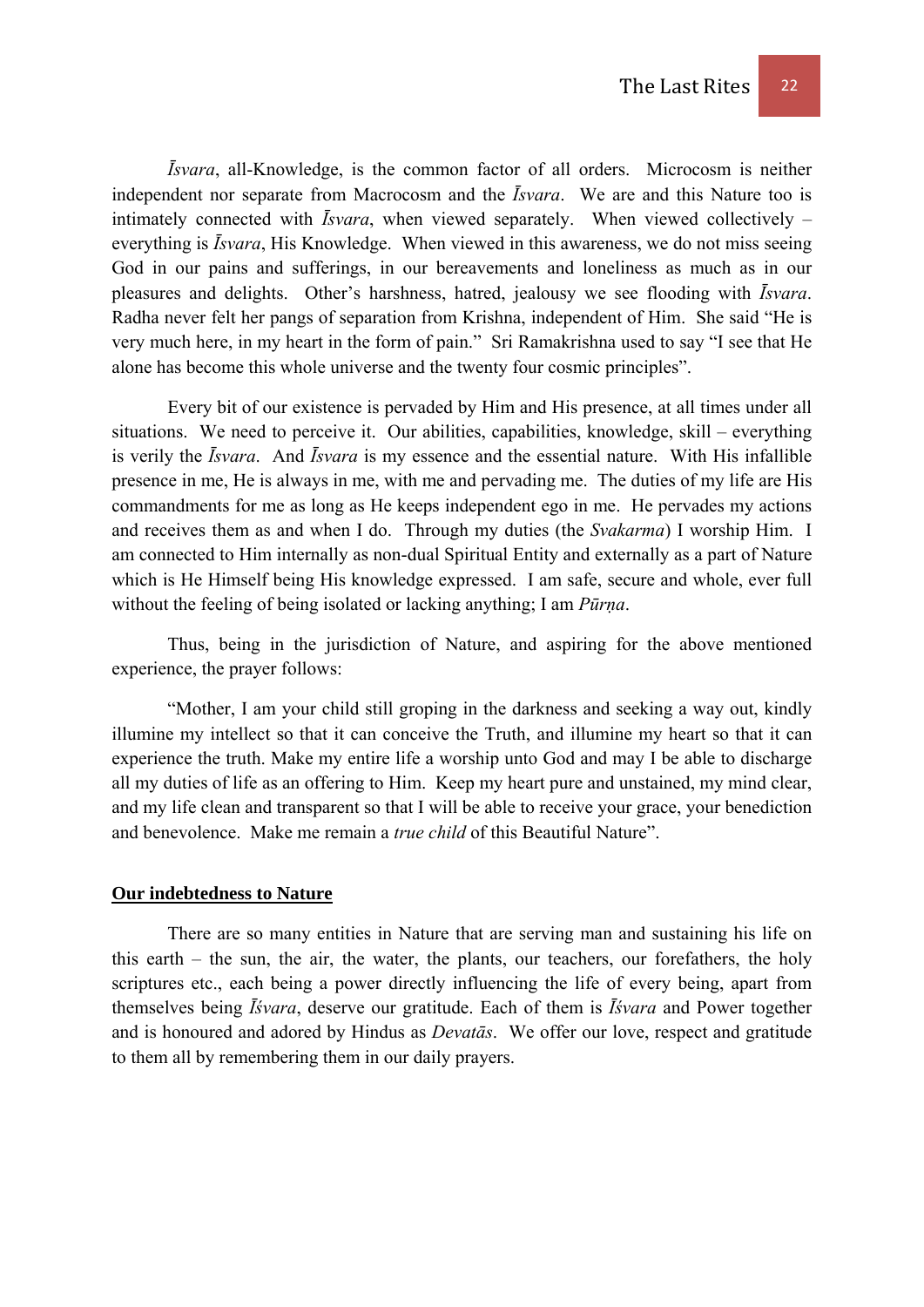Thus, the performer should offer his salutations to mark his love, respect and gratitude; with each salutation he should offer palm full of water containing a pinch of black gingly<sup>1</sup> seed into a bowl as an oblation to them.

This is called *Tarpana* ( $\frac{1}{n\sqrt{q}}$  that which is offered to please and fill someone with joy and satisfaction.

| (i) My salutations to all divine beings.  | Om sarvebhyo Devatābhyo Namah.<br>(ॐ सर्वेभ्यो देवताभ्यो नमः।)   |
|-------------------------------------------|------------------------------------------------------------------|
| (ii) My salutation to all Incarnations.   | Om Sarvebhyo Avatārebhyo Namah.<br>(ॐ सर्वेभ्यो अवतारेभ्यो नमः।) |
| (iii) My salutation to all prophets.      | Om Sarvebhyo Ācārebhyo Namah.<br>(ॐ सर्वेभ्यो आचारेभ्यो नमः।)    |
| (iv) My salutation to all saints / sages. | Om Sarvebhyo Rsibhyo Namah.<br>(ॐ सर्वेभ्यो ऋषिभ्यो नमः।)        |

(The water collected in the bowl is disposed of under a tree or a plant in the garden where people usually do not place their feet).

The light (self-luminosity) and heat (power) in Sun are considered to symbolise the Consciousness (*Caitanya*) and its Power (*citśakti*); and the material aspect and the power of the Sun to sustain life and to render all movements and activities on this earth possible – is symbolised to represent Nature. Thus the Sun is considered to symbolically represent the entire Creation with the Lord of Creation, *Īsvara,* actively pervading it. Thus the Sun is considered as the visible God and as a constant reminder of the Reality which is beyond the perception of mind and senses. The Sun is considered as the media (like a cell phone) to convey our prayers, adorations and worships to *Īsvara*.

With this understanding in the mind we offer *Arghya* (अर्घ्य) to Sun. Mildly perfumed water (usually with sandal, agaru etc.,) with a few flowers, green shoots of grass (*durva*) and a pinch of rice (*Akṣata*) in a small palm-filling container is held in the two palms joined together and facing the Sun ourselves, is offered on the ground (if possible from an elevated place, say, standing on a terrace of the house or at least standing in the same place where rites are performed).

## **Our role to perform rites and pray for the deceased**

With this knowledge we can understand and recognise our place in this vast Nature. We are basically children of Nature. It is this '*child of Nature'* who plays all roles. First, the

 $1$  The gingly seeds are used as an example to indicate God pervading everything of the universe  $$ such a tiny seed as gingly contains oil which uniformly pervades every point of the seed, so does God, the *Īswara* pervade the universe. With this background it is used in presenting libation of water to manes, gods and demigods or any type of being beyond our reach.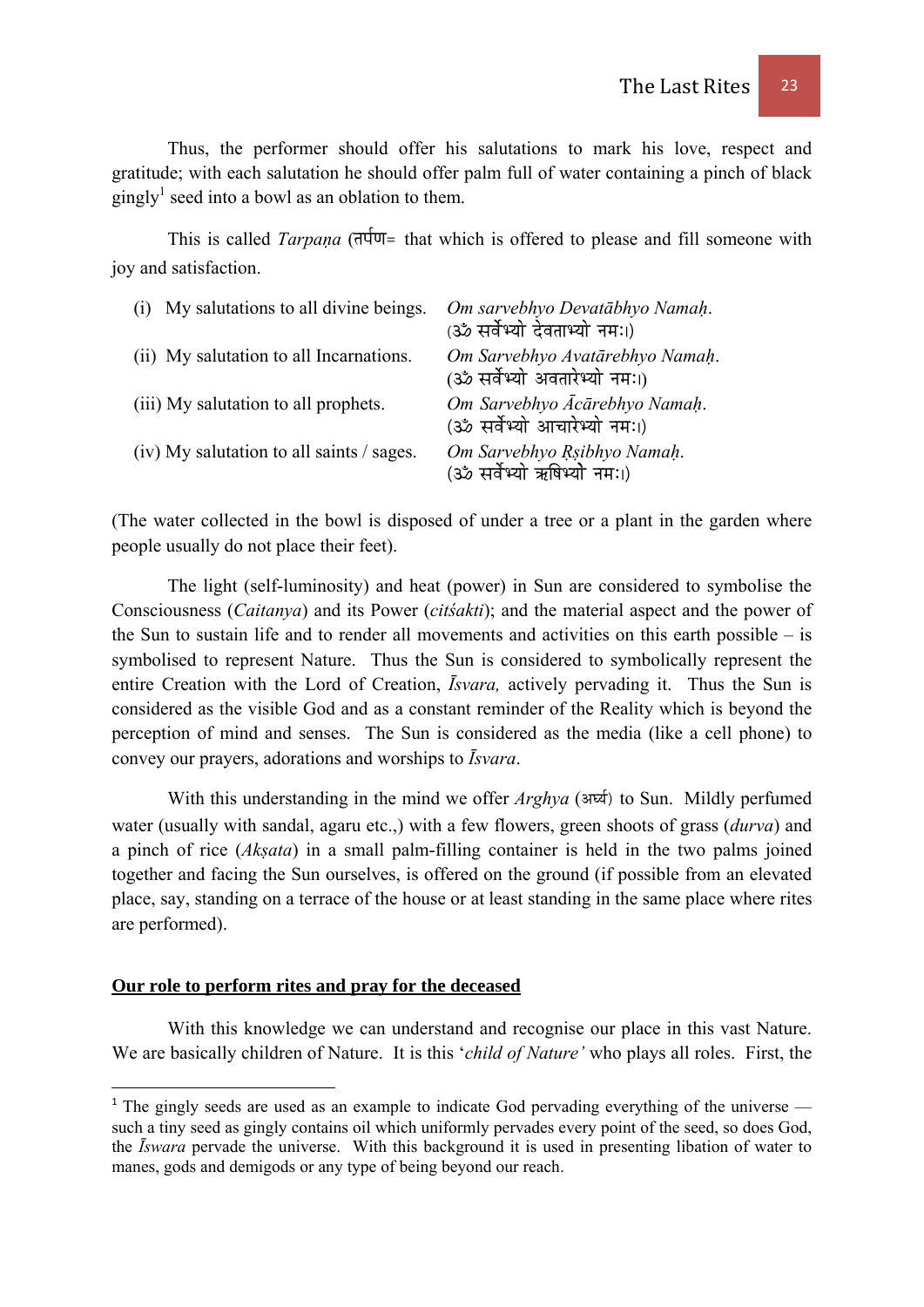role begins as a material child and last it ends up its play as spiritual child. In the middle, of course, it is the child of Nature that is putting on and playing various roles. When this identity grows in a person (that happens to keep the person fully connected to the Nature and to God through the inner awareness), the person remains untouched, unstained and unaffected by the various roles he/she plays in his/her life. Such a life imparts joy to everything. Sri Krishna uses the simile of *padmapatra*, the lotus leaf (*padmapatramivāmbhasā* B.G. V.10). The lotus leaf in water or the water on the lotus leaf does not wet the leaf, not a bit even. While, on the other hand, it imparts beauty and lends a glow that makes the droplets shine like pearls while lotus leaf remains by itself untouched and un-involved though supporting it fully. We can see Sri Ramakrishna remaining unaffected by the numerous problems including the excruciating pain in the throat. He confined the problems, pains and duties to the role and remained aloof as a child. He illumined his divine play lending a glow to all that happened during that time – the joys, the merriment as well as the bereavements and sufferings; ever remaining himself free and untouched by any of them, enjoyed the Bliss of God.

Having discovered our identity as a child of Nature, we should never again identify with different roles we play. Our situation prescribes our role and appropriate to it we play. Here in the role of the performer of last rites we come back to our basic role as the child of Nature and without deviation and assuming any other role, as a mere child talking to its fond mother, we pray —

"O'Mother, the unchallengeable Queen of all beings and of the clans, the wonderful Directress of the rites, I being Your child praise You, please hear our call. You are the Guardian of *rtam*, shining through every object you exist as the invincible Law and Order in the universe. You are the all-pervading Consciousness existing as Mother for us all. This prayer is my souls sincere desire. Please do take personal care of this deceased soul, give him shelter at Your feet and bring him up in a suitable atmosphere that he/she can recognise his / her own true nature and attain the imperishable state of Bliss, and be free forever. In full trust in You I offer this departed soul mentally at Your feet, and knowing she/he has a responsible mother to take carefully, I free my mind of all anxiety and concerns, I release my conscience free from the dues of duties and responsibilities regarding this person. Fill us with Your Holy lusture and make us shine with the Spiritual glory. Make us successfully complete these rites and all our duties of life".

## (iii) **Supplication to the departed Soul**

Dissolve all awarenesses in one thought of God. It is something like two lovers forgetting the world around in thought of each other. By that we tune ourselves to the Divine, transcend the mundane, and expand to the cosmic level. Then, being in perfect harmony with all beings and the universe, we find the '*oneness*' with all beings which is inherent in our deepest nature; all beings are rooted in the same Consciousness. The whole cosmos is but name, form and action (नाम,रूप,कर्म) intelligently put together. Everything has its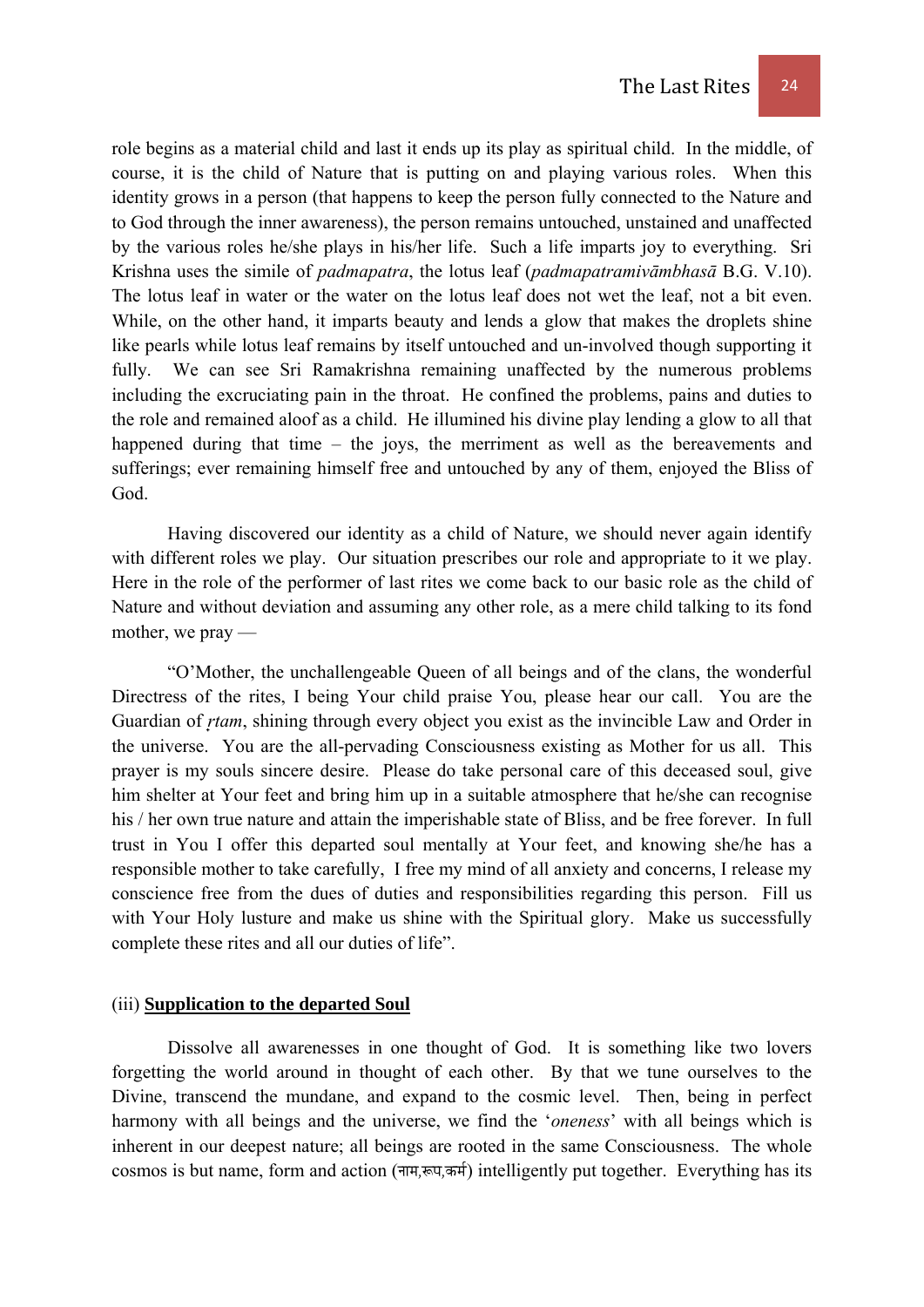place in the scheme of things, serving a definite purpose. Just as we have our intelligence backing us, there is Cosmic Intelligence behind this universe. Everything is placed intelligently. There is a way-in, there is a way-out. There is a way to accomplish anything a man wants to, because man's thinking cannot cross universal limits. If we make the present moment the focal point of our attention, we go beyond the ego and the shackle of past and future awareness. We relinquish our relationships too — our interpretation of who he/she was and what he/she did in the past. We become free from our own egoic movements and also our desires and fears. The departed soul remains in our awareness as a helpless child of Nature. Attention, which is alert stillness grounded in compassion or pure unadulterated love is the key. Pure love neither wants nor fears anything, the pure love bars all self-seeking and the compassion demands service. Our understanding of the departed soul is now not limited by form, it is neither formless (because I am able to conceive that soul mentally and feel its presence), but something beyond form. So we plead not through thought but through stillness expressed through heart. Stillness cannot be and need not be created. It is already there but obscured by our own mental noise. If we are but attentive we recognise it and if we are receptive to it we experience it. Thoughts create artificial barrier, a separation. Let heart alone convey the message. Communications rooted in Being are expressed through heart and they alone reach the intended soul. Mere thoughts that are mind-based cannot reach the departed or un-embodied souls.

So, we feel, feel, feel. Leave the mundane and feel the cosmos, emerge out of thoughts and feel the stillness within, putting ourselves into the whole we feel the root Being, we feel the inner stillness, we feel the oneness. It dissolves all the difference and limitations, and connects our hearts to the Divine and to the departed soul. We may not be able to see or perceive the departed soul but our desire and intention create the link to convey the message, our supplication/request, and it is through our inner- connectedness in Nature and in Spirit.

Without words we have to convey our message, or we have to put our words through the stillness of our heart. In the inner stillness, feel the presence of the departed soul with the exalted purpose of presenting the message to enlighten the soul. Like a mother gazing at the face of her infant on her lap and conveying her heart without words, convey the following message by discerning the meaning vividly in your heart.

"Our dear one, listen me with your heart, we have a message for you. Wherever you are and in whatever condition, know you are on your spiritual pilgrimage with the ultimate purpose of reaching Perfection. It is God-given responsibility to *Jīva*. May you be awake to the Spiritual element in you. Look ahead and bow your will to God and Mother Nature, joyfully yield to their move. They are favourable to you. God is ocean of compassion brightly shining within you. Mother Nature is love, sacrifice, harmony and beauty in whose lap you are moving about and growing. They are bringing all-healing Nectar of Purity and Divinity. They shall provide you with the strength, knowledge and power to overcome all limitations. Help yourself by releasing old grips or holdings, if any, and convert all experiences contained in you into the power to go God-word. We release you from all obligations, all duties and responsibilities which you had left unfinished, we release you from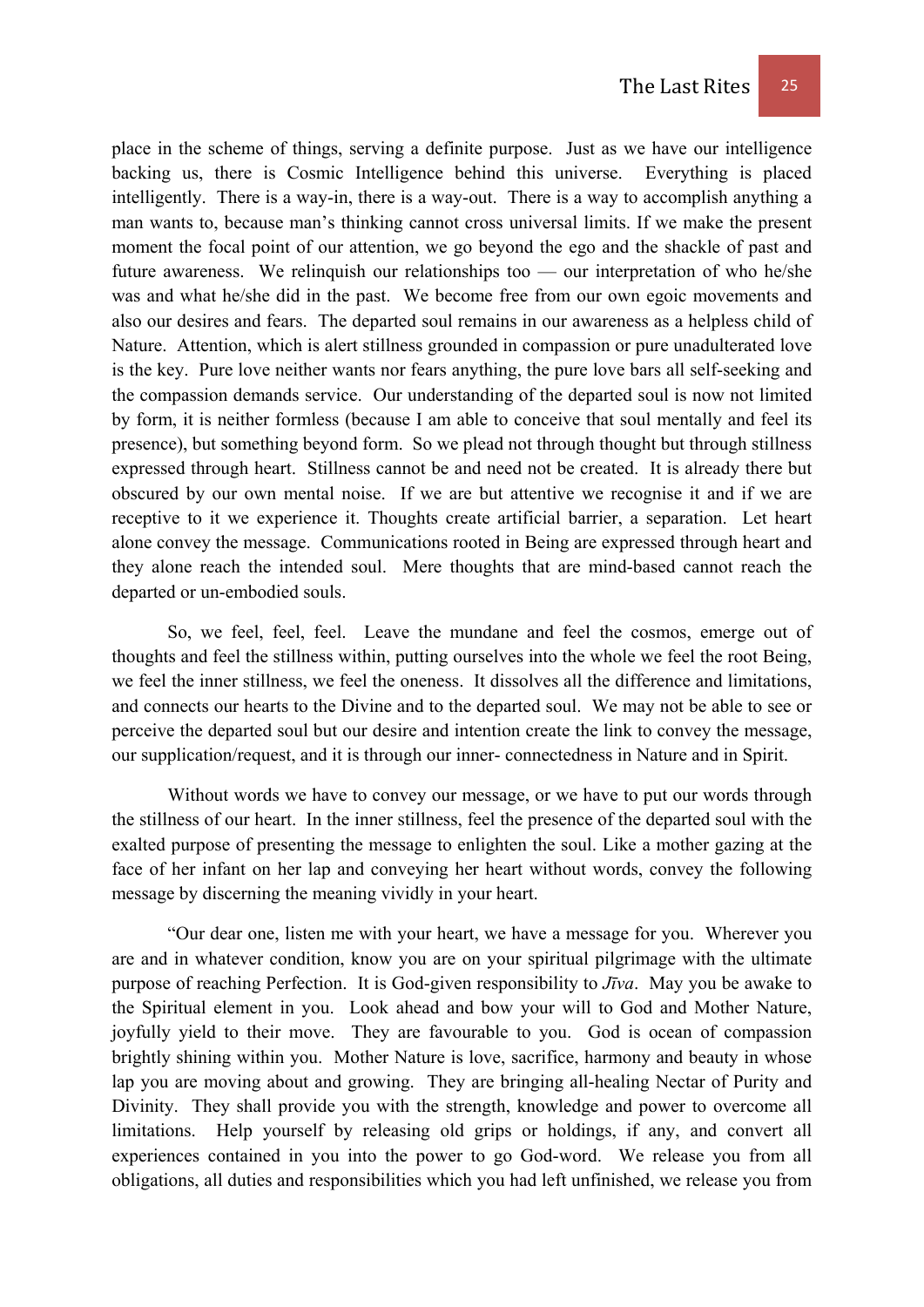our hold, our expectations and demands and binds of mind and attachments. Please go forward to attain Freedom, and Peace. May the Supreme Lord of the universe and Mother Nature guide you further".

 $\overline{\phantom{a}}$ 

#### **The pre-disposal ceremonies**

 The marriage is the last sacrament while living. It is conducted in presence of *Homa* fire as the witness. That *Homa* fire is supposed to be carried by the married couple to their living place and till the death of the husband the fire is kept live and as a part of daily devotions oblations are offered in it, and the vows of marriage and to live a pious life, his duties to society, etc., are renewed every morning and evening. This fire is called *Gārhyapatya* fire. After the death four offerings are supposed to be made to the *Gārhyapatya* fire while touching the right hand of the dead man with a spoon full of clarified butter. With the decline of the sacrificial religion among the Hindus, this prescription has become obsolete, perhaps one or two orthodox families might be following it in the entire India. It is this fire, which was a constant companion throughout his householder's life and protector of his righteousness, that is carried to the cremation ground to light his funeral pyre.

Now, the new *Paurānic* and popular customs have taken its place. It is to pour a few drops of water with a *Tulasi* leaf in the mouth of a dying person or the corpse.

## **The Bier**

 According to *Gr͎hyasūtras* a cot made of *Auduṁbarā* wood (Ficus glemorata) is to be provided, having spread on it a piece of black antelope skin, the corpse is to be laid thereon with face upward and head pointing to south. Under present practices, however, a bamboo bier is being used with a cloth spread instead of antelope skin. In recent days hospital stretchers are being widely used to serve the purpose.

 We may spread a cloth in a convenient place preferably on a thin plastic sheet so that any discharges from the corpse may not contaminate the surroundings, and place the corpse on it so that visitors and relatives can offer their respects. A coconut is split into two halves, wiped to remove wetness inside, filled with oil, a wick is placed in it and lighted as a lamp. The two lamps are placed on either side of the head on the ground say, six inches away from the head. The coconut contains the five basic elements with which the physical bodies of all beings are formed. The five basic elements are, elemental space (*Ākāśatattva*,आकाशतत्त्व), elemental air (*Vāyutattva*,वायुतत्त्व), elemental Fire (*Agnitattva*,अग्नितत्त्व), elemental water (*Jalatattva*,जलतत्त्व) and elemental earth (*Prthvī-tattva*,पृथ्वीतत्त्व). In coconut they are represented by empty space within the coconut, the air contained in it, its shell (wood), the water contained in it and the kernel in it, respectively. So the coconut is said to represent the human body here. It is broken into two halves to show that it is the body alone that gets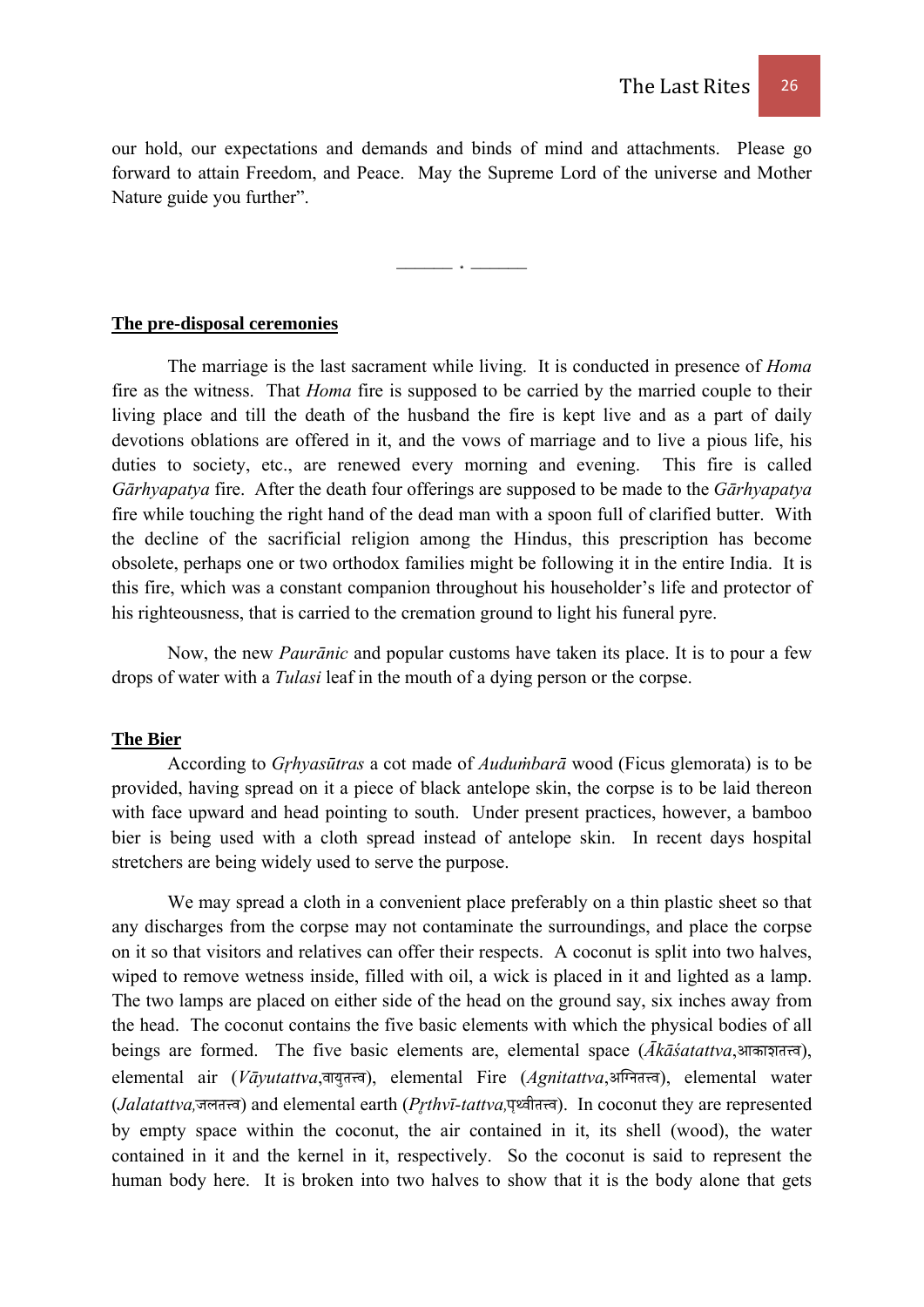destroyed. While two lamps are lighted in them and placed near the head to show that the life is continuing independent of body and the real nature of man, the inner spiritual being, the *Ātman* is imperishable and eternal. The *Jīva* or the individual self had many past lives and is going to have, perhaps, many more before it reaches Perfection. Between the two halves, the one with three eyes (sprouting vent) is considered as female half and the other is considered as male half. The lamp in the male half is placed to the right side and represents the light of Pure Consciousness, the *Ātman*, the uninvolved witness. And the lamp in the female half is paced to the left and is said to represent the individual soul involved in nature and undergoing transmigration. This gives lot of consolation to the visitors and relatives. They feel they have come to bid adieu wishing a grander future; as if the present event is a promotion to a higher level of existence. In case, if acquirement of coconut etc., is difficult, a pair of lighted candles can be used to serve the purpose.

 Usually the body is bathed and new cloths are put on. In place of bath we may invoke holy waters remembering the divinity pervading various holy rivers and their purifying nature and sprinkle a palmful of water over the corps. The old cloths may be removed (if possible) and the body be wrapped in a new sheet of cloth (preferably unbleached and uncut). Then perfumes be applied to it. Body be decorated with flowers, garlands and wreaths placed over the body to honour the person and show respect to the body in which 'man', the image of God, lived. Incense sticks are lighted and placed at any convenient place near the body. It creates pleasant transcendental feelings. It represents *Praṇās* (vital life-force) and indicates life to continue beyond death.

 In the mean while some songs can be sung. *Bhagavad Gītā* chanted, *Vedic* chantings done. The purpose is that it offers some consolation to the grief stricken people and gives a diversion to their moods. This purifies the atmosphere and fills the mind with some higher thinking. As for the deceased, these songs and chantings especially those loved by him/her stir-up the inner contents of the departed soul. The intense desire to live, the struggle for existence of the *Jīvātman* continues as long as the corpse remains. It is an unconscious drive, without any awareness. The *Jīvātman* struggles to enter and occupy the body again habitually without a will. But there are no *Karmās* (the *Prārabdha*) that can be worked out through that body. So, body cannot accommodate it. Once the body is disposed of the *Jīvātman* continues to live around the dwelling place to a maximum of 12 days; *Karmās* and *Vāsanās* or other forces taking it away to some other place thereafter, where it can workout *Karmās,* that have come to maturity (the *Prārabdha*). These twelve days form the mourning period. So, when the body is present, the Soul being still present, if we can charge the atmosphere with divine awarenesses, then its inner *Samskārās* get re-shuffled. Usually, for the great majority of people their awareness remains crowded with the mundane; and the good, the great, the noble and the spiritual — the sublime remains buried in the deeper layers. At the time of death, except a rare few who have strived to keep their awareness turned to the Divine during activities, all the rest masses die with intense clinging to the world. When we charge the atmosphere with the Divine, the Soul's spiritual awareness springs up and its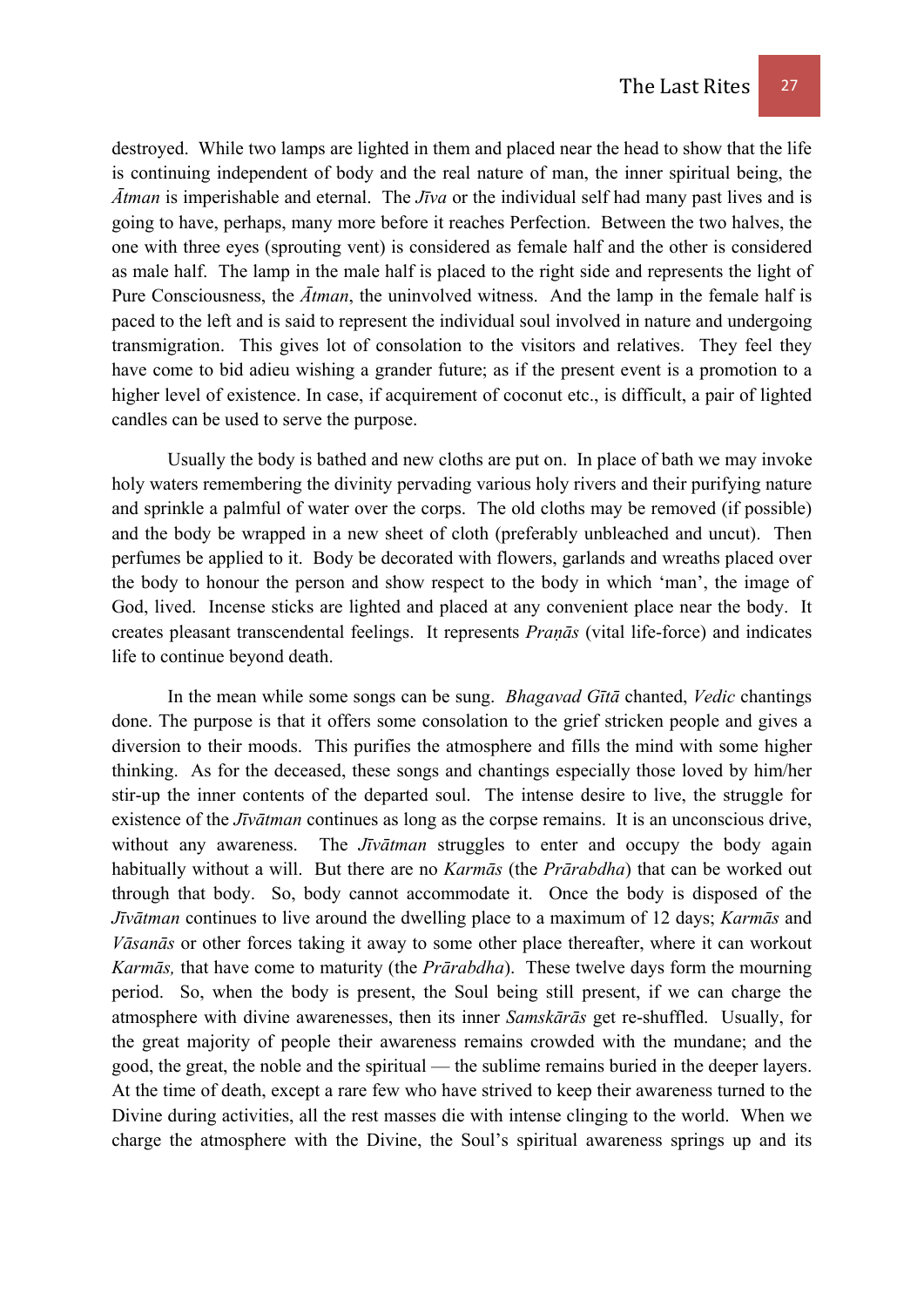worldly awareness sink to the bottom. This changes the course of the Soul to acquire a noble human body with noble tendencies in a holy set up.

#### **Different kinds of disposal**

The earliest literary mention of funerals is found in Rgveda and Atharvaveda<sup>1</sup>. The religious belief of the people and their cultural background determine the mode of disposal of dead bodies. Vedic hymns belong to a society which is highly advanced in philosophical outlook and Spiritual attainments, so there are no chances to finding primitive forms of disposal in Vedic and Pauranic literature.

Nowhere we find any reference to cannibalism or eating away of the dead by survivors. Probably the sub aerial deposit (leaving body on some unused ground as the Parsis do) was the earliest method. Primitive nomadics had to leave behind the dead and move away. During Vedic period people led a settled and civilized life and the aged persons were revered, held in great respect and love. So exposures or abandonment or neglect is out of question. Cave burial is also un-heard of the Hindus. The idea of preservation of corpse in the house with or without previous desiccation or mummification could not raise in the Hindu thought because had outgrown the stage of archaic society that believed that spirit of man dwells in the body even after his death. Water burial (sea or river) is recognized in Hinduism. Those who have no survivors to perform their funeral ceremonies are given water burial. The water is said to purify the soul, and the body is supposed to have served as food for the aquatic life, the fishes etc.,. Children are also given water-burial or ground-burial for the reason that they are esteemed too innocent to require a purification; also, usually for children no post-burial ceremonies performed. Ascetics, monks and mendicants who have no family ties and do not stand in need of funeral formalities are also offered water burial.

Burial proper (ground-burial) is not there in the present day Hindu custom, except in cases of great saintly personalities and very small children. From the Vedic period to the present day the cremation or burning of the dead body is the accustomed and the accepted mode of the disposal. It is accomplished with respect and honour as a sacrifice. Therefore this mode is said to have evolved at a high stage of human evolution. It is considered to be most scientific and refined.

The potent factor that gave lasting position to this is the Indian way of viewing things. The Indo-Aryans tried to search for a common unifying factor in the diversity of this universe. They thus perceived the Divinity pervading all that exists and even transcending all that exists. So, the sentiment of fear was never prominent in the Hindu mind, especially in the educated and those of matured thinking. Wisdom supervised the fear-range and kept it within its limits. More than that, it made them see something beyond the normal human

<sup>&</sup>lt;sup>1</sup> Records regarding disposal of corpse in pre-vedic period is not found. Recent archaeological discoveries claim some instances of how the dead bodies were disposed in ancient India. It is however limited to burial and fail to give informations or other methods and ceremonies observed.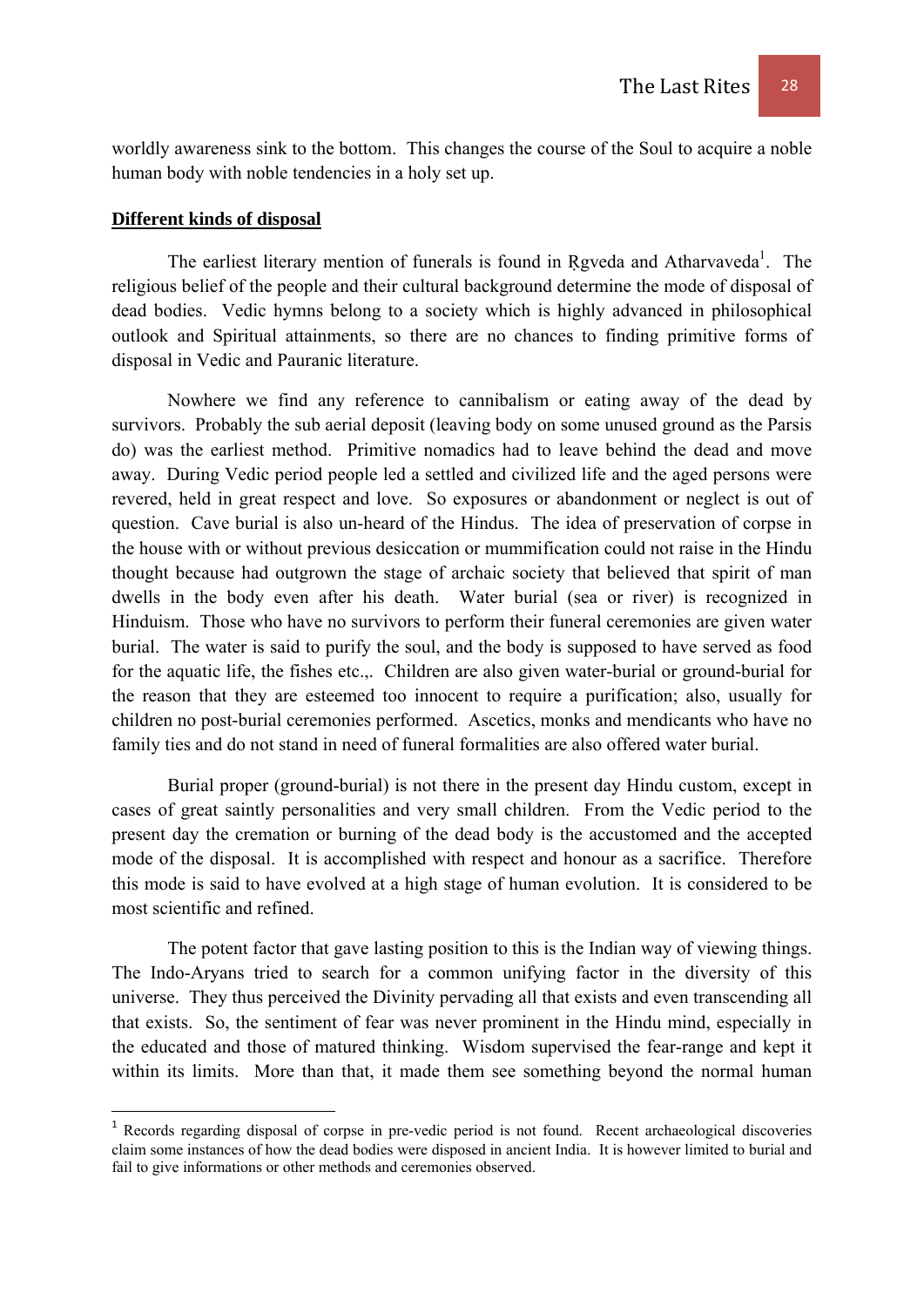understanding. They found death, birth and life were different manifestation of the Divine, yet being ephemeral, does not deserve a chase for coveting anything of this word; while the human birth is more precious and is meant to transcend all limitations of Nature and reach the Beyond. Seeing the fire consuming all objects that come under its sway without making any differences (be it a fine silk cloth or the dirty filth, is reduced to one and the same ash), seeing its effulgence, its impartiality, its purity, uncompromising nature, it was symbolically accepted and used to represent the Divine. It was a visible fact and helped to clearly comprehend and realize the concept of Divinity. It took the place of standing a witness to ceremonies, vows and promises. Extending it further they started regarding fire as the messenger of gods on earth who carried oblations offered by men to them. To love nature and be in tune with Her and to bring mankind together through a common ideal, various things which were liked by all and commonly available like the food items, sweets, cloths, fruits, ghee etc., were offered to fire as oblation to various forces in Nature, like the sun, air, rains etc. The love and respect for the dead, the understanding of all pervading Divinity that pervades the survivors, the dead and the corps, made them to consecrate the death, the dead and the corpse to the Nature by offering the dead body into the fire. [The world as manifestation of God was not prominent among the parsis, they were not aware of the Divinity pervading even the mean-deemed things like corpse. Apart from it, the body till death is the temple of God, in which God lived as man! Thus, though they are staunch worshippers of Fire, they regarded Fire too sacred to be polluted by such unclean things as the corpse. So they developed the custom of exposing the corps to be devoured by birds and beasts. This idea is essentially a religious one and not the spiritual which transcend religious limits].

Hindus offer ceremoniously the dead body to fire as an oblation to Mother Nature fixing their aim as transcending Nature to reach the Eternal, and also to help the future generation continue the Spiritual tradition. The Hindus even now regard cremation as absolutely necessary for the welfare of the Souls of the dead, excepting those of the infants who are sinless and pure, and the monks and holy men who are supposed to have overcome all sinful tendencies during their life-time, and therefore accorded a burial as perfectly harmless. These ceremonies are deemed to release the soul from the old bodily bindings and help the Soul move on the progressive path to higher states or higher realms. In that sense cremation ceremony is called *Aurdhvadaihika-Kriva* (और्ध्वदैहिक-क्रिया). In the absence of the ceremony the departed soul is believed to linger about its late habitation and hover without consolation, and in great distress as a *Preta* प्रेन (un-embodied spirit helplessly roaming about because of the unreleased old bindings).

# **The funeral procession**

If it is not electrical crematorium, then a batch must go in advance and prepare or arrange for the pyre. Usually local Government authorities provide all facilities, including certificate of cremation. After all have offered their love and prayers, before the body is taken out for transporting to cremation ground, the offered flowers from the shrine (of house or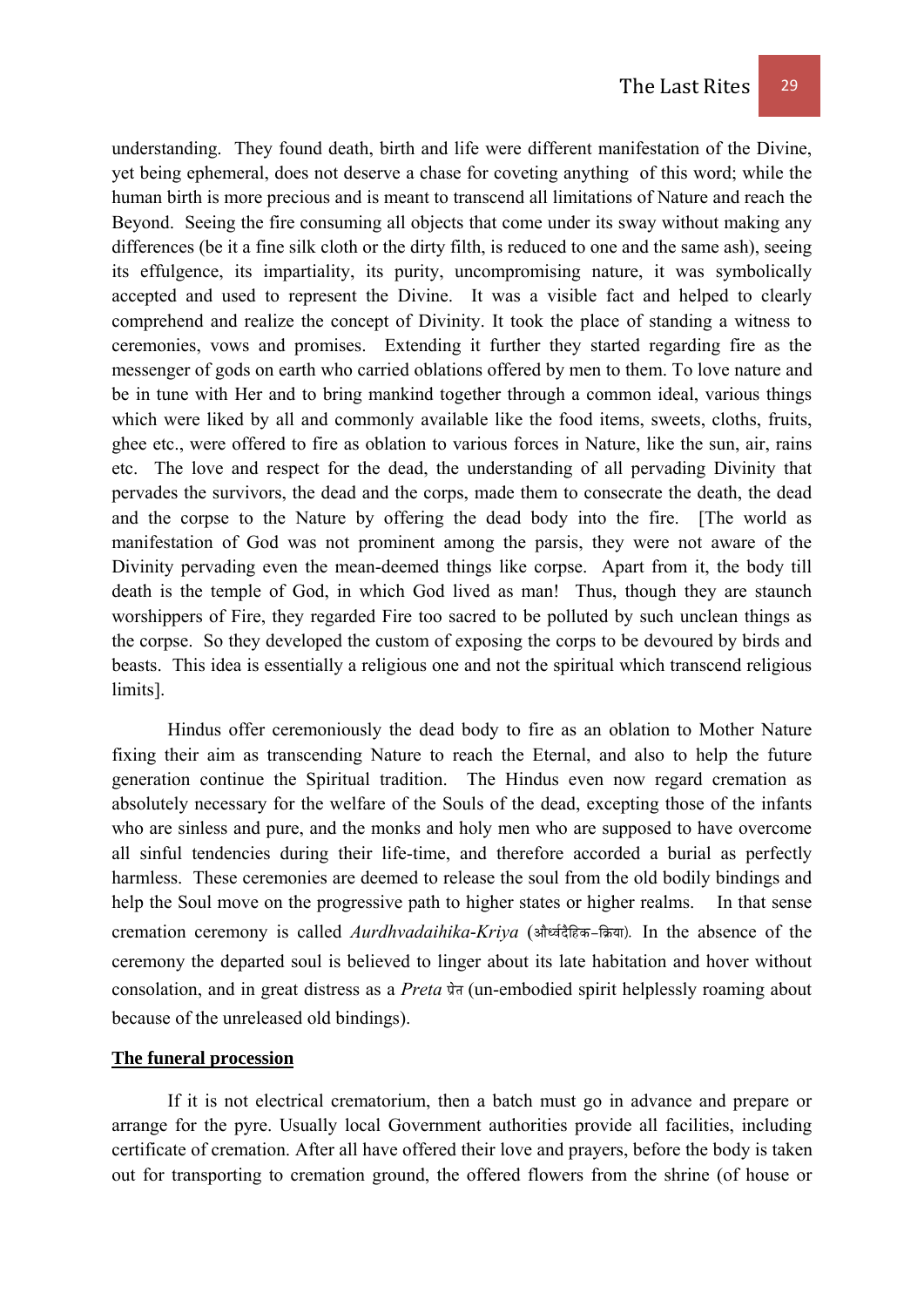temple) are placed on the chest and the holy water (*Caranāmrta* – चरणामत) too is offered. It is to remind the seat of God in man's heart while living. And to satisfy our feelings some food items relished by him/her while living are packed and kept by the side of the body which accompanies the body to the pyre. Whether carried on shoulders or by a vehicle, the funeral procession is headed by the chief mourner who is going to perform the obsequies, generally the eldest son of the dead. He usually carries a fire brand (a pot containing burning charcoals from the sacred domestic Homa fire). He is followed by the bier and the bier is followed by the relatives and friends of the deceased. Usually with elders in the front, age wise they form an orderly group and move. Women too are permitted go but rarely a few go. While lifting the beir the following prayer is uttered "May this sight of impermanency help us live a noble life of love, purity, compassion and service. May our minds eschew the temporal and seek the Eternal." "O my mind understand now at least God alone is Real and Eternal, the Ultimate Truth". While the procession keeps moving towards the cremation ground they go on repeating 'Lord's Name alone abides' (*Rāma Nāma Satya Hai*–राम नाम सत्य है), or "The All pervading Eternal Truth is Sri Ramakrishna" (हरिः ॐ रामकृष्ण)". Earlier in olden times the cow was one of the important member of the funeral procession and was called *Anustarani* (अनुस्तरणि). Before the pyre was lit she was made to walk thrice round the pyre. The verse uttered at that time conveys the meaning something like this "Sinless you are, service is your life, may your circumambulation make the deceased soul sinless. May it keep us sinless and serviceful in this world! Then she was sanctified by another verse "May thou be the source of satisfaction to all mankind by the milk you provide". Lastly the cow was set free or given away as a gift with the verse "This cow is Divine by heritage so, I solemnly plead to all wise men, kill not this sacred harmless cow, may her live her full life, Om!, I let her loose".

With change of time presently we may set aside a small amount of money, within our own limits and after the 12 days donate it to some spiritual organisation with sinless life and service as their motto.

After reaching the crematorium, the pyre is sanctified by sprinkling water with Mantra '*Om*, my salutations to the elemental Fire-principle' [*Om Agnitattvāya Namaḥ*, Á अग्नितत्त्वाय नमः, five lamps (candles) are lighted and placed at a distance, incense sticks are lighted and placed near the lamps. The five lamps represent five scorching fires (the first one is the common fire we see in the world, four others torture man and keep him burning within!) **:**

- i. The natural external fire (*Prākrtāgni* प्राकृताग्नि) which cooks food etc., which is going to burn the body in funeral. – Acts upon matter.
- ii. The tormenting fire of hunger (*Jatharāgni*, जठरागि). Manifesting as hunger and thirst, demanding food and water frequently. – Acts upon *Prāṇa*.
- iii. The devastating fire of lust (*Kāmāgni* कामानि). Manifesting as desire for sex and attachment to progeny. – Acts upon senses and body.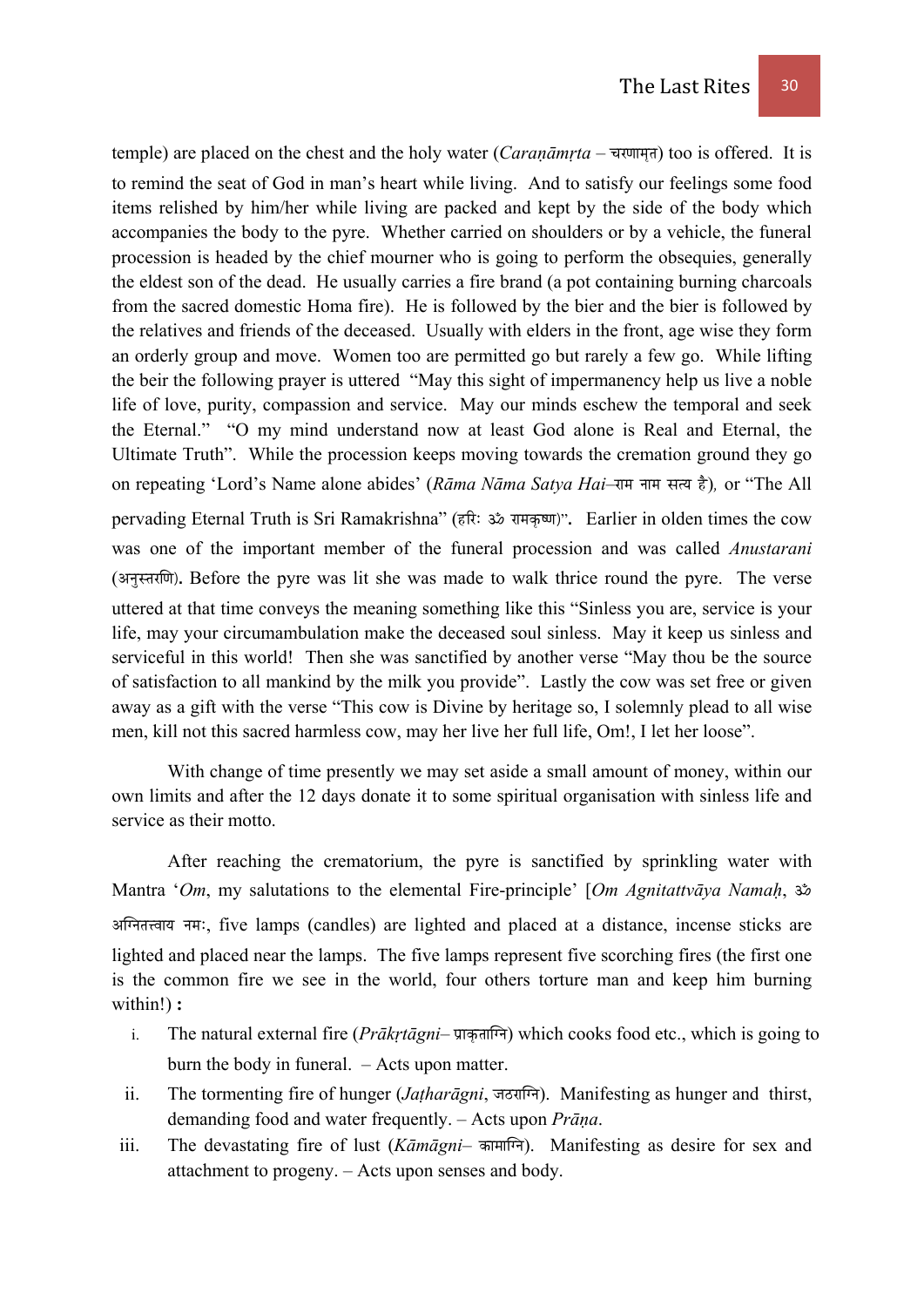- iv. The torturous fire of emotion (*Hridayāgni* ह्रदयाग्नि). Manifesting as worldly love, panting for a companion, feeling of loneliness. – Acts upon heart.
- v. The burning fire of knowledge *(Jñānāɐni*, ज्ञानाग्नि) manifesting as worldly wisdom, scientific knowledge, commonsense, conscience, general understanding. – Acts upon intellect.

The five fires are purified by a gaze uttering  $Om (3<sup>*</sup>)$ 

Sanctified by sprinkling water uttering *Hūm phat* (हूं फट्) Divined by touching the lamp/candles with uttering  $\mathfrak{F}(A\mathit{im})$  or sprinkling rice (*Akṣata*).

Mentally perceiving that:

The first lamp i,e., the natural external fire is now rendered fit for sacrificial purpose – (pyre is considered to be sacrificial fire to represent Mother Nature, and body as an oblation)

The second lamp, the fire of hunger pertaining to the departed soul – is divinised to have changed the attitude; food eaten is no more for enjoying taste or gratification of senses but is an offering to the Indwelling Spirit.

The third lamp, the fire of lust  $-$  is now divinised so that the energies draining through lower channels are transmuted to seek higher channels i.e., seeking the Spiritual.

The fourth lamp, the emotional fire – is now divinised to transform into divine love to love God, and into universal love to love all beings.

The fifth lamp, lamp of knowledge – is now divinised to dissolve all differences that mind perceives to find the One Reality pervading everything, i.e., the God, the Divine, the *Om*.

Then the prayer follows:

"O, you five fires accompanying every being, do not scorch us any more in any way. Be a blessing to the departed Soul to guide his/her future lives to persue the good, noble and divine, bless us all to lead a life centred in God and Reality. May the world bewitching Māyā not engulf us and delude our minds. Bless this world and all beings, Om!".

All the five candles are used to light the pyre. In case of electrical incinerator, candles may be placed on the corpse and sent in.

The fire is lit with the Verse:

"For the promotion of our Spiritual glory, our physical well being and for the upliftment of the dead, I am lighting the pyre. May this noble act serve us to prosper in life, overcome all assailants and progress in every way".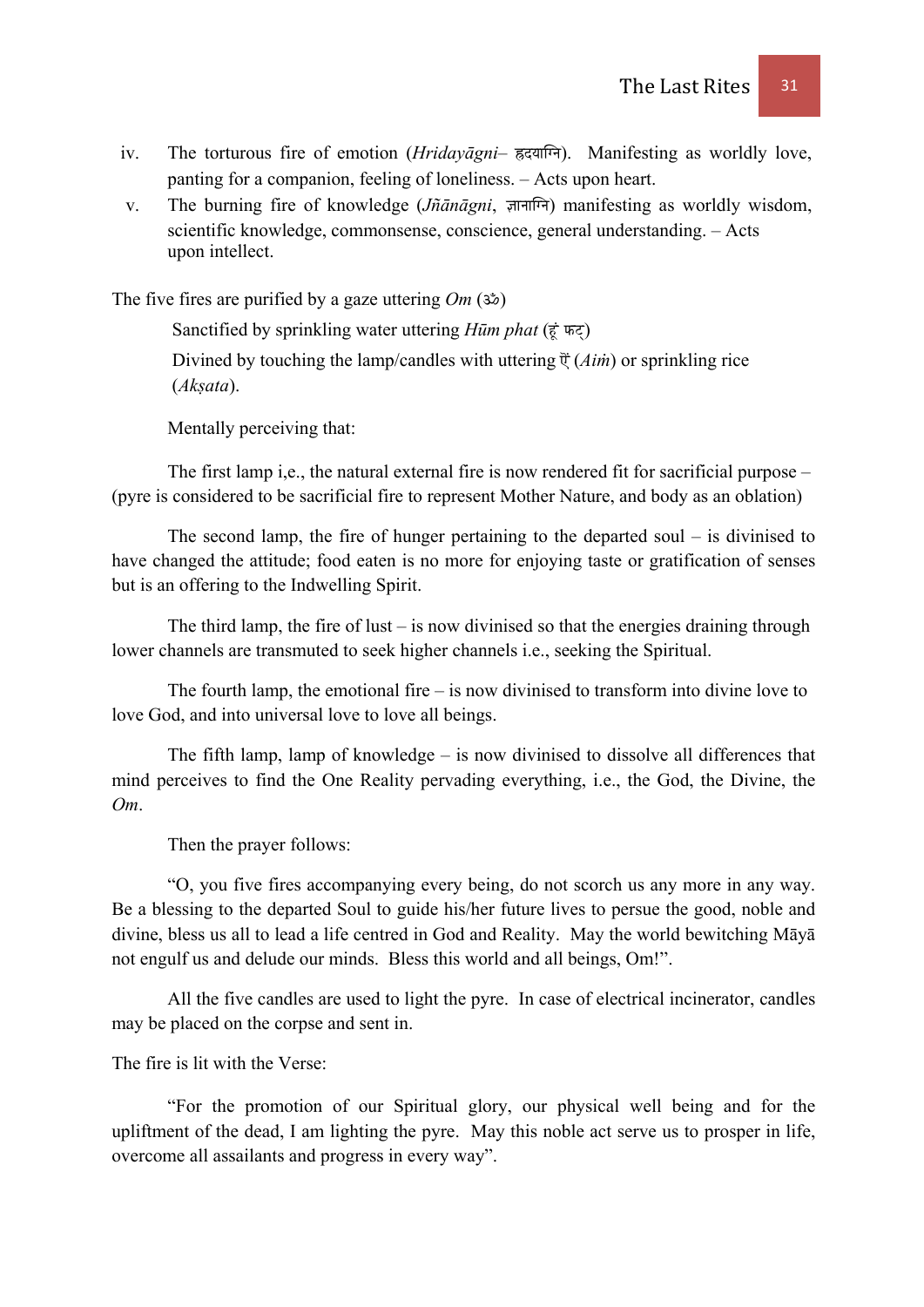When the pyre catches fire and flames rise up burning down the body – the prayer is uttered with a palm filled with water: "May the body be reduced to ashes, may the senses dissolve in Nature, may the vital air merge in the atmosphere, may the mind and intellect dissolve in God. Mayest thou proceed, according to the virtuous deeds to heaven or earth or the nether regions, whichever place is beneficial to thee. May the whole episode and any future possible corporeal existence lead thou to Eternal Spiritual Existence of Bliss." The water in palm is sprinkled on the pyre.

This is the most touching scene when the survivors and relatives send off their dead relative to the next world for ever, a lasting parting indeed, but with every solicitude for his or her future everlasting happiness and peace which man seldom finds in his life on earth.

During the *Sūtra* period (Pauranic times) Spiritualists who could see beyond human range of perception divined as to where the dead had gone after the cremation. Or from the five traditional fires preserved by the house holder, which fire engulfed the dead was noticed and it was argued whether the dead moved to the world of gods or of the manes or to somewhere else. Presently neither different kinds of fires are preserved by a householder nor are the relatives of the deceased bother about his future abode.

## **The return:**

Then the funeral party returns without other diversions. They are asked to restrain themselves from any expression of grief, instead decide to lead a good and noble life for themselves. They are advised to entertain the good deeds of the dead in mind and entertain one another with consoling speeches and virtuous tales. It is said 'Many tears burn the dead'. In Mahābhārata Epic Vyasa rebukes Yudhisthira for bewailing the death of his nephew. To drive away grief and bring consolation to the survivors story-tellers are engaged in North India or *Purāṇas* are read.

# A small such story runs like this:

 A young couple lived with a growing girl baby. When the child was just six, the mother passes away. Father brings up the girl with great care and love; as if she was his very life. Owing to some epidemic the girl succumbs to death. Overpowered by unbearable grief, the father gives up his job and is seen often moving about weeping and wailing even in open streets. He becomes indifferent to food and manners, he looks as if stark mad. One day while sitting alone in a lonely place, he gets a strange vision. He sees far above in sky a huge cave like opening into which some semi-transparent human-like figures moving in a row with a slow pace into the cave. The cave is pitch dark. All are seen carrying a candle in their left hand and protecting the flame of the candle with right hand from the strong wind gushing out of the cave. Immediately the understanding flashes in his mind that they are the dead ones moving to some other unknown world. As he stands witnessing the scene with surprise, with a few people left over in the row he sees to his utter dismay his daughter too is there being the last person in that row. Unable to bear the sight of her parting he at once shouts in shrill quivering voice — "Oh! My child, please come back, I can't be without you". She turns not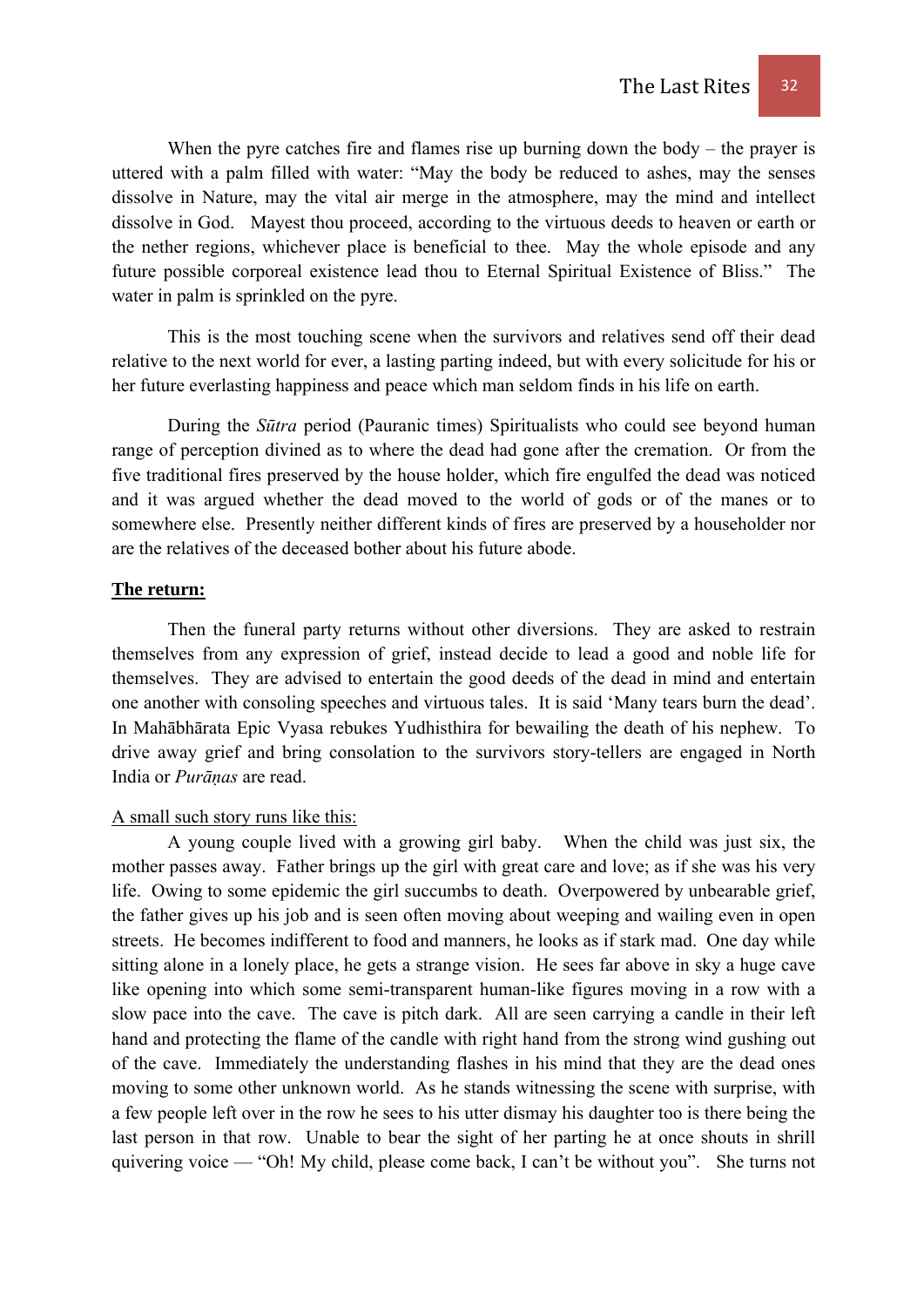and is intent on her path. He shouts again 'come back, come back'; a third time again. Then she turns back and looking at the father says "Never again call me back. Don't you know I can't return, I am on my journey to grand new place" and follows the row. After a while, when all have entered the cave, herself left alone is about to enter the cave, with great difficulty the little girl is protecting the flame from the blowing wind, the father screams and wails 'Don't go away, please come, please come'. Hearing the screaming voice of the father she turns back to look at him and the wind blows off the candle in her hand. She is engulfed by darkness and is not able to find her path anymore, no one to help her either. Then she says "what have you done, dad, I can neither return nor go ahead, what a sad plight your weeping has put me into".

> So make the way clear and pleasant bidding a farewell and wish a good future rather than weep and wail.

#### **The offering of water**

The next ceremony is offering of water to the dead called udakakarma (उदककर्म). It is performed on the same day of cremation or if time does not permit, then they return home take bath and next day morning they observe it. The relatives of the dead (to whomsoever it is possible) bathe in the nearest stream, river, lake or sea and purify themselves and offer prayer to the Lord of all beings (*Prajāpati*) for the universal welfare. While bathing the mourners turn their face to south, plunge in water. Then, after bath, standing in knee deep, (naval deep or chest deep water or whatever depth available) they fix their minds on their chosen Deity, (feel the presence and offer water from the cup formed by joining palms uttering "*Om*, May this water of honour please the beloved Lord dwelling in my heart." Then again with palms with filled water they offer that water (pick from stream and pour back into the stream, symbolising that from God/Nature we take energy knowledge etc., and is to be returned back to the Source) uttering "*Om*, *Hrīm*, May this water of honour please Mother Nature, the substratum of life and source of all energies." Once more the water is offered in the same way uttering "*Om Aim* (ॐ ऐ) may this water of honour please all great teachers of the world and my Spiritual Teacher ( $Guru - \overline{y}$ <sup>a</sup>)." Lastly calling upon the dead person by name with love and respect, feeling his/her presence 'wherever be you and in whatever state, may you be pleased by this, and be pleased with us all. May your journey to the Eternal proceed on, Om'. Then they get out of water, put on dry cloths and rinse the old ones and carry back. There is an interesting custom which is commonly observed in the present day enjoying the udakakarma. Just after the water offering, some grains of boiled rice and peas or balls made of boiled rice mixed with black gingly are placed on the ground for the crows. Crows and birds eating it is considered to indicate the departed soul getting pleased. [It resembles the primitive belief according to which deads are supposed to appear as birds].

## **Regaling the mourners:**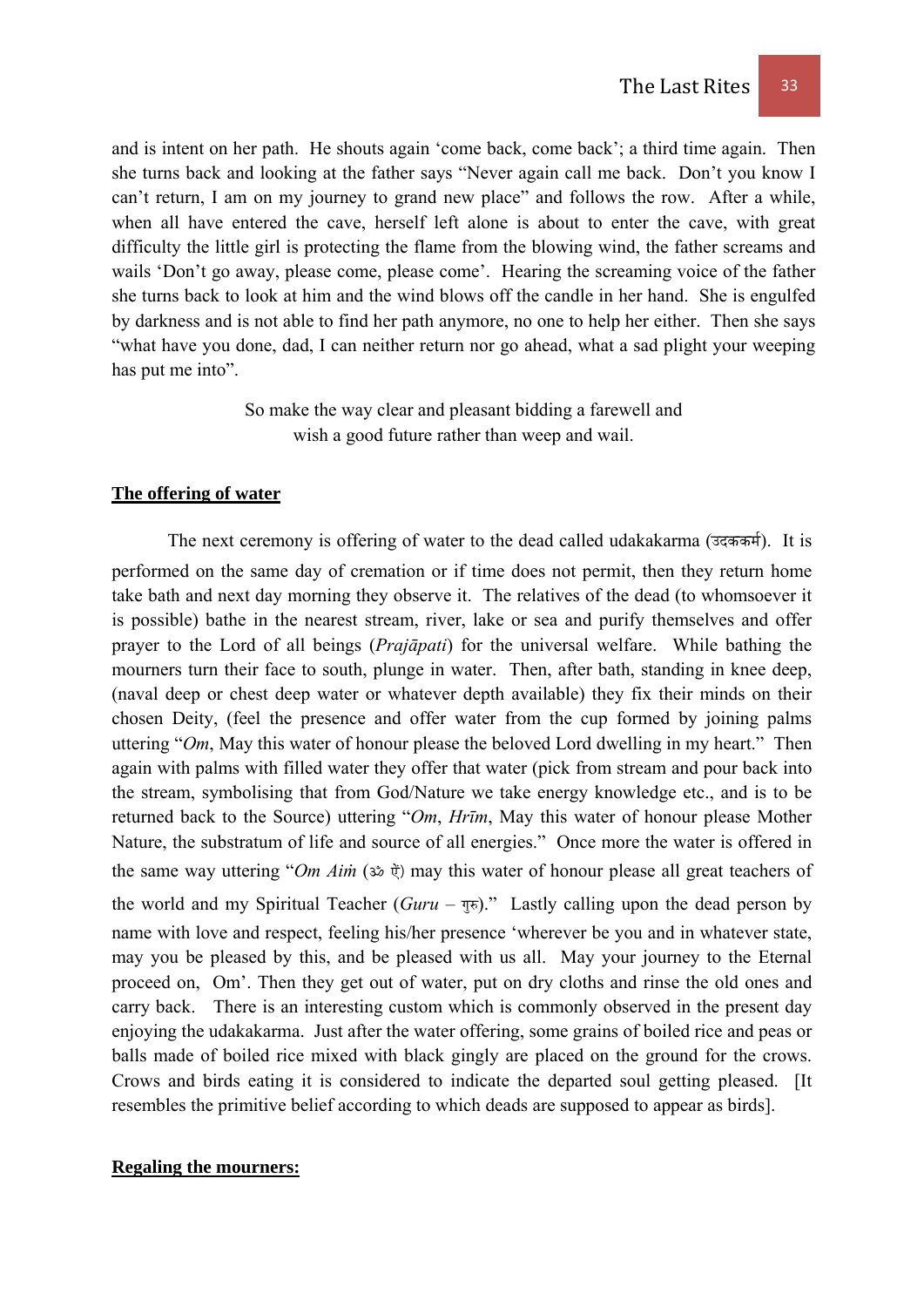After the water offering ceremony they do not return to the village till sunset, they retire to a clean pleasant open grassy spot. There persons conversant with past histories and epics and mythologies regale the assembly with anecdotes and praises of the life and meritorious, righteous deeds of the deceased. They try to bring out the greatness of people to mind and make them land in positive thinking. They pictoriously bring out consoling stories from the ancient lore. They revolutionize their perspective and provide them with a philosophy that Radiates Light. 'God, the Truth is source of invincibility, purity, perfection and peace' is brought to day light, the fact that trials and tribulations are necessary for human evolution and spiritual growth is brought out with examples. The means of transcending individual limitations and secrets of achieving success are also promoted by the wise and elderly people.

 The pain of the heart covered by cheer of mind and with a constructive-will they return home. Young ones walk first and elders behind in order – a procedure reverse of that followed when the procession went to the cremation ground. It symbolises death and birth two opposite movements grave-word elders first, world-ward children first. When they arrive at home by the way of purifying themselves they touch water or tulasi plant, or a cow, or cow dung or anything, even a stone, which they consider to be holy and purifying, and then step in the house. These symbolise the final release of traces of hold of 'myness' relating to that person. The above holy articles used as purifying are supposed to serve as barriers against the depressing thought or thought of fear that would raise with memory of the dead.

#### *The defilement: Asquea* or *Sūtaka* (अशौच or सूतक)

 After death of a family member, the whole family and all direct relatives are said to be under defilement or pollution or impurity. It is an act of prohibition or restriction imposed on usually the survivors in the family and on the relative circle from performing and attending any religious or social function usually for a period of 12 days (the day of death included). It is a religious and social taboo. The main reason is that while in excessive grief (as in death) and excessive joy (as in birth of child) one cannot perform one's obligatory duties devotedly and with perfection. Once we lose grip on dedication and perfection, performing religious observances loosely without dedication, just for name sake, becomes a normal course. The very purpose of observances gets defeated.

 The second thing is on sanitary grounds, the contagious nature of the corpse. Same case with the birth of a child. Till a few decades back active sanitary system and hygienic methods were absent, epidemic was seen to spread from the house of the dead during sickness of the dead and from the corpse after his death and from the house where child is born. The fear at the sight of corpse itself, the horror of death, corpse as vehicle of death, or dreadful thought of evil disembodied spirits also would have been responsible for the restrictions. Whatever be the reason, the present age has set man in a different set up and with a different understanding. Moreover, the period of defilement/impurity varies according to the relationship of the persons to the dead. The near relatives are defiled by death than the distant ones.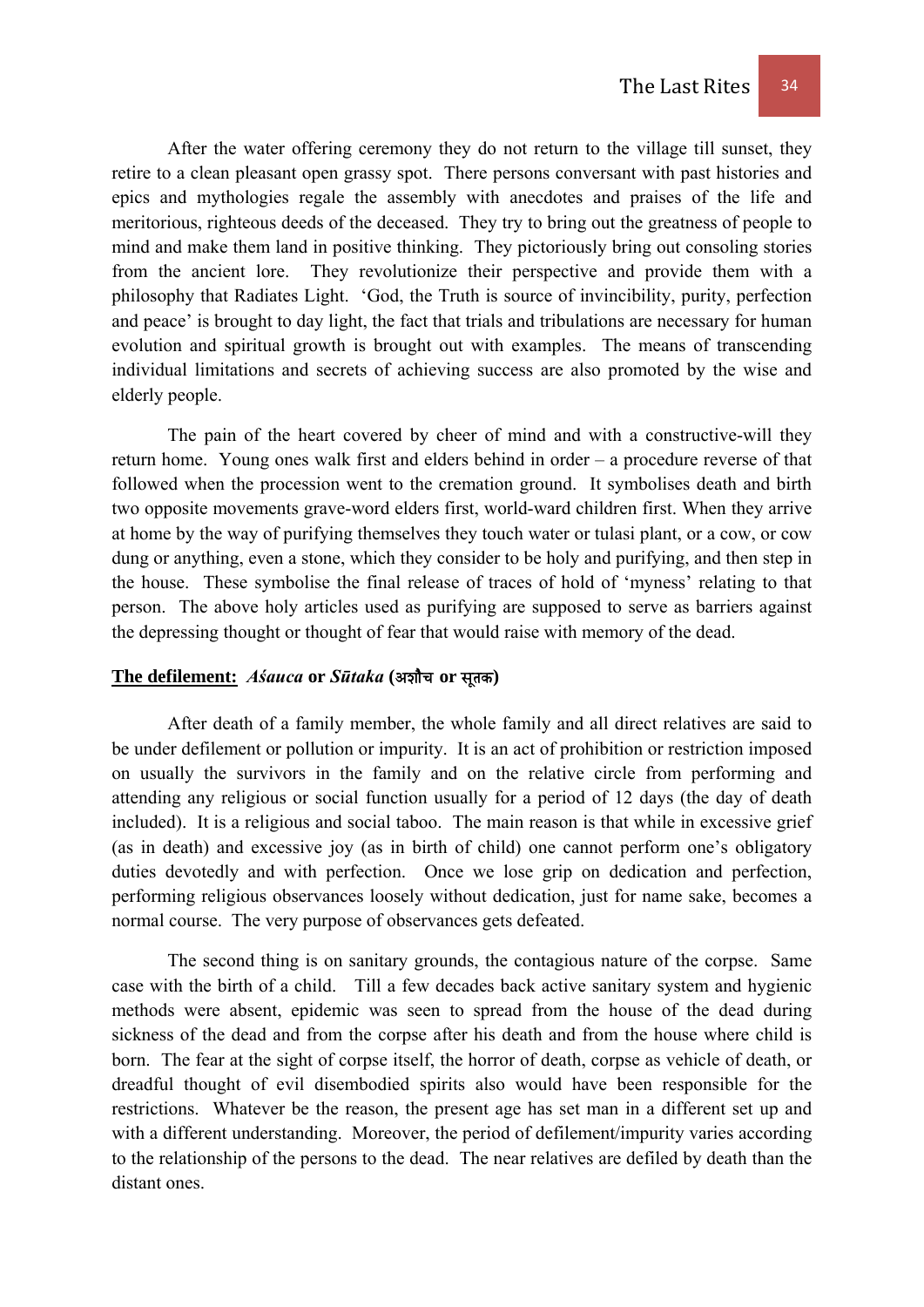According to profession, age, sex of the deceased, the period and scope of defilement differs. The intellectuals, cultured families and the warrior families who maintain maximum purity and cleanliness are restricted to 10 days defilement, the business people moving about here there were restricted to 15 days *Āśaucha* and the labour class who maintain less purity and cleanliness were accorded one month of restriction. This distinction was based on purity and cleanliness they observe and their involvement and circle of operation in the society<sup>1</sup>. "A student of scriptures strictly dedicated to religious observances is absolved from defilement in one day; who is only a student of scriptures but not a performer of religious observances, in three days; and others who follows neither of these, in ten days." says Parasara-Smṛiti<sup>2</sup>. The later Smṛtis eliminate āśaucha altogether. "Persons engaged in or initiated in a sacrifice, those performers of acts of service/sacrifice, men vowed to certain observances, Novices, the Realised Souls (Illumined ones), the artisans, sculptures, doctors, servants, barbars, kings and their servants become instantly purified"<sup>3</sup>. Here, the exception is purely based on the social convenience.

 "The death of a child under the age of two inflicts defilement on parents alone, for one night, the rest of the family and the clan are untouched" (*Pāraskara Gṛhyasūtra* iii. 10.2- 5). The death of a boy after his *Upanayana* causes full fledged (twelve days) defilement, while that of a girl before her marriage causes only three days defilement. The *Dharmaśāstrās* and the *Smṛtis* make defilement encumbent on the affected persons, while it is optional in *Gṛhyasūtra*. "It depends on one's wish to observe the rules of *Aśauca...."*  (P.Gs.,-iii 10.46-47).

 Looking at all these scriptural mandates, traditions and customs as well as the intended purpose, we may have two options. Just as the Government observes mourning when the President or Prime Minister passes away, we may observe for three days and end the observances. Or, since it is once in a life time, and for the last time that we carry out these observances, we can extend through the full period of twelve days. We have nothing extra to do except keeping a lamp burning and offering a handful of water once daily and to abstain from merry-making which is good for our soul. So, we can have the twelve day observance for our nearest and dearest people, and have the three day observance for the distant relatives.

### **Collecting the remnants (Asthi-sañcayana —अस्थिसंञ्चयन)**

त्र्यहात् केवलवेदस्तु निर्गुणे दशभिर्दिनैः॥

xɧÉuÉëÌiÉ oÉë¼cÉÉËUSÉiÉ× oÉë¼ÌuÉSÉÇ iÉjÉÉ || *Yājñavalkya Smṛti* iii.28.

*Ekāhāta śudhyate vipro yo'gnivedasamanvitaḥ* | *Tryahāt kavalavadastu nirguṇe daśabhirdinaiḥ* ||

*Ṛatvijāṁ dīkṣitānāṁ ca yajñiyaṁ karma kurvatām* | *Satravrati brahmacāridātṛ brahmavidāṁ tathā* || *Kāravaḥ śilpino vaidyāḥ dāsīdāsaśca nāpitāḥ | Rājanaḥ śrotriyāścaiva sadyaḥ śaucāḥ prakīrtitāḥ ||* 

 <sup>1</sup> Pāraskara Gṛhyasūtra. iii. 10. 29-30.

 $^{\mathsf{2}}$  Paraśara Smṛti: III.5. — एकाहात् शुध्यते विप्रो योऽग्निवेदसमन्वितः।

 $^3$ ऋत्विजां दीक्षितानां च यज़ियं कर्म कुर्वताम् ।

कारवः शिल्पिनो वैद्याः दासीदासश्च नापिताः ।

UÉeÉÉlÉÈ ´ÉÉå̧ÉrÉɶɿuÉ xÉ±È zÉÉæcÉÉÈ mÉëMüÐÌiÉïiÉÉÈ || *Parāśara smṛti*. Iii. 21-22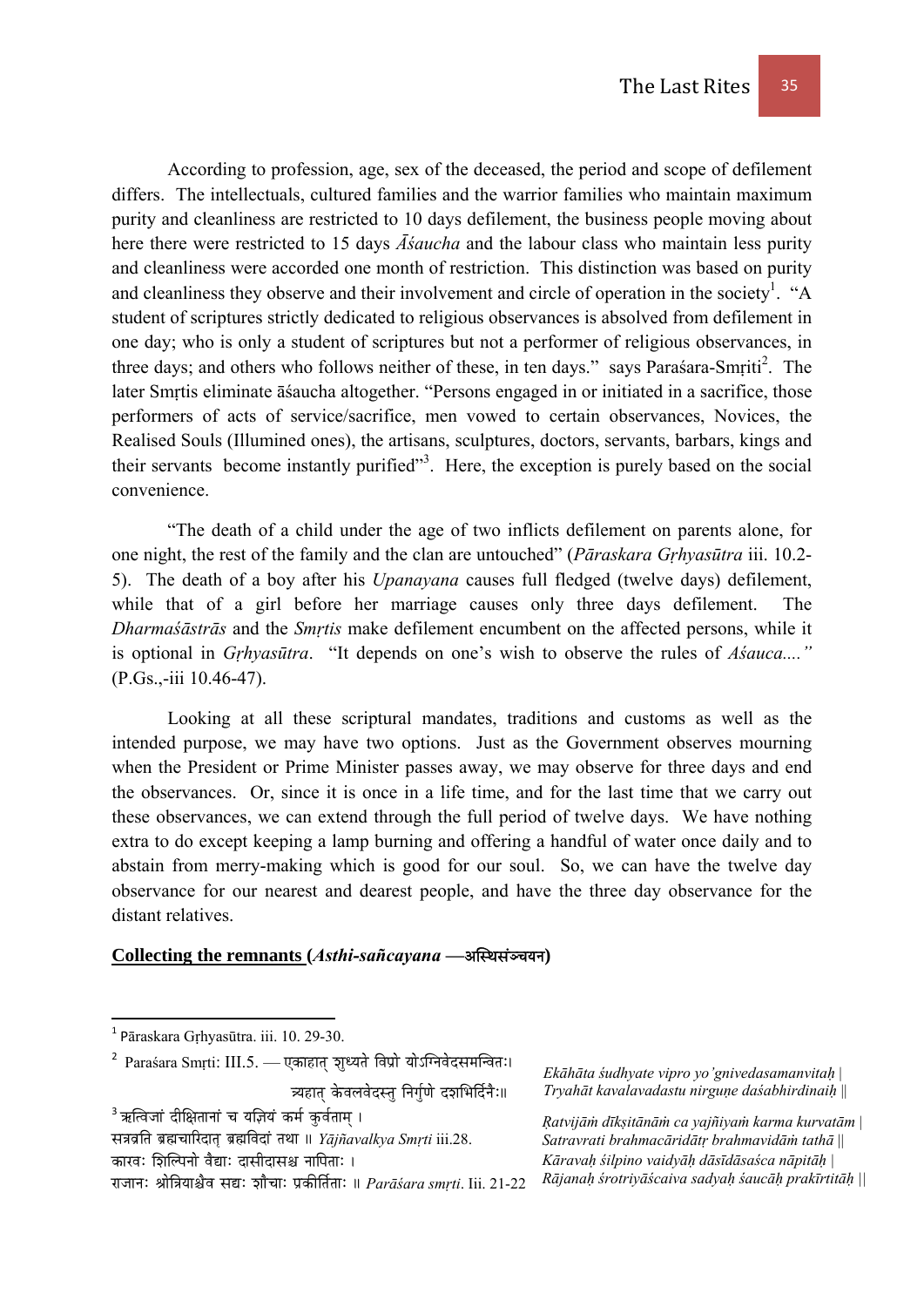The next ceremony is "collection of bones". The remnants — ash, bones etc., are considered to be the 'goodness' that sanctifies man and mankind. 'Goodness' can never be destroyed; based on this axiom, the Fire is supposed to have destroyed all evil and evil tendencies in the body and thus the moral purity, goodness, all virtues possessed by the deceased are supposed to have left behind by the fire. So, to preserve them in the world and to spread it all over, it is left in river waters or buried in unoccupied forest areas. Now-a-days it is regarded very meritorious for the dead to collect the bones on the day of cremation and subsequently at a convenient time leave them into the Ganges or any other holy-river. The Relics of the saints and holymen are regarded as sanctifying the earth and therefore either preserved or offered in water of Ganges or any other river.

 When the cremation is complete, on the same day or the next day or the third day, the chief mourner accompanied by one or two family members goes to the crematorium and picks a few bones and a little ash from the remains and puts them into a small earthen pot (or any container) and brings it home. It is preserved safely in some place preferable outside the house.

# The peace invoking ceremony (*Śānti Karma* — शान्ति कर्म)

 The subsequent ceremony is pacificatory rites for the well being of the living. It is the regards shown to life and the living and invoking peace and harmony in life.

 The first twelve days including the day of passing away are observed as mourning days. After the body is sent to crematorium a lamp is lit and placed at home usually where the shrine is situated. If it is oil lamp we can continuously keep it burning by supplying oil frequently. If it is causing inconvenience, early in the morning and at dusk a candle can be lighted. Everyday before noon cupped palmsful of water be offered to the chosen Deity, Mother Nature and the departed soul as mentioned earlier (as in page 32, but at home). *Śānti Karma* may conveniently be performed on the thirteenth day.

 The *Gṛhya Sūtras* prescribes a very long procedure which is not convenient and suitable for the modern times. Modern *Smṛtikārās* (law-makers) enjoin the shaving of head and beards (in case of men), pairing of nails and bathing, which is the present custom. Having special worship at home or at nearly temples and feeding all friends and relatives is a generally observed custom. Indian families are closely knit and intensely attached to each other. Family functions and ceremonies including birth and death ceremonies are attended by large groups. The trend is slowly changing with Western wind blowing over the Eastern minds. In fast moving modern times, they have become unwanted obligations and people peep in for a while to 'put their attendance' and not out of their genuine feelings but to fulfil obligations. Hosts too invite out of obligation. The whole scene is taking an artificial look. Ingenuinity corrupts the ceremony and defeats the purpose. So, without enforcement of obligations, it would be nice to feed a few poor and needy or create an endowment for such purpose in an institution. To directly feed someone, it gives great satisfaction.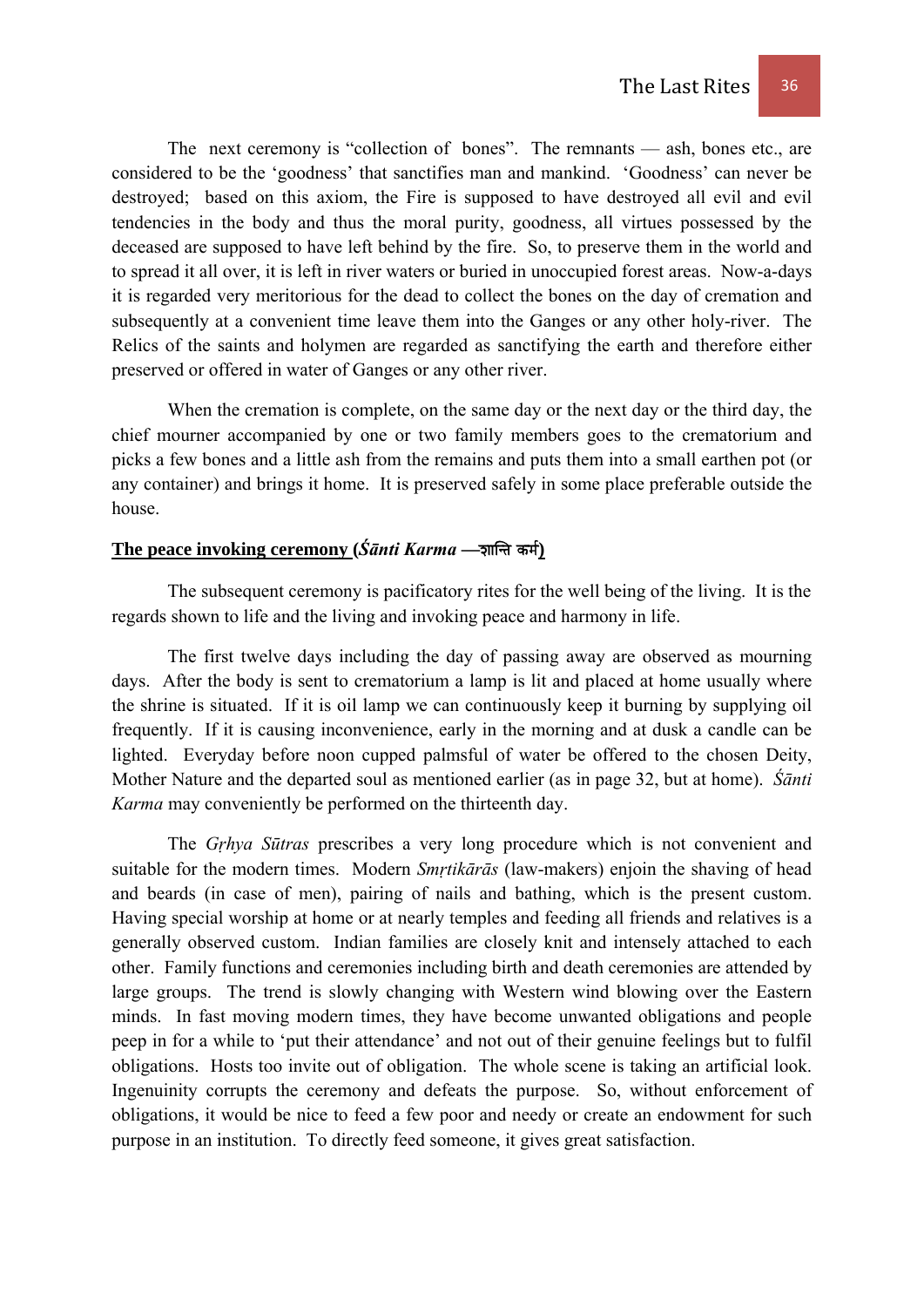The main purpose of this ceremony is the regards shown to life and the living and is to give a higher turn to our lives by invoking peace and harmony. And we must utilise the occasion to know that everything here is ephemeral and thereby activate and quicken our steps towards some positive spiritual attainments which are Eternal and unchanging. What we need is Light and Life. In ancient days all relatives by blood, both male and female used to assemble at a selected place. There a fire used to be lit and all would sit on bullock hide of a red colour and offer their prayers. The fire represented the all pervading Consciousness, The *Īśvara*, and the bullock skin was taken as a symbol of life. Looking at the rituals without knowing the inner significance, the modern Hindus have given up many of these rituals as '*mere superstitions*'. When we know the inner significance, we can change the symbol to suit our times keeping the spirit alive. So, we may use a candle or an oil lamp in place of fire to symbolise the all pervading Consciousness and a sapling of a tree as a symbol of life in place of red bullock hide.

 Accordingly, place a burning lamp and a sapling in any convenient place where all family members can gather together for a prayer. A coffee table or a low stool would serve the purpose. Then the chief mourner recites the Mantras **:**- *Bhadraṁ*  $\mathit{karnebhi}$ *śruṇuy* $\bar{\mathit{a}}\mathit{ma}^{\mathit{1}}$ *......* (भद्रं कर्णेभिश्रुणुयाम…….). Then a prayer is offered  $:$ 

 'O! Lord, we need Light, we need life — to reach the Truth. Please provide us with your Light and life. Death is inevitable, but be it to release us from pains and sufferings and to bestow new and noble life. May purity pervade our hearts and be able to love to all beings. May we learn from the dead that nothing we carry from here, nothing earthly comes with us after our death. Having known that this world is impermanent and uncertain, let us devote our lives for reaching what is Eternal and changeless. May our missing friend seek the same light and life. May everyone of us live to a decrepit old age, even as days follows one another, seasons are attached to seasons; even as the young forsake not the elders, so, may the  $Dh\bar{a}t\bar{a}$  (धाता; The Supporter) prolong the life of all people to the full span of hundred years, and help us live a divine life on this earth. May all love each other and live in peace. The children, the disabled, the old, the sick and the suffering, worthy of every attention, being served by us live free of worries without tears. May every woman that they are the builders, protectors and the strength of the society, nay, the strength of the human race, live as decent mothers, free from all blemishes, free from all fears or anxiety. May them receive due respect and be revered by all. This day we invoke gods for our good, for success in conquest over our inner and outer enemies, and for our joys and freedom. We proceed eastwards towards the rising sun leaving the darkness of life behind. *Om* peace, peace, peace.' The prayer may be followed by devotional singing or the elders addressing the assembly with

*Bhadraṁ karṇebhiḥ śruṇuyāma devāḥ bhadraṁ paśyemākṣabhiryajatrāḥ | Sthirairaṅgaistuṣṭuvāṁsastanūbhirvyaśema devahitaṁ yadāyuḥ ||* 

 $^1$ भदं कर्णेभिः श्रणयाम देवाः भदं पञ्येमाक्षभिर्यजत्राः । स्थिरैरङ्गैस्तष्टवांसस्तनभिर्व्यशेम देवहितं यदायः ॥

<sup>&#</sup>x27;O gods, may we hear with our ears what is good and auspicious. O ye adorable ones, may we see with our eyes what is good and auspicious. May we who adore you enjoy with strong limbs and body, the life bestowed upon us by you gods'.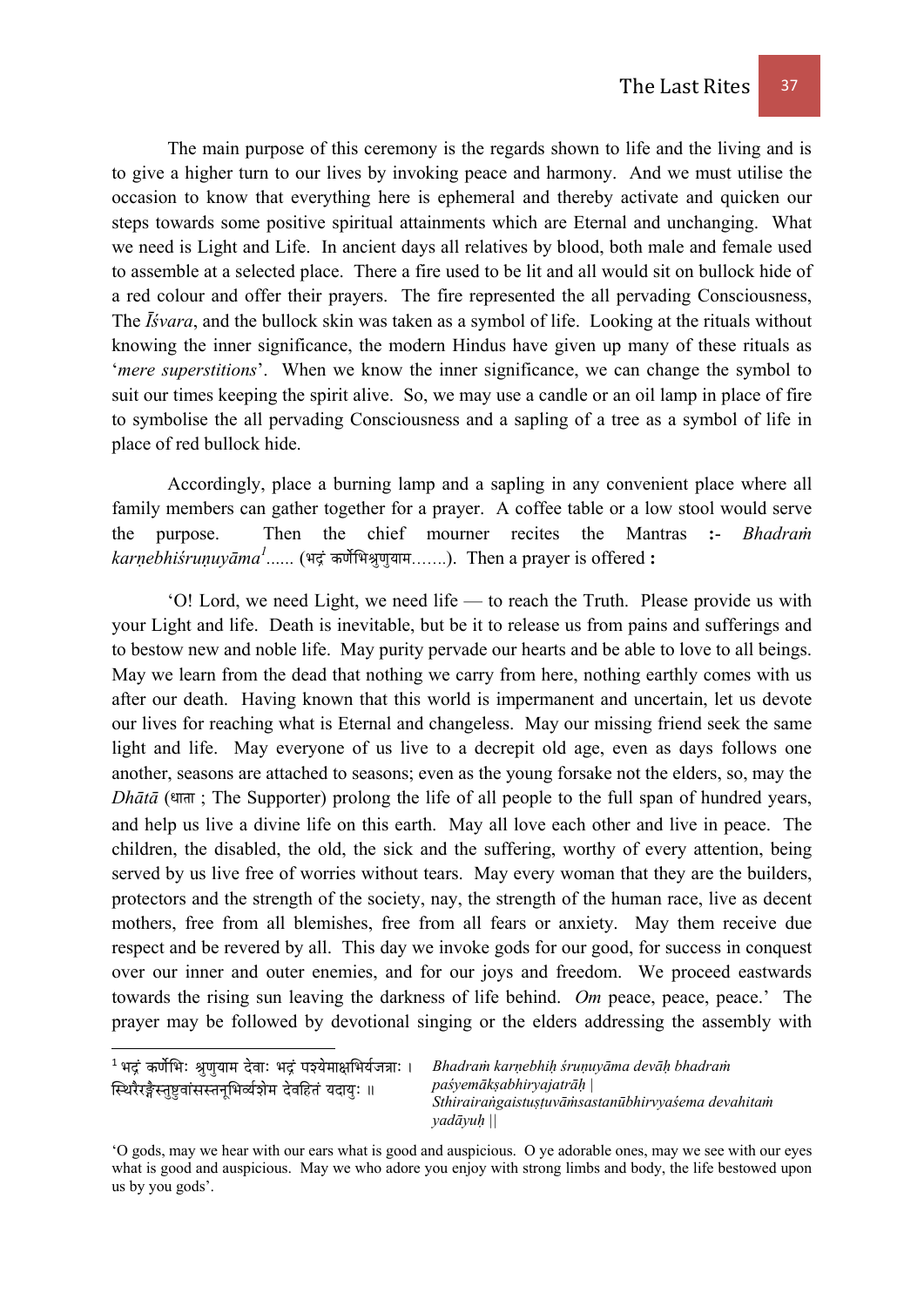enlightening and soothening words. Then a feast is offered to all who have assembled, and the survivors follow the course of ordinary life. The lamp that is lit in the assembly may be placed in the shrine and the sapling be planted for offering shade in public place. Any act of pity or service in the name of the dead is believed to serve the purpose of a boat to dead to ferry across the unknown unseen regions during transmigration to a next station.

#### The Memorialisation :- Pitrmedha (पितमेध)

This ceremony is optional. The remnants of the dead after cremation is interred under earth and a mound or tomb is erected. Among Christians and Mohammedans the burial of the dead and some kind of elevation or tomb or mausoleum is an universal custom. The Hindus have reserved it to honour great saints, monks and Sannyasins only. And it receives very significant position amidst the funeral ceremonies, since it guides future generation to walk along the honoured path of righteousness and spirituality. Raising of mound is not found in the modern Hinduism except building of the monuments, stupas, '*Samādhis*' or '*Brindāvans*' or some kind of memorials to commemorate a few religious celebrities. They are symbols of conquest over death and assurance that the man independent of bodily existence is Immortal; and the purpose of human life amidst innumerable species of beings on this earth is only for attaining this Immortality; and that can be attained through renunciation of worldly seekings through self-surrender and universal love.

# **Offerings to the dead :-**  $\acute{S}$ *rāddha* **(श्राद्ध)**

This is the last item of the funeral ceremonies. During the *Āśauca* (mourning period) and later on once in a month and there after once in a year the offerings are made. Here, in a sense, the person who is no longer alive is regarded as still living. These are actually the efforts of the survivors to continue to express their love and concern and guide his/her footsteps to the paramount abode of the Supreme (परन्धाम – *Parandhāma*).

 Every human being at any particular moment of its existence displays a highly complicated psychological structure. So many weakest to the most powerful tendencies, so many desires, expectations and demands, and adding fuel to these fires there stands the *Rāga-Dvesa* (attachments and aversions) — imagine the state of a man, whatever be the age, when he dies in such conditions. Can that soul being tossed and pressurised by so many things be able to rest in peace? Never, rebirth is inevitable. But all the old desires cannot be fulfilled by the new environment the *Jīva* gets after rebirth. In the new birth the *Jīva* does forget everything of the past life, but the inner pressure remains seeking fulfilment. When the immediate relatives perform the last rites and offerings are offered, some of the inner pressures of the *Jīva* in its new birth (or yet in an unembodied state) get released, and the *Jīva* feels light. Many a times people all of sudden find light, unburdened from within, some kind of joy and relief — this is usually assigned to the release of inner pressure of one of the past births owing the offerings made to the *Jīva* by the relatives of a particular past life. This is possible because there is a common platform — the Consciousness on which all *Jīvas* (beings) are living; and are pervaded and inter-linked by that very Consciousness. Intense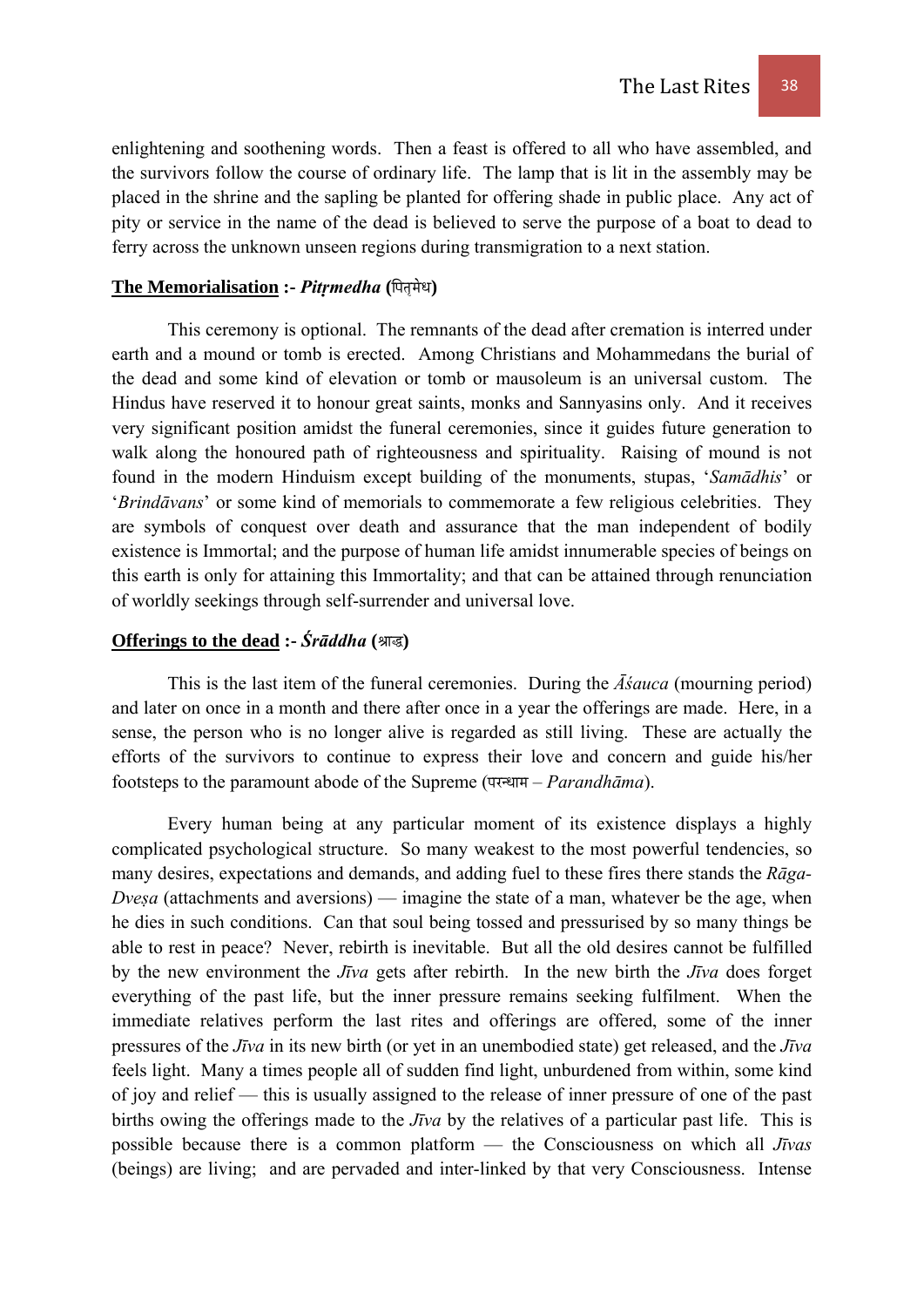remembrance and invocation connects our external awareness to the internal awareness of the departed *Jīvātman*, and though the offerings do not reach the *Jīva* in material form, the intentions do reach the *Jīva* creating an unknown satisfaction within the *Jīva* that releases the good old inner pressures and helps him to be on the move freely. This process is called the *Śrāddhā* (the dedicated offerings). So, whole heartedly with deep feelings anything that is offered to a departed soul connects the offerer and the receiver to the common platform, the consciousness. The consciousness is like a computer net-work or mobile network. If we can log on, we can reach anywhere. Likewise the intensions behind the offerings done with deep feelings reach the intended part of the consciousness and gives relief to the departed soul wherever in whatever condition it is. The custom of making offerings to the dead is prevalent in all religions of the world.

Usually rice-balls (are called *Pinda*  $(\overline{\mu}\overline{v}\overline{s})$   $-$  cooked rice is mixed with a pinch of sasme or *Tila* (तिल) and balls are made of the closed fist size) and are placed on a leaf plate along with water in a leaf cup or mud cup. In a convenient place within the house a mat like seat (*Āsana*) made of the grass is placed and offerings are placed in front of it and the dead is invited affectionately by name and asked to partake the food offerings. This is done on tenth, eleventh and twelfth day after death; and once every month there after on the date of death for subsequent twelve months and thereafter once in a year on the date. Then the offered food, the *Piṇḍas* are not eaten but are left in an open area to be eaten by birds especially crows or given to cows. Any other thing like perfume, lamp, milk, flowers etc., can also be offered. If articles like umbrella, sandles, waterpot, cloths etc are offered, then they are given away as gift to priests. We may offer the tradirional rice-balls or even cakes and biscuits.

 In a few traditions the *Śrāddhā* is performed for only one year as the dead is believed to reach next station [abode of fore fathers (पितृलोक – *Pitrloka*) or other planes of existence or next birth on earth] in one year.

#### **Special cases:-**

In case of homeless ascetics and beggars who did not leave heirs behind them, the exposure of the dead bodies on trees is adopted. If there is deep river (not in shallow waters) nearby, (*Jala Samādhi*) it can be left in water too (Satapatha Brahmana iv.5.2.13). There is no harm in giving normal funeral.

 The rite of Brahmamedha is performed (Taitiriya aranyaka - iii) at the death of Brahmana who had realised Bramanhood. No funeral ceremonies were performed and bodies were left uncared specially in case of those who had entered forest and pursued *Brahmavidyā* and supposed to have reached *Brahmaloka* from where there is no return (Chandogya Upanishad VI.6.2.3.). In case of children, their innocent life neither inflicts impurity upon the family nor requires purification as they have not entered worldly life of householders. So, uninitiated boys and unmarried girls are buried. So also the abortive child be buried and the performer becomes purified with mere bath. In case of pregnant woman, the attempts may be made to save the child in the womb. Funeral ceremonies are same as in normal cases.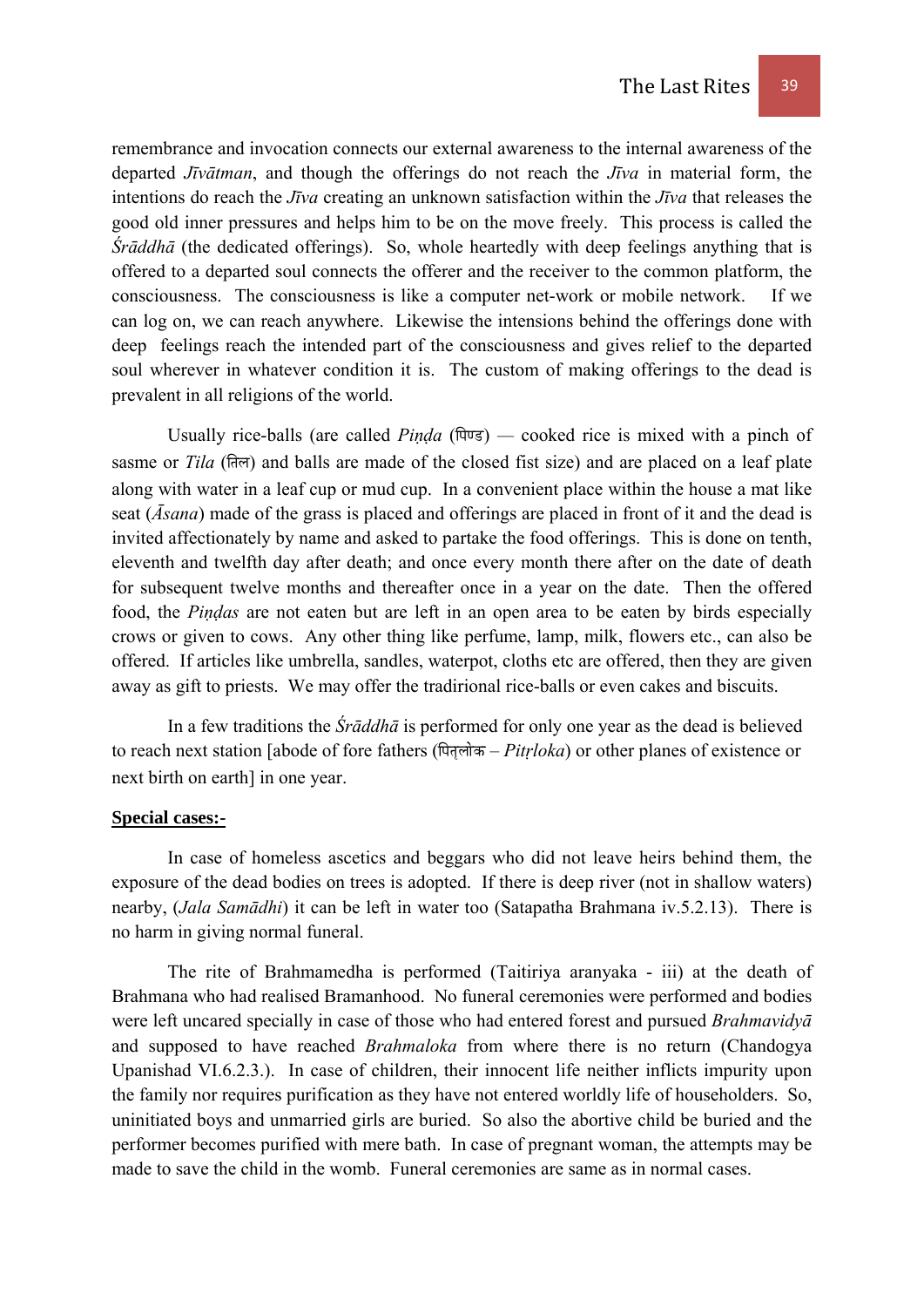In case of those who die of accidents, in warfield, by poisons, stings or bites of animals, drowning in water, fall from heights, suicide, they too are give normal funeral with special prayers for their welfare.

 The criminals and the morally fallen are on account of unsocial habits were not entitled to funeral ceremonies. Presently there are no authorities to badge them as so or publicly proclaim. And therefore their relatives offer them normal funeral.

 Men dying in distant lands far from their homes may be offered if possible same way of funeral or may have to follow the laws of that land. In any case the *Śrāddhā karmas* can be performed in the normal way of at home.

In modern times a novel practice has come into vogue called *Jīvacchrāddha* (जीवच्छाद्ध —according to *Jīvacchrāddha prayoga* by Narayana bhatta). An orthodox Hindu believes that the *Saṁskārās* derived from the proper funeral washes down the soul and therefore essential for one's *Sadgati* (सद्गति – supreme end, salvation). When a person has no sons, or when he is doubtful of his last rites being performed properly by his children, he may wish to see that it is rightly done when he is still alive. So all the ceremonies are performed personally by the person himself.

What we need to derive through these ceremonies is spiritual benefits, salvation and beatitude of both the dead and the survivors. The seeking for freedom from the cycles of birth and death and attainment of everlasting Immortality must be our main aim. The prayers and inner seeking must be accordingly set. Finally we come to an important class — the renunciates, monks, the *Parivrājakās*, ascetics and mendicants, *Sādhus*, *Vairāgīs*. They from a class by themselves. During the Vedic period *Sannyāsa* was one of the Ashramas (stage of life). After the transition from Vedism (or Brahmanism) to Purānism and Tantrism, *Sannyāsa* came to be regarded as *Kalivarjya* (कलिवर्ज्य – banned for kaliyuga). Suppressing Hindu trend Buddhism came up with largest band of renunciates but could hardly remain long in the land of its birth. Shankaracharya lifted the ban and re-established *Sannyāsa* by his own example. But it never took wide shape. However, many traditions took up the *Sannyāsa* path and adopted it in their own way — Ramanuja, Chaitanya, Madhvacharya, Basaveshvara, Shaiva etc., — both belonging to Bhakti path and *Jñāna* path. So many sects and types of Sadhus and Sannyāsins came up. But with the establishment of Ramakrishna Math and Mission, a new world wide tradition of *Sannyāsa* got established wherein the essence of all paths and faiths find an honoured place. Now the Sannyāsahood is becoming widely known and widely sought.

 The funeral of these varieties of renunciates differs slightly according to the tradition followed by them. The Sannyāsins except of the Ramakrishna Math and Mission are not cremated, because they are purified by the fire of spiritual knowledge. And, being the seekers of Brahman and practising Brahman-hood in unbroken stream, they do not need material fire to sanctify their body or to convey the soul to the next world. They are the persons who have renounced all worldly prospects and attachments and trying to realise